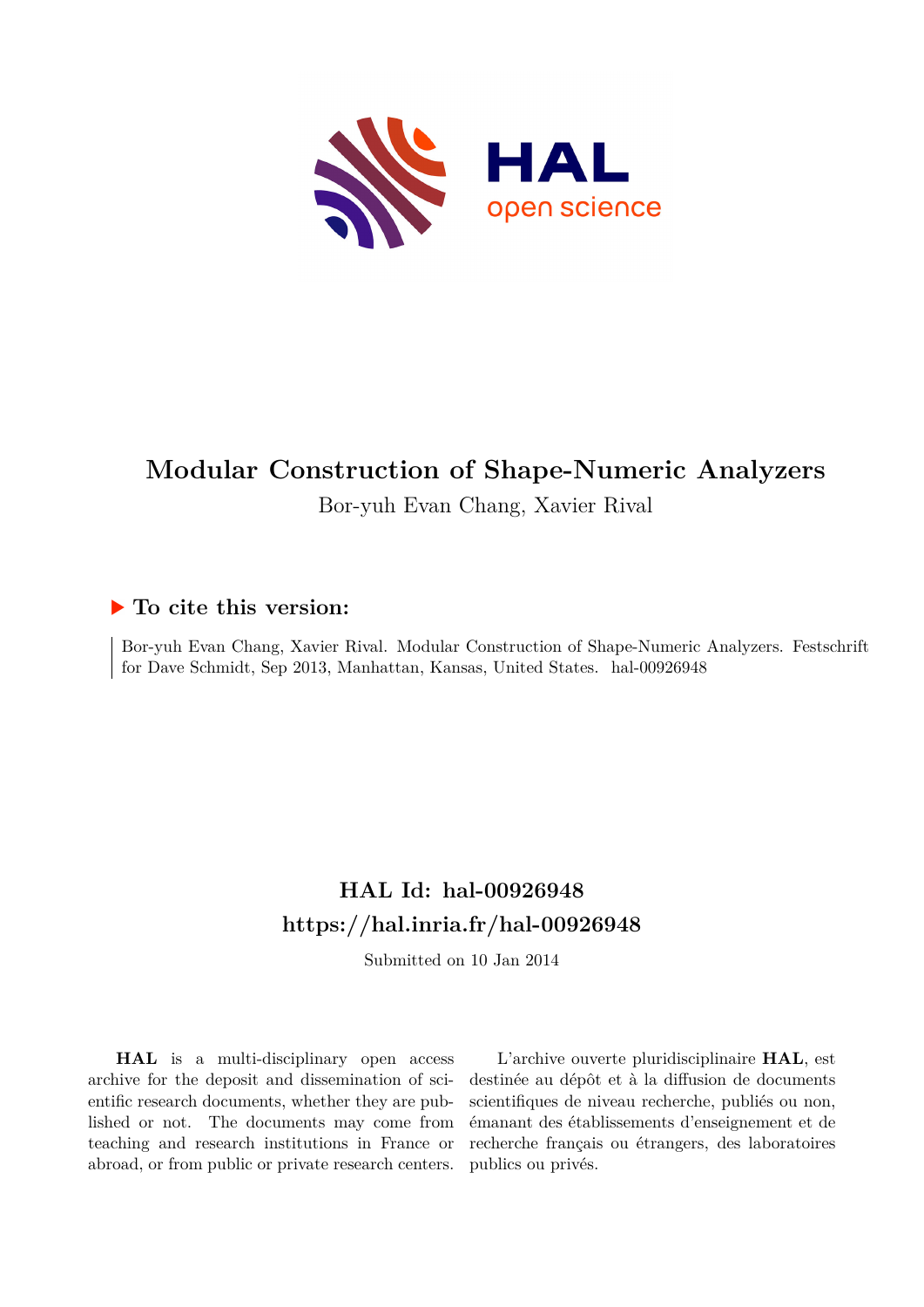## Modular Construction of Shape-Numeric Analyzers

Bor-Yuh Evan Chang University of Colorado Boulder bec@cs.colorado.edu

Xavier Rival INRIA, ENS, and CNRS rival@di.ens.fr

The aim of static analysis is to infer invariants about programs that are precise enough to establish semantic properties, such as the absence of run-time errors. Broadly speaking, there are two major branches of static analysis for imperative programs. Pointer and *shape* analyses focus on inferring properties of pointers, dynamically-allocated memory, and recursive data structures, while *numeric* analyses seek to derive invariants on numeric values. Although simultaneous inference of shapenumeric invariants is often needed, this case is especially challenging and is not particularly well explored. Notably, simultaneous shape-numeric inference raises complex issues in the design of the static analyzer itself.

In this paper, we study the construction of such shape-numeric, static analyzers. We set up an abstract interpretation framework that allows us to reason about simultaneous shape-numeric properties by combining shape and numeric abstractions into a modular, expressive abstract domain. Such a modular structure is highly desirable to make its formalization and implementation easier to do and get correct. To achieve this, we choose a concrete semantics that can be abstracted step-by-step, while preserving a high level of expressiveness. The structure of abstract operations (i.e., transfer, join, and comparison) follows the structure of this semantics. The advantage of this construction is to divide the analyzer in modules and functors that implement abstractions of distinct features.

## 1 Introduction

The static analysis of programs written in real-world imperative languages like C or Java are challenging because of the mix of programming features that the analyzer must handle effectively. On one hand, there are pointer values (i.e., memory addresses) that can be used to create dynamically-allocated recursive data structures. On the other hand, there are numeric data values (e.g., integer and floating-point values) that are integral to the behavior of the program. While it is desirable to use distinct abstract domains to handle such different families of properties, precise analyses require these abstract domains to *exchange* information because the pointer and numeric values are often interdependent. Setting up the structure of the implementation of such a shape-numeric analyzer can be quite difficult. While maintaining separate modules with clearly defined interfaces is a cornerstone of software engineering, such boundaries also impede the easy exchange of semantic information.

In this manuscript, we contribute a modular construction of an abstract domain [\[10\]](#page-24-0) that layers a numeric abstraction on a shape abstraction of memory. The construction that we present is parametric in the numeric abstraction, as well as the shape abstraction. For example, the numeric abstraction may be instantiated with an abstract domain such such as polyhedra [\[12\]](#page-24-1) or octagons [\[27\]](#page-25-0), while the shape abstraction may be instantiated with domains such as Xisa [\[5,](#page-24-2)[7\]](#page-24-3) or TVLA [\[31\]](#page-25-1). Note that the focus of this paper is on describing the formalization and construction of the abstract domain. Empirical evaluation of implementations based on this construction are given elsewhere [\[5,](#page-24-2) [7,](#page-24-3) [8,](#page-24-4) [22,](#page-25-2) [29,](#page-25-3) [36,](#page-25-4) [37\]](#page-25-5).

We describe our construction in four steps:

1. We define a concrete program semantics for a generic imperative programming language focusing on the concrete model of mutable memory (Section [2\)](#page-2-0).

> c B.-Y. E. Chang and X. Rival This work is licensed under the [Creative Commons](http://creativecommons.org) [Attribution](http://creativecommons.org/licenses/by/3.0/) License.

To appear in EPTCS.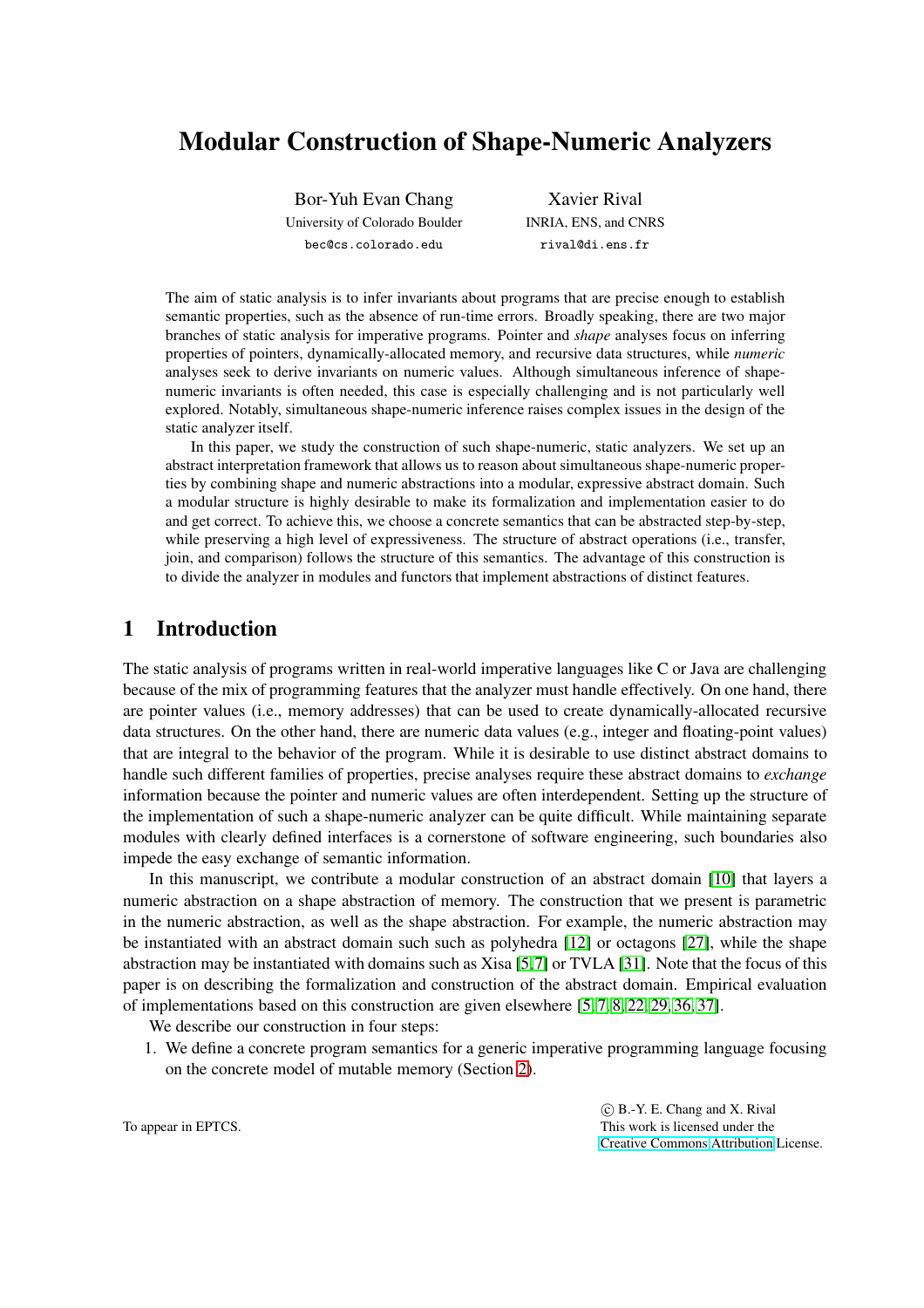

<span id="page-2-1"></span>Figure 1: A concrete memory state consists of an environment *E* and a store  $\sigma$  shown in (c). This example state corresponds to the informal box diagram shown in (b) and a state at the return point of the C-procedure f in (a).

- 2. We describe a step-by-step abstraction of program states as a cofibered construction of a numeric abstraction layer on top of a shape abstraction layer (Section [3\)](#page-5-0). In particular, we characterize a shape abstraction as a combination of an *exact* abstraction of memory cells along with a *summarization* operation. Then, we describe how a value abstraction can be applied both globally on *materialized* memory locations and locally within summarized regions.
- 3. We detail the abstract operators necessary to implement an abstract program semantics in terms of interfaces that a shape abstraction and a value abstraction must implement (Section [4\)](#page-12-0).
- 4. We overview a modular construction of a shape-numeric static analyzer based on our abstract operators (Section [5\)](#page-22-0).

## <span id="page-2-0"></span>2 A concrete semantics

We first define a concrete program semantics for a generic imperative programming language.

#### 2.1 Concrete memory states

We define a "bare metal" model of machine memory. A *concrete store* is a partial function  $\sigma \in \mathbb{H}$  = A  $\rightarrow$ <sub>fin</sub> V from addresses to values. An address *a* ∈ A is also considered a value *v* ∈ V, that is, we assume that  $A \subseteq V$ . For simplicity, we assume that all cells of any store  $\sigma$  have the same size (i.e., word-sized) and that all addresses are aligned (i.e., word-aligned). For example, we can imagine a standard 32-bit architecture where all values are 4-bytes and all addresses are 4-byte–aligned. We write for  $dom(\sigma)$  the set of addresses at which  $\sigma$  is defined, and we let  $\sigma[a \leftarrow y]$  denote the heap obtained after updating the cell at address *a* with value *v*. A *concrete environment*  $E \in \mathbb{E} = \mathbb{X} \to \mathbb{A}$  maps program variables to their addresses. That is, we consider all program variables as mutable cells in the concrete store—the concrete environment *E* indicates where each variable is allocated. A *concrete memory state m* simply pairs a concrete environment and a concrete store:  $(E, \sigma)$ . Thus, the set of memory states  $M = \mathbb{E} \times \mathbb{H}$  is the product of the set of concrete environments and the set of concrete stores.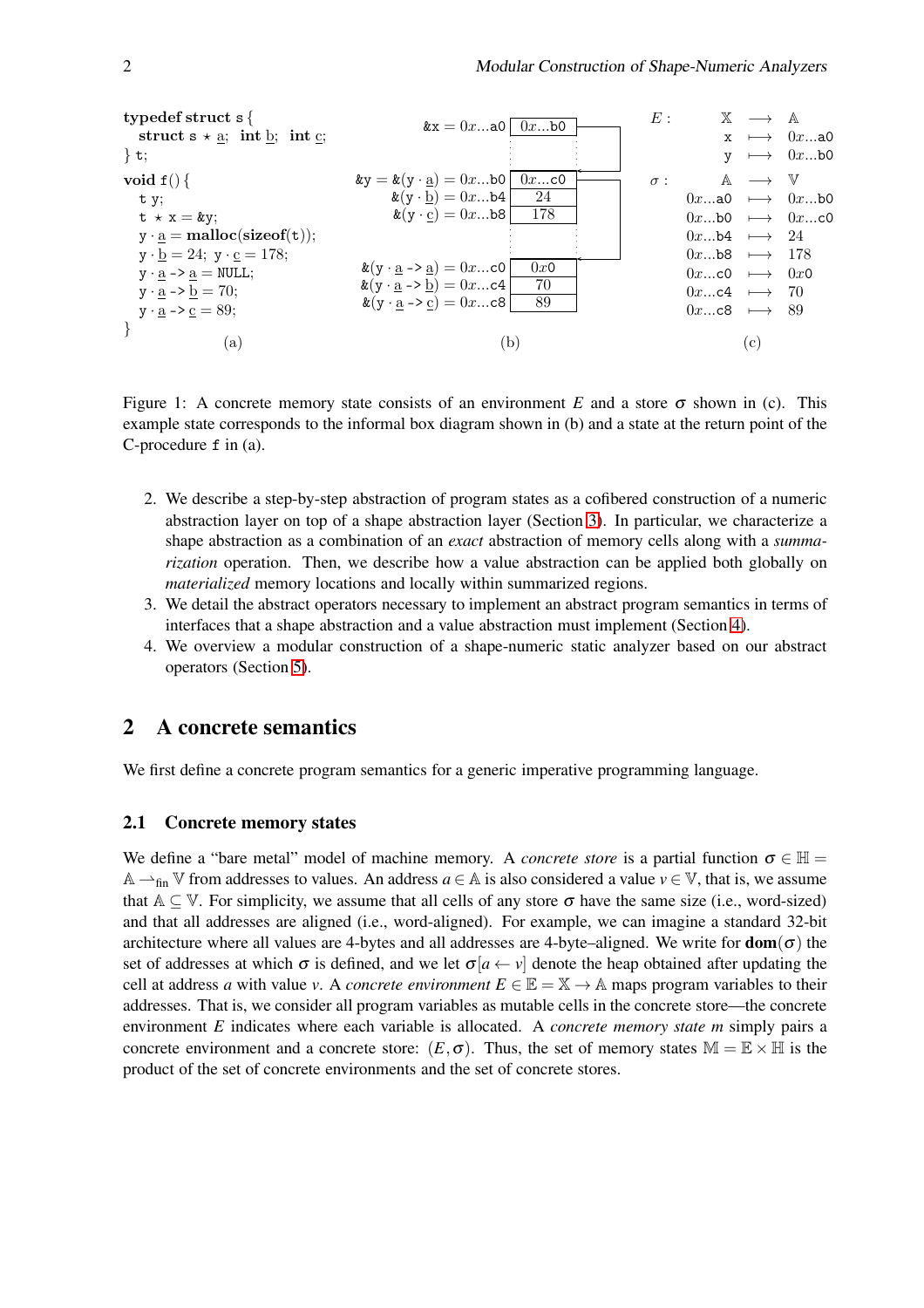Figure [1\(](#page-2-1)c) shows an example concrete memory state at the return point of the procedure f in (a). The environment  $E$  has two bindings for the variables  $x$  and  $y$  that are in scope. For concreteness, we show the concrete store for this example laid out using 32-bit addresses and a C-style layout for struct s. The figure shown in (b) shows the concrete store as an informal box diagram.

*Related work and discussion*. Observe that we do not make the distinction between stack and heap space in a concrete store  $\sigma$  (as in a C-style model), nor have we partitioned a heap on field names (as in Java-style model). We have intentionally chosen this rather low-level definition of concrete memory states—essentially an assembly-level model of memory—and leave any abstraction to the definition of abstract memory states. An advantage of this approach is the ability to use a common concrete model for combining abstractions that make different choices about the details they wish to expose or hide [\[22\]](#page-25-2). For example, Laviron et al. [\[22\]](#page-25-2) defines an abstract domain that treats precisely C-style aggregates: both structs and unions with sized-fields and pointer arithmetic. Another abstract domain [\[36\]](#page-25-4) abstracts nested structures using a hierarchical abstraction. Rival and Chang [\[29\]](#page-25-3) defines an abstraction that simultaneously summarizes the stack of activation records and the heap data structures (with a slightly extended notion of concrete environments), which is useful for analyzing recursive procedures.

#### <span id="page-3-0"></span>2.2 Concrete program semantics

For the most part, we can be agnostic about the particulars of the imperative programming language of interest. To separate concerns between abstracting memory and control points on which abstract interpretation collects, all we assume is that a *concrete execution state* consists of a *control state* and a concrete memory state. A shape-numeric abstract domain as we define in Section [3](#page-5-0) abstracts the concrete memory state component.

**Definition 1** (Execution states). An *execution state*  $s \in \mathbb{S}$  consists of a triple  $(\ell, E, \sigma)$  where  $\ell \in \mathbb{L}$  is a control state,  $E \in \mathbb{E}$  is an concrete environment, and  $\sigma \in \mathbb{H}$  is a concrete store. The memory component of an execution state is the pair  $(E, \sigma) \in M$ .

Thus, the set of execution states  $\mathbb{S} = \mathbb{L} \times \mathbb{R} \times \mathbb{H} \equiv \mathbb{L} \times \mathbb{M}$ . A *program execution* is described by a *finite trace*, that is, a finite sequence of states  $\langle s_0, \ldots, s_n \rangle$ . We let  $\mathbb{T} = \mathbb{S}^*$  denote the set of finite traces over S.

To make our examples more concrete, we consider a C-like programming language whose syntax is shown in Figure [2.](#page-4-0) A location expression *loc* names a memory cell, which can be a program variable *x*, a field offset from another memory location  $loc_1 \cdot \underline{f}$ , or the memory location named by a pointer value  $\star$ *exp*. We write f ∈ F for a field name and implicitly read any field as an offset, that is, we write *a* + f for the address  $a' \in A$  obtained by offsetting an address a with field  $\underline{f}$ . To emphasize that we mean C-style field offset as opposed to Java-style field dereference, we write  $x \cdot f$  for what is normally written as  $x.f$ in C. As in C, we write  $exp -\frac{1}{2}$  for Java-style field dereference, which is a shorthand for  $\star exp \cdot f$ . An expression *exp* can be a memory location expression *loc*, an address of a memory location &*loc*, or any value literal *v*, some other n-ary operator  $\bigoplus \overline{exp}$ . Like in C, a memory location expression *loc* used as an expression (i.e., "r-value") refers to the contents of the named memory cell, while the &*loc* converts the location's address (i.e., "l-value") into a pointer "r-value." We leave the value literals  $v$  (e.g., 1) and expression operators  $\oplus$  (e.g., !, +, ==) unspecified.

An operational semantics: Given a program p, we assume its execution is described by a transition relation  $\rightarrow_p \subseteq \mathbb{S} \times \mathbb{S}$ . This relation defines a small-step operational semantics, which can be defined as a structured operational semantics judgment  $s \rightarrow p s'$ . Such a definition is completely standard for our language, so we do not detail it here.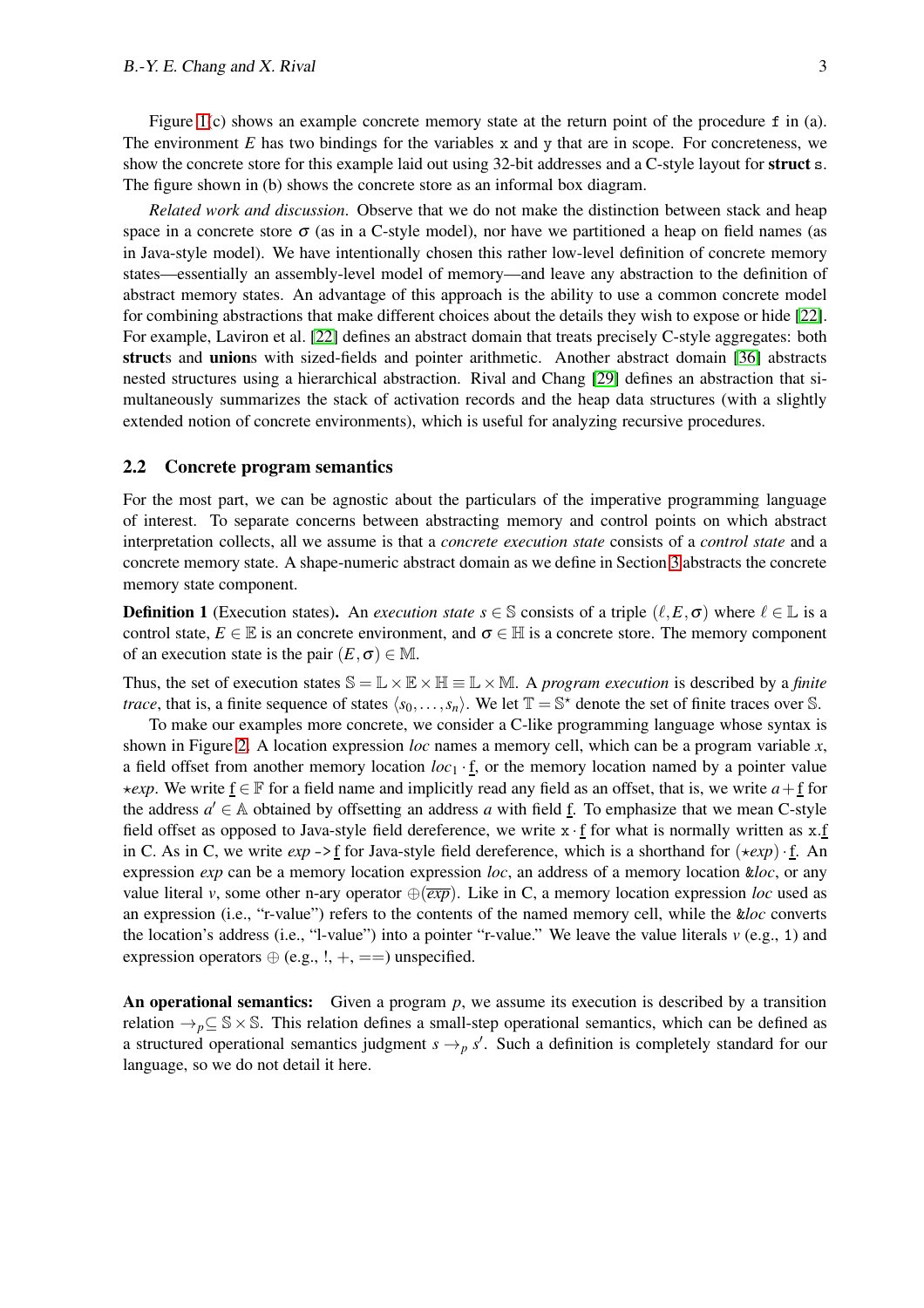$$
loc \ (\in \mathcal{L}_{\mathbb{X}}) \ :: = x \quad (x \in \mathbb{X}) \quad exp \ (\in \mathcal{E}_{\mathbb{X}}) \ :: = loc \quad (loc \in \mathcal{L}_{\mathbb{X}})
$$
\n
$$
| loc_1 \cdot f_1 (loc_1 \in \mathcal{L}_{\mathbb{X}}; f \in \mathbb{F}) \quad | etc. \quad (loc \in \mathcal{L}_{\mathbb{X}})
$$
\n
$$
| vec \in \mathcal{E}_{\mathbb{X}}) \quad | v \quad (v \in \mathbb{V})
$$
\n
$$
p (\in \mathcal{P}_{\mathbb{X}}) \ :: = loc = exp \quad (loc \in \mathcal{L}_{\mathbb{X}}; exp \in \mathcal{E}_{\mathbb{X}})
$$
\n
$$
p (\in \mathcal{P}_{\mathbb{X}}) \ :: = loc = exp \quad (loc \in \mathcal{L}_{\mathbb{X}}; exp \in \mathcal{E}_{\mathbb{X}})
$$
\n
$$
| loc = \text{malloc}(\{f_1, \ldots, f_n\}) \quad (loc \in \mathcal{L}_{\mathbb{X}}; [f_1, \ldots, f_n] \in \mathbb{F}^*) \quad \text{memory allocation}
$$
\n
$$
| \text{free}(loc) \quad (loc \in \mathcal{L}_{\mathbb{X}})
$$
\n
$$
| p_1, p_2 \quad (p_1, p_2 \in \mathcal{P}_{\mathbb{X}}) \quad \text{sequence}
$$
\n
$$
| \text{tri}(exp) p_1 \text{ else } p_1 \quad (exp \in \mathcal{E}_{\mathbb{X}}; p_1 \in \mathcal{P}_{\mathbb{X}}) \quad \text{condition test}
$$
\n
$$
| \text{while} (exp) p_1 \quad (exp \in \mathcal{E}_{\mathbb{X}}; p_1 \in \mathcal{P}_{\mathbb{X}}) \quad \text{loop}
$$

<span id="page-4-0"></span>Figure 2: Abstract syntax for a C-like imperative programming language. A program *p* consists of assignment, dynamic memory allocation and deallocation, sequences, condition tests, and loops. An assignment is specified by a location expression *loc* that names a memory cell to update and an expression *exp* that is evaluated to yield the new contents for the cell. For simplicity, we specify allocation with a list of field names (i.e., **malloc**( $\{\underline{f}_1, \ldots, \underline{f}_n\})$ ).

DOASSIGNMENT

As an example rule, consider the case for an assignment *loc* = *exp* where  $\ell_{\text{pre}}$  and  $\ell_{\text{post}}$  are the control points before and after the assignment, respectively. We assume that the semantics of a location expression  $\mathscr{L}[[\textit{loc}]]$  is a function from memory states to addresses  $M \rightarrow A$  and that the semantics of an expression

 $\overline{(\ell_{\text{pre}},E,\sigma) \rightarrow_{\text{loc}=exp} (\ell_{\text{post}},E,\sigma[\mathcal{L}[\text{loc}](E,\sigma) \leftarrow \mathscr{E}[\text{exp} \mathbb{I}(E,\sigma)] )}$  $\mathscr{L}[\![x]\!](E,\sigma) \stackrel{\text{def}}{=} E(x)$   $\mathscr{L}[\![\star exp]\!] \stackrel{\text{def}}{=} \mathscr{E}[\![exp]\!]$  $\mathscr{E}[\![loc]\!](E,\sigma) \stackrel{\text{def}}{=} \sigma \circ \mathscr{L}[\![loc]\!](E,\sigma) \qquad \mathscr{E}[\![\&loc]\!]\stackrel{\text{def}}{=} \mathscr{L}[\![loc]\!]$  $\mathscr{L}[\![loc\cdot \underline{\mathrm{f}}]\!](E,\sigma) \mathop{=}\limits^{ \mathrm{def}} \mathscr{L}[\![loc]\!](E,\sigma) + \underline{\mathrm{f}}$ 

<span id="page-4-1"></span>Figure 3: A small-step operational semantics for programs.

 $\mathscr{E}$ [*exp*] is a function from memory states to values  $\mathbb{M} \to \mathbb{V}$ . Then, the transition relation for assignment simply updates the input store  $\sigma$  at the address given by *loc* with the value given by *exp* as shown in Figure [3.](#page-4-1) The evaluation of locations *loc* and expressions *exp*, that is,  $\mathscr{L}[[\partial c]](E,\sigma)$  and  $\mathscr{E}[\exp](E,\sigma)$ , respectively, can be defined by induction on their structure. The environment *E* is used to lookup the allocated address for program variables in  $\mathcal{L}[x]$ . The value for a memory location  $\mathcal{E}[loc]$  is obtained by looking up the contents in the store σ. Dereference  $\star exp$  and *kloc* mediate between address and value evaluation, while field offset  $loc \cdot f$  is simply an address computation. The evaluation of the remaining expression forms is completely standard.

**Example 1** (Evaluating an assignment). Using the concrete memory state  $(E, \sigma)$  shown in Figure [1,](#page-2-1) the evaluation of the assignment  $x -\frac{a}{2} -\frac{b}{2} = y \cdot \frac{c}{2}$  proceeds as follows. First, the right-hand side gets evaluated by noting that  $E(y) = 0x$ ...b0 and following

$$
\mathscr{E}[\![\mathrm{y}\cdot \underline{\mathrm{c}}]\!](E,\sigma)=\sigma(\mathscr{L}[\![\mathrm{y}\cdot \underline{\mathrm{c}}]\!](E,\sigma))=\sigma(\mathscr{L}[\![\mathrm{y}]\!](E,\sigma)+\underline{\mathrm{c}})=\sigma(E(\mathrm{y})+\underline{\mathrm{c}})=\sigma(0x...\mathtt{b}\mathtt{8})=178.
$$

Second, the left-hand side gets evaluated by noting that  $E(x) = 0x$ ...a0 and then following the location evaluation  $\mathcal{L}[\![x - \geq a] \rightarrow b \Vert (E, \sigma) = \sigma(\sigma(0x \dots a0) + a) + b = \sigma(0x \dots b0 + a) + b = 0x \dots c0 + b = 0x \dots c4$ . Finally, the store is updated at address  $0x...c4$  with the value 178 with  $\sigma$ [ $0x...c4 \leftarrow 178$ ].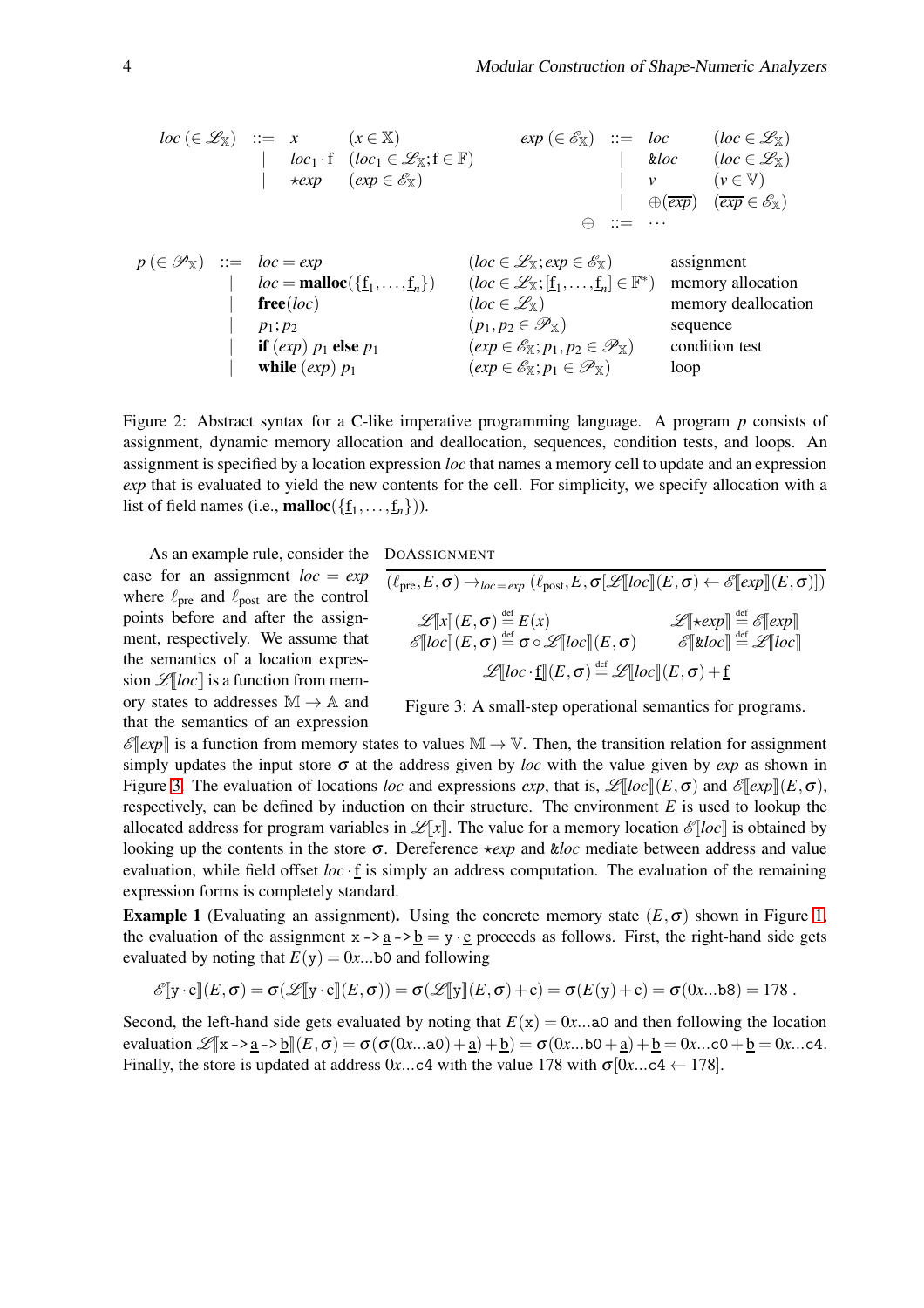Concrete program semantical definitions: Several notions of program semantics can be used as a basis for static analysis, which each depend on the desired properties and the kinds of invariants needed to establish them. A semantical definition expressed as the least fixed-point of a continuous function *F* over a concrete, complete lattice is particularly well-suited to the design of abstract interpreters [\[10\]](#page-24-0). Following this analysis design methodology, an abstract interpretation consists of (1) choosing an abstraction of the concrete lattice (Section [3\)](#page-5-0), (2) designing abstract operators that over-approximate the effect of the transition relation  $\rightarrow$ <sub>p</sub> and concrete joins  $\cup$  (Section [4\)](#page-12-0), and (3) applying abstract operators to over-approximate *F* using widening (Section [5\)](#page-22-0).

**Definition 2** (A concrete domain). Let us fix a form for our concrete domains  $\mathbb{D}$  to be the powerset of some set of concrete objects  $\mathbb{O}$ , that is, let  $\mathbb{D} = \mathscr{P}(\mathbb{O})$ . Domain  $\mathbb{D}$  form a complete lattice with subset containment  $\subseteq$  as the partial order. Hence, concrete joins are simply set union ∪.

For a program  $p$ , let  $\ell_{pre}$  be its entry point (i.e., its initial control state). A standard definition of interest is the set of reachable states, which is sufficient for reasoning about safety properties.

**Example 2** (Reachable states). We write  $\llbracket p \rrbracket_r$  for the set of reachable states of program p, that is,

$$
[\![p]\!]_{\mathbf{r}} \stackrel{\text{def}}{=} \{ s \mid (\ell_{\text{pre}}, E, \sigma) \rightarrow_p^* s \text{ for some } E \in \mathbb{E} \text{ and } \sigma \in \mathbb{H} \}
$$

where  $\rightarrow_p^*$  is the reflexive-transitive closure of the single-step transition relation  $\rightarrow$ . Alternatively,  $[\![p]\!]$ **r** can be defined as **lfp**  $F_r$ , the least-fixed point of  $F_r$ , where  $F_r : \mathcal{P}(\mathbb{S}) \to \mathcal{P}(\mathbb{S})$  is as follows:

$$
F_{\mathbf{r}}(S) \stackrel{\text{def}}{=} \{ (\ell_{\text{pre}}, E, \sigma) \mid E \in \mathbb{E} \text{ and } \sigma \in \mathbb{H} \} \cup \{ s' \mid s \in S \text{ and } s \rightarrow_{p} s' \text{ for some } s' \in \mathbb{S} \} .
$$

Note that we have let the concrete objects  $\mathbb O$  be the execution states  $\mathbb S$  in this example.

We can also describe the reachable states *denotationally*  $[34]$ — $[\![p]\!]_d(E,\sigma) \stackrel{\text{def}}{=} \{s \mid (\ell_{\text{pre}},E,\sigma) \rightarrow_p^* s\}$  that enables a compositional way to reason about programs. Here, we let the set of concrete objects be functions from memory states to sets of states (i.e.,  $\mathbb{M} \to \mathscr{P}(\mathbb{S})$ ).

*Related work and discussion*. For additional precision or for richer properties, it may be critical to retain some information about the history of program executions (i.e., how a state can be reached) [\[30\]](#page-25-7). In this case, we might choose a *trace semantics* as a concrete semantics where the concrete objects O are chosen to be traces  $\mathbb{T}$ . For instance, the finite prefix traces semantics is defined by  $[\![p]\!]_t \stackrel{\text{def}}{=} {\{\langle s_0, \ldots, s_n \rangle \mid \}}$ *s*<sub>0</sub>: ( $\ell_{pre}, E_0, \sigma_0$ ) and  $s_i \rightarrow_p s_{i+1}$  for some  $E_0 \in \mathbb{E}, \sigma_0 \in \mathbb{H}$  and for all  $0 \le i < n$ }. Or we may to choose to define a trace semantics denotationally  $[\![p]\!]_{\text{dh}} : \mathbb{M} \to \mathscr{P}(\mathbb{T})$  that maps input memory states into traces starting from them.

In this section, we have left the definition of a control state essentially abstract. A control state is simply a member of a set of labels on which an interpreter visits. In the intraprocedural setting, the control state is usually a point in the program text corresponding to a program counter. Since the set of program points is finite, the control state can be left unabstracted yielding a flow-sensitive analysis. Meanwhile, richer notions of control states are often needed for interprocedural analysis [\[26,](#page-25-8) [35\]](#page-25-9).

### <span id="page-5-0"></span>3 Abstraction of memory states

In this section, we discuss the abstraction of memory states, including environments and stores, as well as the values stored in them. A shape abstraction typically abstracts entire stores but only the pointer values (i.e., addresses) in them. In contrast, a numeric abstraction is typically applied only to the data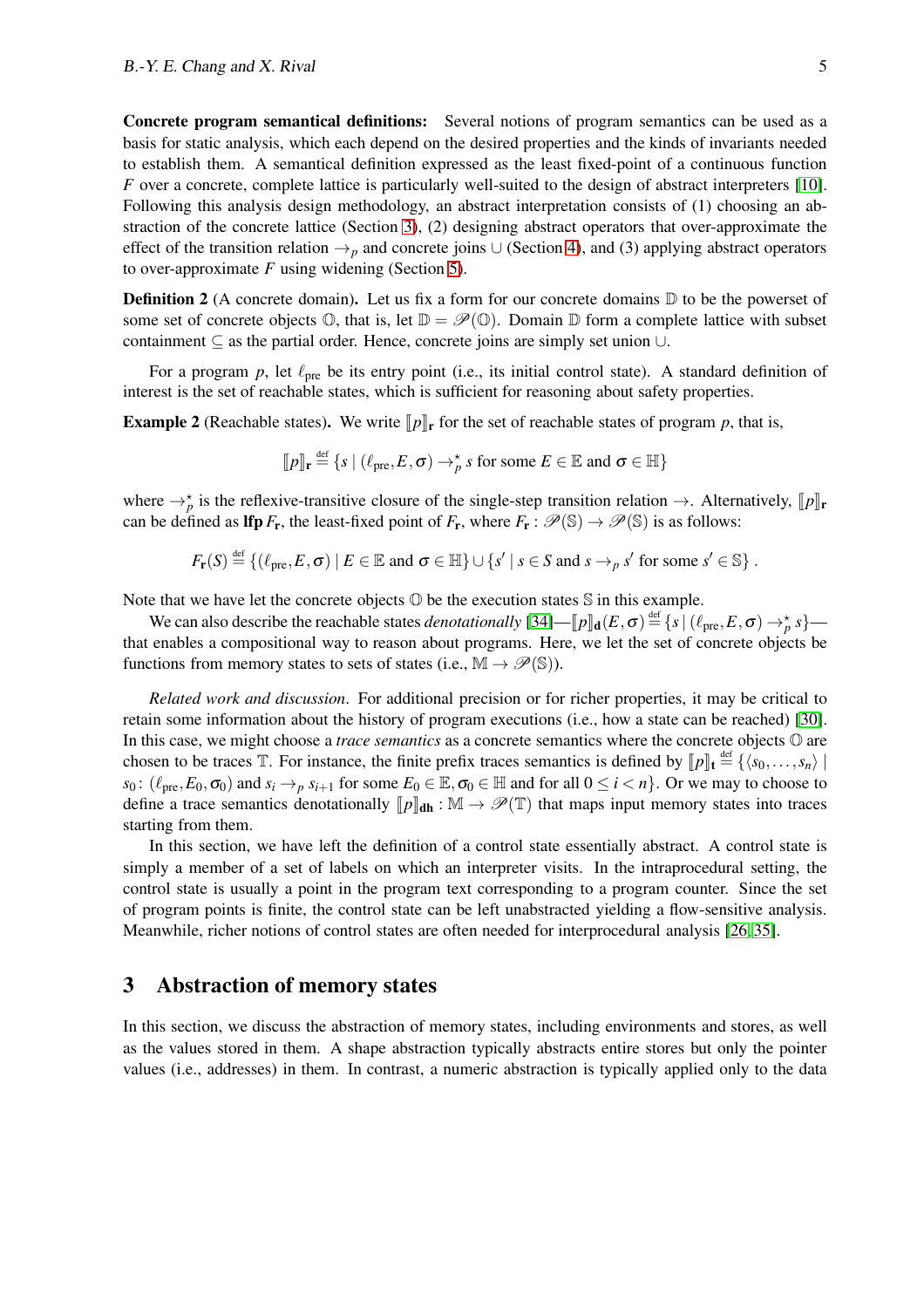values stored in program variables (i.e., the part of the store containing the global and local variables). We defer the abstraction of program executions to Section [5.](#page-22-0)

Following the abstract interpretation framework [\[10\]](#page-24-0), an *abstraction* or *abstract domain* is a set of abstract properties D<sup>‡</sup> together with a concretization function and sound abstract operators.

**Definition 3** (Concretization). A *concretization function*  $\gamma : \mathbb{D}^{\sharp} \to \mathbb{D}$  defines the meaning of  $\mathbb{D}^{\sharp}$  in terms of a concrete domain  $\mathbb{D} = \mathscr{P}(\mathbb{O})$  for some set of concrete objects  $\mathbb{O}$ . An abstract inclusion  $d_1^{\sharp} \sqsubseteq d_2^{\sharp}$  $\frac{1}{2}$  for abstract elements  $d_1^{\sharp}$  $\psi_1^{\sharp}, d_2^{\sharp} \in \mathbb{D}^{\sharp}$  should be sound with respect to concrete inclusion:  $\gamma(d_1^{\sharp})$  $\mathcal{U}_1^{\sharp}$ )  $\subseteq \gamma(d_2^{\sharp})$  $\binom{4}{2}$ , and  $\gamma$  should be monotone. For each concrete operation f, we expect a sound abstract counterpart  $f^{\sharp}$ ; for example, an abstract operation  $f^{\sharp}: \mathbb{D}^{\sharp} \to \mathbb{D}^{\sharp}$  is sound with respect to a concrete operation  $f: \mathbb{D} \to \mathbb{D}$  if and only if  $\gamma(d^\sharp)\subseteq \gamma\!\circ f^\sharp(d^\sharp)$  for all  $d^\sharp\in\mathbb{D}^\sharp.$ 

In this section, we focus on the abstract domains and concretization functions, while the construction of abstract operations are detailed in Section [4.](#page-12-0)

#### <span id="page-6-0"></span>3.1 An exact store abstraction based on separating shape graphs

An *abstract heap*  $\sigma^{\sharp} \in \mathbb{H}^{\sharp}$  should over-approximate a set of concrete heaps with a compact representation. This set of abstract heaps  $\mathbb{H}^{\sharp}$  form the *domain of abstract heaps* (or the *shape abstract domain*). For simplicity, we first consider an *exact abstraction* of heaps with no unbounded dynamic data structures. That is, such an abstraction explicitly enumerates a finite number of memory cells and performs no summarization. Summarization is considered in Section [3.3.](#page-10-0)

A heap can be viewed as a set of *disjoint* cells (cf., Figure [1\)](#page-2-1). At the abstract level, it is convenient to make disjointness explicit and describe disjoint cells independently. Thus, we write  $\sigma_0^{\sharp} * \sigma_1^{\sharp}$  $\frac{1}{1}$  for the abstract heap element that denotes all that can be partitioned into a sub-heap satisfying  $\sigma_0^{\sharp}$  $\frac{1}{0}$  and another disjoint sub-heap satisfying  $\sigma_1^{\sharp}$  $\frac{1}{1}$ . This observation about disjointness underlies separation logic [\[28\]](#page-25-10) and thus we borrow the separating conjunction operator ∗ from there. An individual cell is described by an *exact points-to* predicate of the form  $\alpha \cdot f \mapsto \beta$  where  $\alpha, \beta$  are symbolic variables (or, abstract values) drawn from a set  $\mathbb{V}^{\sharp}$ . The symbolic variable  $\alpha$  denotes an address, while  $\beta$  represents the contents at the memory cell with address  $\alpha \cdot f$  (i.e.,  $\alpha$  offset by a field f). An exact heap abstraction is thus a separating conjunction of a set of exact points-to predicates.

Such abstract heap predicates can be represented using *separating shape graphs* [\[8,](#page-24-4) [22\]](#page-25-2) where nodes are symbolic variables and edges represent heap predicates. An exact points-to predicate  $\alpha \cdot f \mapsto \beta$  is denoted by an edge from node  $\alpha$  to node  $\beta$  with a label for the field offset <u>f</u>. For example,  $\beta_a$  denotes the *value* corresponding to the C expression  $y \cdot a$ .



The concretization  $\gamma_{\parallel}$  of a separating shape graph must account for symbolic variables that denote some concrete values, so it also must yield an *instantiation* or a *valuation*  $v : \mathbb{V}^{\sharp} \to \mathbb{V}$ . Thus, this concretization has type

<span id="page-6-1"></span>Figure 4: separating shape graph abstraction of  $\sigma$  in Figure [1.](#page-2-1) Symbolics  $\alpha_x$  and  $\alpha_y$ denote the *address* of x and y, respectively.

 $\gamma_{\mathbb{H}} : \mathbb{H}^{\sharp} \to \mathscr{P}(\mathbb{H} \times (\mathbb{V}^{\sharp} \to \mathbb{V}))$  and is defined as follows (by induction on the structure  $\sigma^{\sharp}$ ):

$$
\gamma_{\mathbb{H}}(\alpha \cdot \underline{f} \mapsto \beta) \stackrel{\text{def}}{=} \{([\nu(\alpha) + \underline{f} \mapsto \nu(\beta)], \nu) \mid \nu \in \mathbb{V}^{\sharp} \to \mathbb{V}\}\n\\
\gamma_{\mathbb{H}}(\sigma_{0}^{\sharp} \ast \sigma_{1}^{\sharp}) \stackrel{\text{def}}{=} \{(\sigma_{0} \uplus \sigma_{1}, \nu) \mid (\sigma_{0}, \nu) \in \gamma_{\mathbb{H}}(\sigma_{0}^{\sharp}) \text{ and } (\sigma_{1}, \nu) \in \gamma_{\mathbb{H}}(\sigma_{1}^{\sharp}) \text{ and } \text{dom}(\sigma_{0}) \cap \text{dom}(\sigma_{1}) = \emptyset\}.
$$

That is, an exact points-to predicate corresponds to a single cell concrete store under a valuation  $v$ , and a separating conjunction of abstract heaps is a concrete store composed of disjoint sub-stores that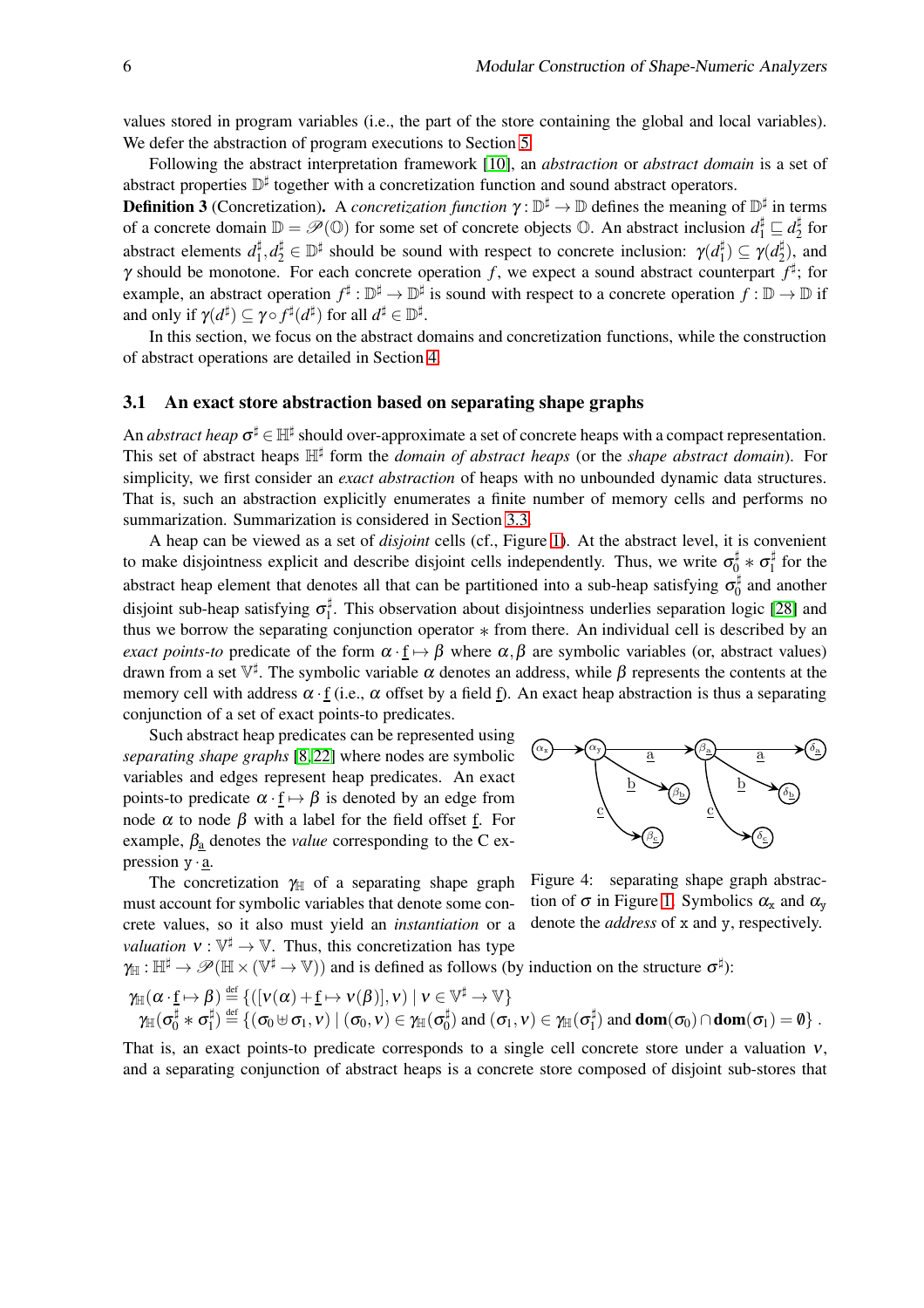

<span id="page-7-1"></span>Figure 5: An example separating shape graph enriched with a numeric constraint (right) with four concrete instances (center) for the C type declaration (left).

are individually abstracted by the conjuncts under the same instantiation (as in separation logic [\[28\]](#page-25-10)). Symbolic variables can be viewed as existentially-quantified variables that are bound at the top-level of the abstraction. The valuation makes this explicit and thus is a bit similar to a concrete environment *E*.

*Related work and discussion*. Separating conjunction manifests itself in separating shape graphs as simply distinct edges. In other words, distinct edges denote disjoint heap regions. Separating shape graphs are visually quite similar to classical shape and points-to graphs [\[9,](#page-24-5) [31\]](#page-25-1) but are actually quite different semantically. In classical shape and points-to graphs, the nodes represent memory cells, and typically, a node corresponds to one-or-more concrete cells. Distinct nodes represent disjoint memory memory regions, and edges express variants of may or must points-to relations between two sets of cells. In contrast, it is the edges in separating shape graphs that correspond to disjoint memory cells, while the nodes simply represent values. We have found two main advantages of this approach. First, because there is no *a priori* requirement that two nodes be distinct values, we do not need to case split simply to speak about the contents of cells (e.g., consider two pointer variables x and y and representing to which objects they point; a classic shape graph must consider two cases where x and y are aliases or not, while a separating shape graph does not). Limiting case splits is critical to getting good analysis performance [\[5\]](#page-24-2). Second, a separating shape graph is agnostic to the type of values that nodes represent. Nodes may represent addresses, but they can just as easily represent non-address values, such as integer, Boolean, or floating-point values. We take advantage of this observation to interface with numeric abstract domains [\[7\]](#page-24-3), which we discuss further next in Section [3.2.](#page-7-0)

#### <span id="page-7-0"></span>3.2 Enriching shapes with a numeric abstraction

From Section [3.1,](#page-6-0) we have an exact heap abstraction based on a separating shape graph with a finite number of exact points-to edges. Intuitively, this abstraction is quite weak, as we have simply enumerated the memory cells of interest. We have, however, given names to all values—both addresses and contents—of potential interest. Here, we enrich the abstraction with information about the values contained in data structures, not just the pointer shape. We focus on *scalar* numeric values, such as integers or floatingpoint values, but other types of values could be handled similarly. A separating shape graph defines a set of symbolic variables corresponding to values, so we can abstract the values those symbolic variables represent. First, we consider a simple example, shown in Figure [5.](#page-7-1) In Figure [5,](#page-7-1) we show four concrete stores such that  $0 \le x \cdot \underline{a} \le 10$  and  $x \cdot \underline{a} \le 2(x \cdot \underline{b}) + 1$ . The separating shape graph on the right clearly abstracts the shape of the four stores (i.e., two fields  $\underline{a}$  and  $\underline{b}$  off a struct at variable x). The symbolic variables  $\beta_a$  and  $\beta_b$  represent the contents of cells  $x \cdot \underline{a}$  and  $x \cdot \underline{b}$ , respectively, so the numeric property specified above can expressed simply by using a logical formula involving  $\beta_a$  and  $\beta_b$  (as shown).

In general, a separating shape graph  $\sigma^{\sharp}$  is defined over a set of symbolic variables  $\mathbb{V}^{\sharp}[\sigma^{\sharp}]$  where  $\mathbb{V}^{\sharp}[\sigma^{\sharp}] \subseteq \mathbb{V}^{\sharp}$ . The properties of the values stored in heaps described by  $\sigma^{\sharp}$  can be characterized by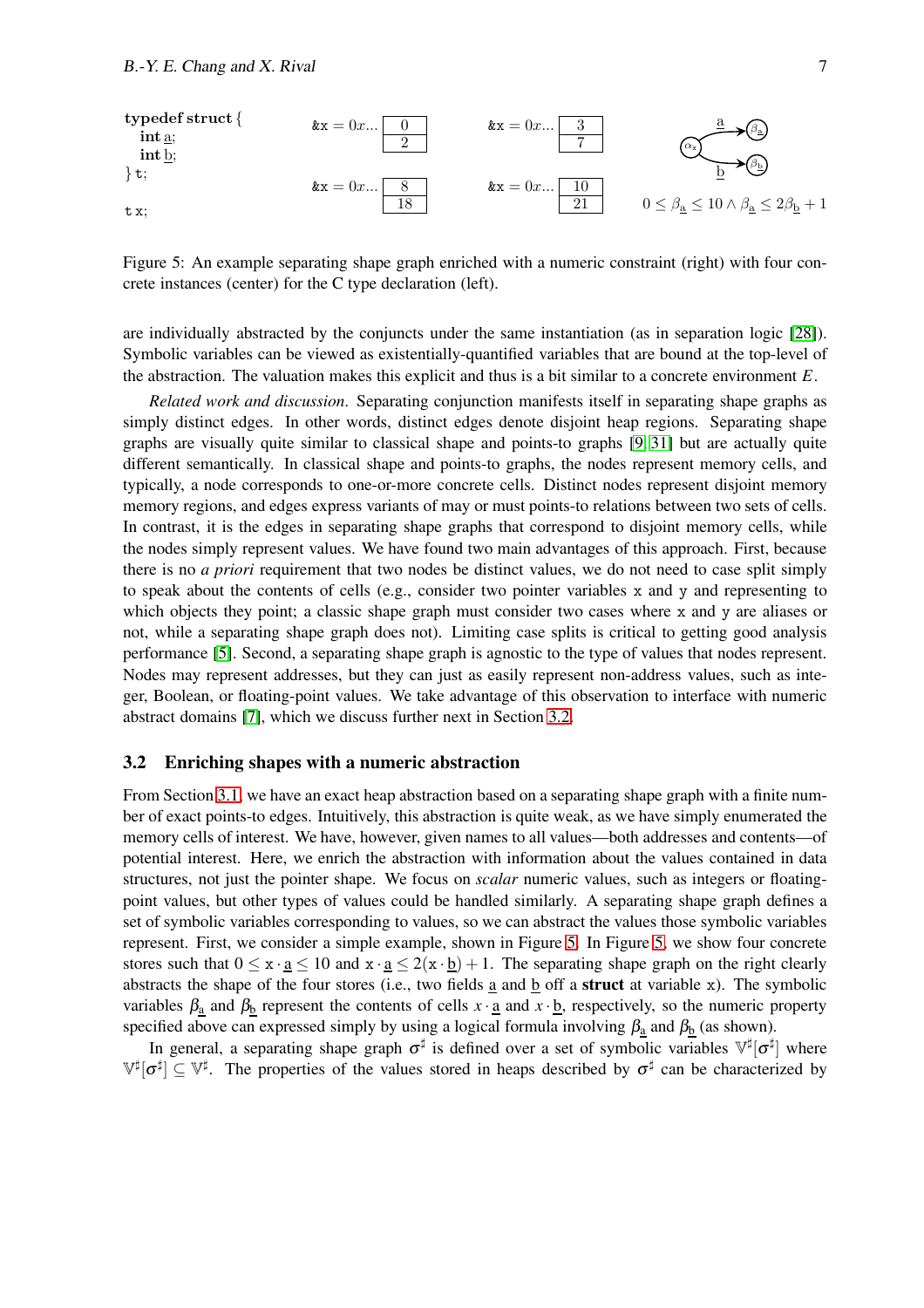

<span id="page-8-0"></span>Figure 6: The combined shape-numeric abstract domain is a cofibered layering of a numeric abstract domain on a shape abstract domain.

logical formulas over  $\mathbb{V}^{\sharp}[\sigma^{\sharp}]$ . Such logical formulas expressing numeric properties can be represented using a numeric abstract domain  $\mathbb{D}_{\text{num}}\langle\mathbb{V}^\sharp[\sigma^\sharp]\rangle$  that abstracts functions from  $\mathbb{V}^\sharp[\sigma^\sharp]$  to V, that is, it comes with concretization function parametrized by a set of symbolic values  $\mathbb{V}^{\sharp}[\sigma^{\sharp}]$  of the following type:  $\gamma_{\text{num}} \langle \mathbb{V}^{\sharp}[\sigma^{\sharp}] \rangle : \mathbb{D}_{\text{num}} \langle \mathbb{V}^{\sharp}[\sigma^{\sharp}] \rangle \to \mathscr{P}(\mathbb{V}^{\sharp}[\sigma^{\sharp}] \to \mathbb{V})$ . For example, the numeric property mentioned in Figure [5](#page-7-1) could be expressed using the convex polyhedra abstract domain [\[12\]](#page-24-1). As a shape graph concretizes into a set of pairs composed of a heap  $\sigma$  and a valuation  $v : \mathbb{V}^{\sharp}[\sigma^{\sharp}] \to \mathbb{V}$ , such numeric constraints simply restrict the set of admissible valuations.

The need to combine a shape graph with a numeric constraint suggests using a product abstrac-tion [\[11\]](#page-24-6) of a shape abstract domain  $\mathbb{H}^{\sharp}$  and a numeric abstract domain  $\mathbb{D}_{num}\langle-\rangle$ . However, note that the numeric abstract domain that needs to be used depends on the separating shape graph, as the set of dimensions is equal to the set of nodes in the separating shape graph. Therefore, the conventional notion of a *symmetric* reduced product does not apply here. Instead, we use a different construction known as a *cofibered abstract domain* [\[38\]](#page-25-11) (in reference with the categorical notion underlying this construction).

Definition 4 (Combined shape-numeric abstract domain). Given a shape domain  $\mathbb{H}^{\sharp}$  and a numeric domain  $\mathbb{D}_{num}\langle -\rangle$  parametrized by a set of symbolic variables. We let  $\mathbb{N}^{\sharp}$  denote the set of numeric abstract values corresponding to any shape graph (i.e.,  $\mathbb{N}^{\sharp} \stackrel{\text{def}}{=} \bigcup \{ \mathbb{D}_{num} \langle V \rangle \mid V \subseteq \mathbb{V}^{\sharp} \}$ ), and we define the *combined*  $shape\text{-}numeric abstract domain\ \mathbb{H}^\sharp \rightrightarrows \mathbb{N}^\sharp\ \text{and its concretization}\ \gamma_{\mathbb{H}^\sharp \rightrightarrows \mathbb{N}^\sharp}: (\mathbb{H}^\sharp \rightrightarrows \mathbb{N}^\sharp) \to \mathscr{P}(\mathbb{H} \times (\mathbb{V}^\sharp \to \mathbb{V}))$ as follows:

$$
\mathbb{H}^{\sharp} \rightrightarrows \mathbb{N}^{\sharp} \quad \stackrel{\text{def}}{=} \quad \{ (\sigma^{\sharp}, \nu^{\sharp}) \mid \sigma^{\sharp} \in \mathbb{H}^{\sharp} \text{ and } \nu^{\sharp} \in \mathbb{D}_{num} \langle \mathbb{V}^{\sharp} [\sigma^{\sharp}] \rangle \} \\ \gamma_{\mathbb{H}^{\sharp} \rightrightarrows \mathbb{N}^{\sharp} (\sigma^{\sharp}, \nu^{\sharp}) \quad \stackrel{\text{def}}{=} \quad \{ (\sigma, \nu) \mid (\sigma, \nu) \in \gamma_{\mathbb{H}} (\sigma^{\sharp}) \text{ and } \nu \in \gamma_{num} \langle \mathbb{V}^{\sharp} [\sigma^{\sharp}] \rangle (\nu^{\sharp}) \}
$$

This product is clearly *asymmetric*, as the left member defines the abstract lattice to which the right member belongs. We illustrate this structure in Figure [6.](#page-8-0) The left part depicts the lattice of abstract heaps, while the right part illustrates a lattice of numeric lattices. Each element of the lattice of lattices is an instance of the numeric abstract domain over the symbolic variables defined by the abstract heap, that is, it is the image of the function  $\sigma^{\sharp} \mapsto \mathbb{D}_{num} \langle \mathbb{V}^{\sharp}[\sigma^{\sharp}] \rangle$ .

This dependence is not simply theoretical but has practical implications on both the representation of abstract values and the design of abstract operations in the combined abstract domain. For instance,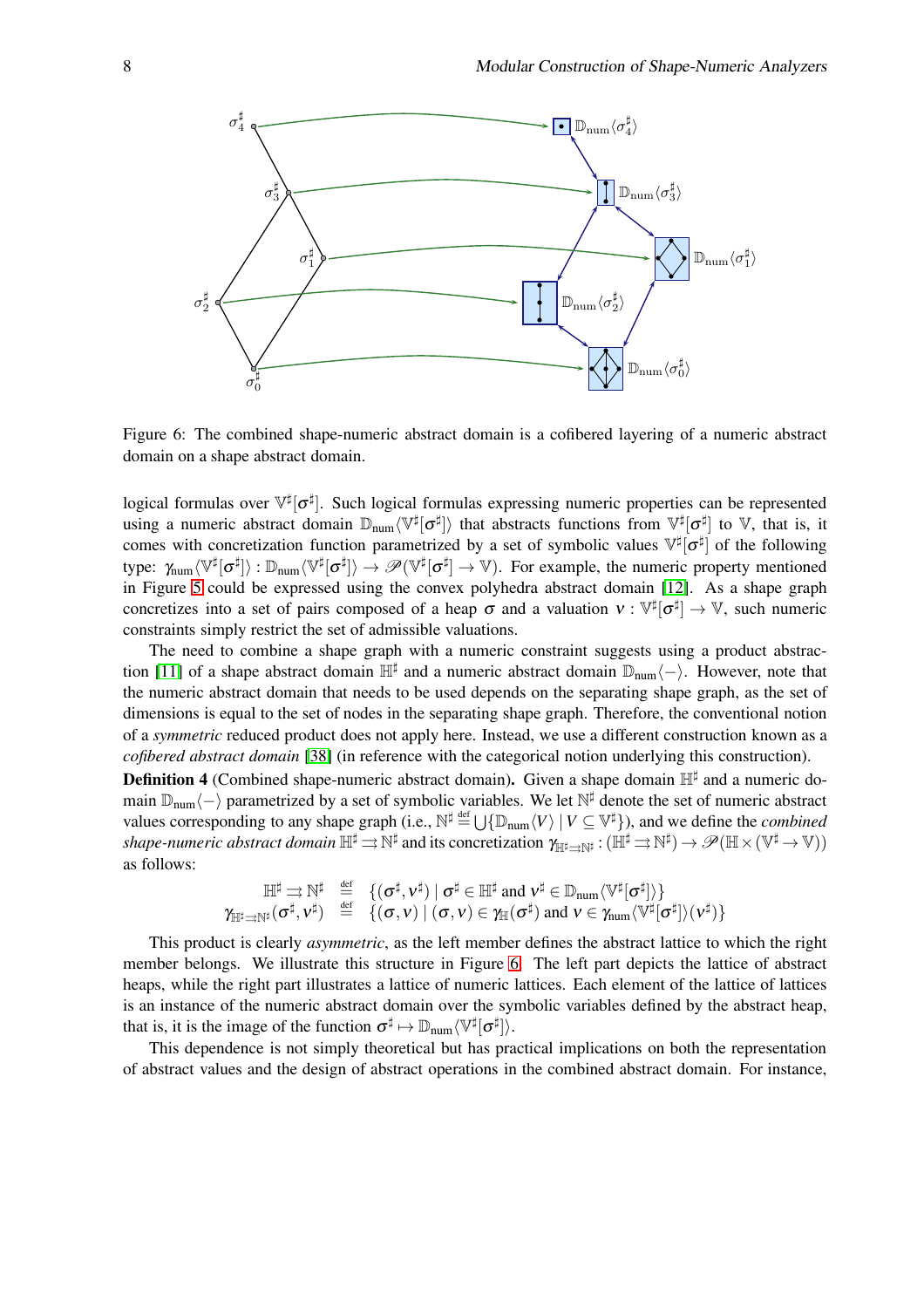

Figure 7: Two abstractions drawn from the combined abstract domain  $\mathbb{H}^{\sharp} \rightrightarrows \mathbb{N}^{\sharp}$  that have equivalent concretizations but with non-isomorphic sets of symbolic variables.

<span id="page-9-0"></span>

<span id="page-9-1"></span>Figure 8: Applying the transfer function for an assignment on a separating shape graph that changes the set of "live" symbolic variables.

Figure [7](#page-9-0) shows two separating shape graphs together with numerical invariants that represent the same set of concrete stores even though they use two different sets of symbolic variables (even up to  $\alpha$ -renaming). Both of these combined shape-numeric abstract domain elements represent a store with two fields  $x \cdot a$ and  $x \cdot b$  such that  $x \cdot a = x \cdot b$ . In the right abstract domain element, the contents of both fields are associated with distinct nodes, and the values denoted by those nodes are constrained to be equal by the numeric domain. In the left graph, the contents of both fields are associated to the same node, which implies that they must be equal (without any constraint in the numeric domain).

Now, with respect to the design of abstract operations in the combined abstract domain, the set of nodes in the shape graph will in general change during the course of the analysis. For instance, the analysis of an assignment of the value contained into field a to field b from the abstract state shown in the left produces the one in the right in Figure [8.](#page-9-1) After this transformation takes place, node  $\delta$  becomes "garbage" or irrelevant, as it is not linked anywhere in the shape graph, and no numeric property is attached to it. This symbolic variable  $\delta$  should thus be removed or projected from the numeric abstract domain. Other operations can cause new symbolic variables to be added, and this issue is only magnified with summaries (cf., Section [3.3\)](#page-10-0). Thus, the combined abstract domain must take great care in ensuring the consistency of the numeric abstract values with the shape graphs, as well as dealing with graphs with different sets of nodes. Considering again the diagram in Figure [6,](#page-8-0) whenever two shape graphs are ordered  $\sigma_0^{\sharp} \sqsubseteq \sigma_1^{\sharp}$  $\frac{1}{1}$ , there exists a *symbolic variable renaming function*  $\Phi(\sigma_0^{\sharp})$  $_0^\sharp, \sigma_1^\sharp$  $\ket{\frac{1}{1}}: \mathbb{V}^\sharp[\bm{\sigma}_1^\sharp]$  $\mathbb{E}^\sharp_1 \rightarrow \mathbb{V}^\sharp[\sigma_0^\sharp]$  $\begin{bmatrix} 1 \\ 0 \end{bmatrix}$ that expresses a renaming of the symbolic variables from the weaker shape graph  $\sigma_1^{\sharp}$  $t_1^{\dagger}$  to the stronger one  $\sigma_0^{\sharp}$  $\frac{1}{0}$ . For example, the symbolic renaming function  $\Phi$  for the shape graphs shown in Figure [7](#page-9-0) is  $[\alpha_x \mapsto \alpha_x, \beta_1 \mapsto \beta_0, \delta_1 \mapsto \beta_0].$ 

*Related work and discussion*. In practice, the implementation of the shape abstract domain takes the form of a functor (in the ML programming sense) that takes as input a module implementing a numeric domain interface (e.g., a wrapper on top of the APRON library [\[20\]](#page-25-12)) and outputs another module that implements the memory abstract domain interface. The construction that we have shown in this section is general to analyses where the set of symbolic variables is dynamic during the course of the analysis and where the inference of this set is bound to the inference of cell contents. In other words, it is wellsuited to applying shape analyses for summarizing memory cells and then reasoning about their contents with another domain. This construction has been used not only in Xisa [\[7\]](#page-24-3) but also in a TVLA-based setup [\[25\]](#page-25-13) and one based on a history of heap updates [\[6\]](#page-24-7).

Another approach that avoids this construction by performing a sequence of analyses: first, a shape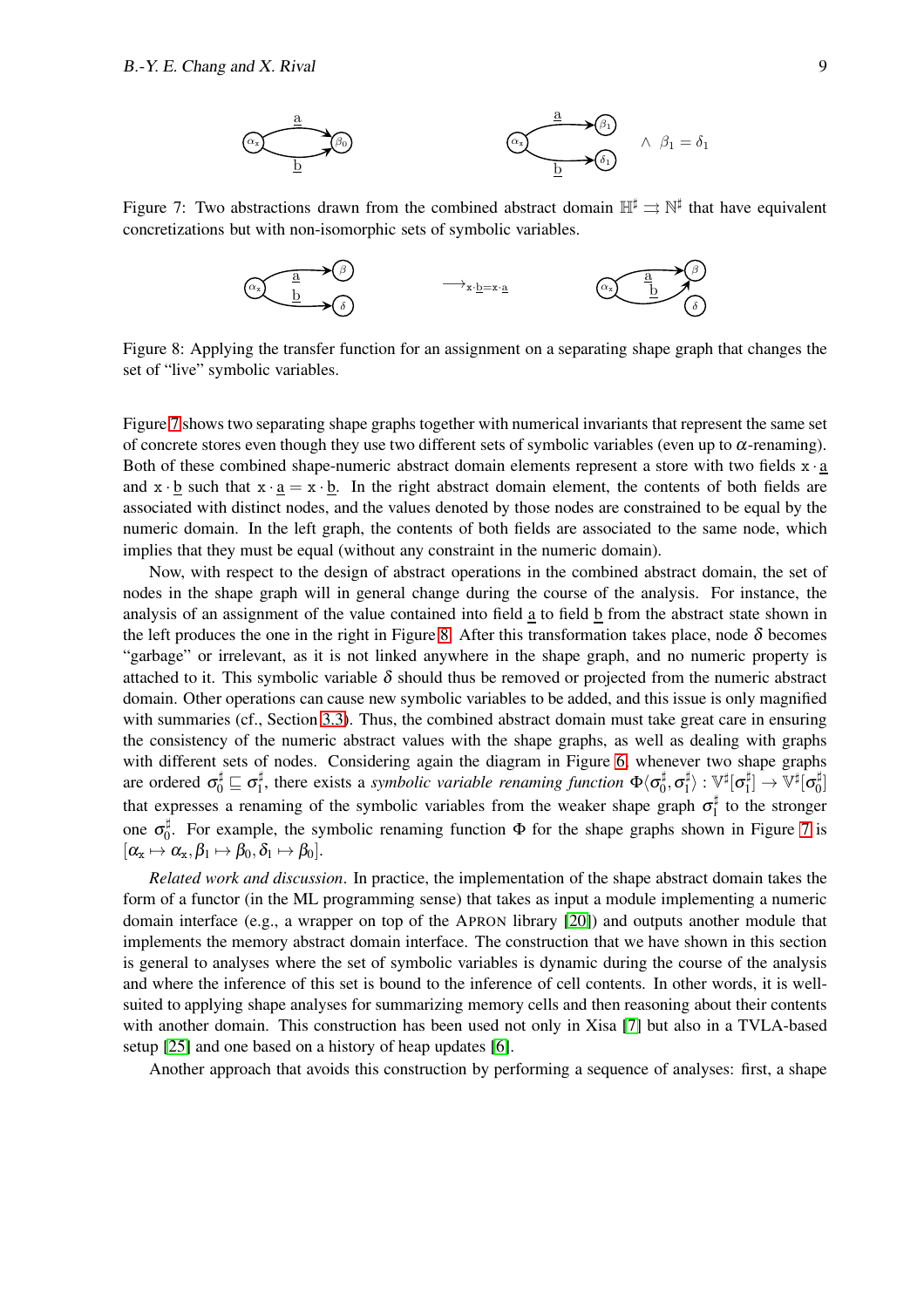analysis infers the set of symbolic variables; then, a numeric static analysis relies on this set [\[23,](#page-25-14) [24\]](#page-25-15). While less involved, this approach prevents the exchange of information between both analyses, which is often required to achieve a satisfactory level of precision [\[7\]](#page-24-3). This sequencing of heap analysis followed by value analysis is similar to the application of a pre-pass pointer analysis followed by model checking over a Boolean abstraction exemplified in SLAM [\[1\]](#page-24-8) and BLAST [\[18\]](#page-25-16)

#### <span id="page-10-0"></span>3.3 Enhancing store abstractions with summaries

So far, we have considered very simple abstract heaps described by separating shape graphs where all concrete memory cells are abstracted by exact points-to edges. To support abstracting a potentially unbounded number of concrete memory cells via dynamic memory allocation, we must extend abstract heaps with *summarization*, that is, a way of providing a compact abstraction for possibly unbounded, possibly non-contiguous memory regions.

As an example, consider the concrete stores shown in the left part of Figure [9](#page-10-1) consisting of a series of linked lists with 0, 1, and 2 elements. These concrete stores are just instances among infinitely many ones where x stores a reference to a list of arbitrary length. Each of these instances consist of two regions: the cell corresponding to variable x (green) and the list elements (blue).



<span id="page-10-1"></span>Figure 9: Summarizing linked lists with inductive predicate edges in separating shape graphs.

To abstract all of these stores in a compact and precise manner, we need to summarize the second region with a predicate. We can define such a predicate for summarizing such a region using an inductive definition list following the structure of lists:  $\alpha \cdot \textbf{list} := (\textbf{emp} \wedge \alpha = 0 \times 0) \vee (\alpha \cdot \underline{a} \mapsto \beta_0 * \alpha \cdot \underline{b} \mapsto \beta_1 * \alpha$  $\beta_0$  · list  $\wedge \alpha \neq 0x0$ ). This definition notation is slightly non-standard to match the graphical notation: the predicate name is list and  $\alpha$  is the formal induction parameter. A list memory region is empty if the root pointer  $\alpha$  of the list is null, or otherwise, there is a head list element with two fields a and b such that the contents of cell  $\alpha$  a called  $\beta_0$  is itself a pointer to a list. Then, in Figure [9,](#page-10-1) if variable x contains a pointer value denoted by  $\beta$ , the second region can be summarized by the inductive predicate instance  $\beta$  · list. Furthermore, the three concrete stores are abstracted by the abstract heap  $\alpha_x \mapsto \beta * \beta \cdot \textbf{list}$  (drawn as a graph to the right). The inductive predicate  $\beta$  · list is drawn as the bold, thick edge from node  $\beta$ .

**Materialization:** The analyzer must be able to apply transfer functions on summarized regions. However, designing precise transfer functions on arbitrary summaries is extremely difficult. An effective approach is to define direct transfer functions only on exact predicates and then define transfer functions on summaries indirectly via *materialization* [\[32\]](#page-25-17) of exact predicates from them. In the following, we focus on the case where summaries are derived from inductive predicates [\[8\]](#page-24-4) and thus call the materialization operation *unfolding*. In practice, unfolding should be guided by a specification of the summarized region where the analyzer needs to perform local reasoning on materialized cells (see Section [4.2\)](#page-16-0). However, from the theoretical point of view, we can let an unfolding operator be defined as some function that replaces one abstract  $(\sigma^{\sharp}, v^{\sharp})$  with a *finite set* of abstract elements  $(\sigma_0^{\sharp})$  $_0^\sharp, \nu_0^\sharp$  $\sigma_n^\sharp),\ldots,(\sigma_n^\sharp$ .‡<br>*n*−1</sub>,  $v_n^{\sharp}$ *n*−1 ).

**Definition 5** (Materialization). Let us write  $\leadsto \subseteq (\mathbb{H}^{\sharp} \rightrightarrows \mathbb{N}^{\sharp}) \times \mathscr{P}_{\text{fin}}(\mathbb{H}^{\sharp} \rightrightarrows \mathbb{N}^{\sharp})$  for the unfolding relation.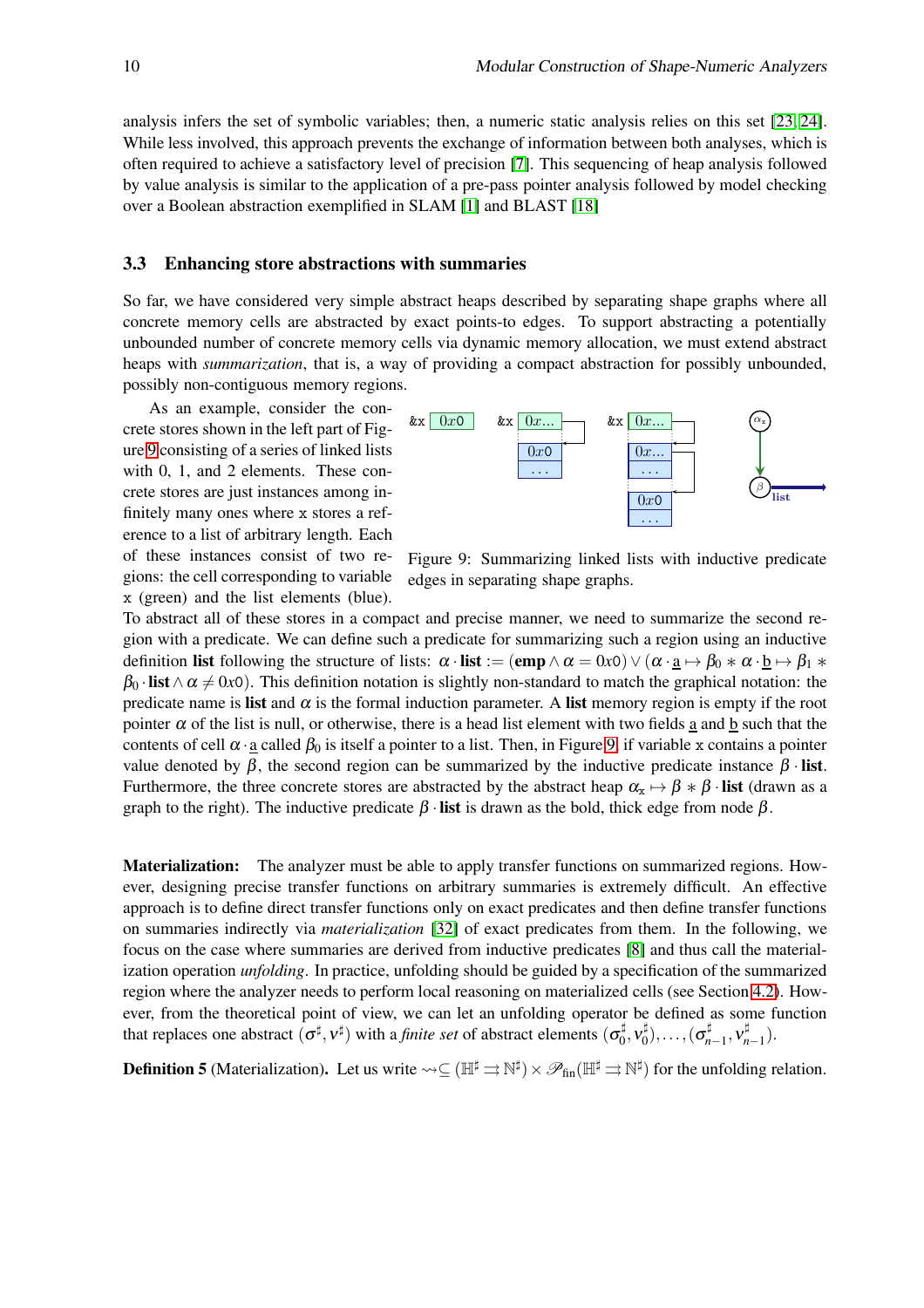Then, any unfolding of an abstract element should be sound with respect to concretization:

$$
\text{If }(\sigma^\sharp,\nu^\sharp)\leadsto(\sigma_0^\sharp,\nu_0^\sharp),\dots,(\sigma_{n-1}^\sharp,\nu_{n-1}^\sharp) \text{ , then } \gamma_{\mathbb{H}^\sharp\rightrightarrows\mathbb{N}^\sharp}(\sigma^\sharp,\nu^\sharp)\subseteq\bigcup_{0\leq i
$$

As seen above, the finite set of abstract elements that results from materialization represents a disjunction of abstract elements (i.e., materialization is a form of case analysis). For precision, we typically want an equality instead of inclusion in the conclusion, which motivates a need to represent a disjunction of abstract elements (cf., Section [3.4\)](#page-11-0).

**Example 3** (Unfolding an inductively-defined list). For instance, the abstract element from  $\mathbb{H}^{\sharp} \rightrightarrows \mathbb{N}^{\sharp}$ depicted in Figure [9](#page-10-1) can be unfolded to two elements:

$$
(\alpha_x\mapsto \beta\ast\beta\cdot\text{list},\top)\rightsquigarrow(\alpha_x\mapsto \beta,\beta=0 \text{x0}), (\alpha_x\mapsto \beta\ast\beta\cdot\underline{a}\mapsto \beta_0\ast\beta\cdot\underline{b}\mapsto \beta_1\ast\beta_0\cdot\text{list},\beta\neq 0 \text{x0})\;,
$$

which means that the list pointer  $\beta$  is either a null pointer or points to a list element whose a field contains a pointer to another list.

*Related work and discussion*. Historically, the idea of using compact summaries for an unbounded number of concrete memory cells goes back to at least Jones and Muchnick [\[21\]](#page-25-18), though the set of abstract locations was fixed *a priori* before the analysis. Chase et al. [\[9\]](#page-24-5) considered dynamic summarization during analysis, while Sagiv et al. [\[32\]](#page-25-17) introduced materialization. We make note of existing analysis algorithms that make use of summarization-materialization. *TVLA summary nodes* [\[31\]](#page-25-1) represent unbounded sets of concrete memory cells with predicates that express universal properties of all the concrete cells they denote. The use of three-valued logic enables abstraction beyond a set of exact points-to constraints (i.e., the separating shape graphs in Section [3.1](#page-6-0) are akin to two-valued structures in TVLA), and summarization is controlled by instrumentation predicates that limits the compaction done by canonical abstraction. Fixed *list segment predicates* [\[2,](#page-24-9) [14\]](#page-24-10) characterize consecutive chains of list elements by its first and last pointers. Thus, a predicate of the form  $ls(\alpha, \alpha')$  denotes all chains of list elements (of any length) starting at  $\alpha$  and ending at  $\alpha'$ . Then, an abstract heap consists of a separating conjunction of points-to predicates (Section [3.1\)](#page-6-0) and list segments. These predicates can be generalized to other structure segments. *Inductive predicates* [\[7,](#page-24-3) [8\]](#page-24-4) generalize the list segment predicates in several ways. First, the abstract domain may be parametrized by a set of user-supplied inductive definitions. Note that as parameters to the abstract domain and thus the analyzer, the inductive definitions specify possible templates for summarization. A sound analysis can only infer a summary predicate essentially if it exhibits an exact instance of the summary. The "correctness" of such inductive definitions are not assumed, but rather a disconnect between the user's intent and the meaning an inductive predicate could lead to unexpected results. Second, inductive predicates can correspond to complete structures (e.g., a tree that is completely summarized into a single abstract predicate), whereas segments correspond to incomplete structures characterized by a missing sub-structure. Inductive predicates can be generically lifted to unmaterializable segment summaries [\[8\]](#page-24-4) or materializable ones [\[7\]](#page-24-3). Independently, *array region predicates* [\[15\]](#page-24-11) have been used to describe the contents of zones in arrays. Some analyses on arrays and containers have used index variables into summaries instead of explicit materialization operations [\[13,](#page-24-12) [16,](#page-25-19) [17\]](#page-25-20).

#### <span id="page-11-0"></span>3.4 Lifting store abstractions to disjunctive memory state abstractions

At this point, we have described an abstraction framework for concrete stores  $\sigma$ . To complete an abstraction for memory states  $m : (E, \sigma)$ , we need two things: (1) an abstract counterpart to *E* and (2) a disjunctive abstraction for when a single abstract heap  $\sigma^{\sharp}$  is insufficient for precisely abstracting the set of possible concrete stores.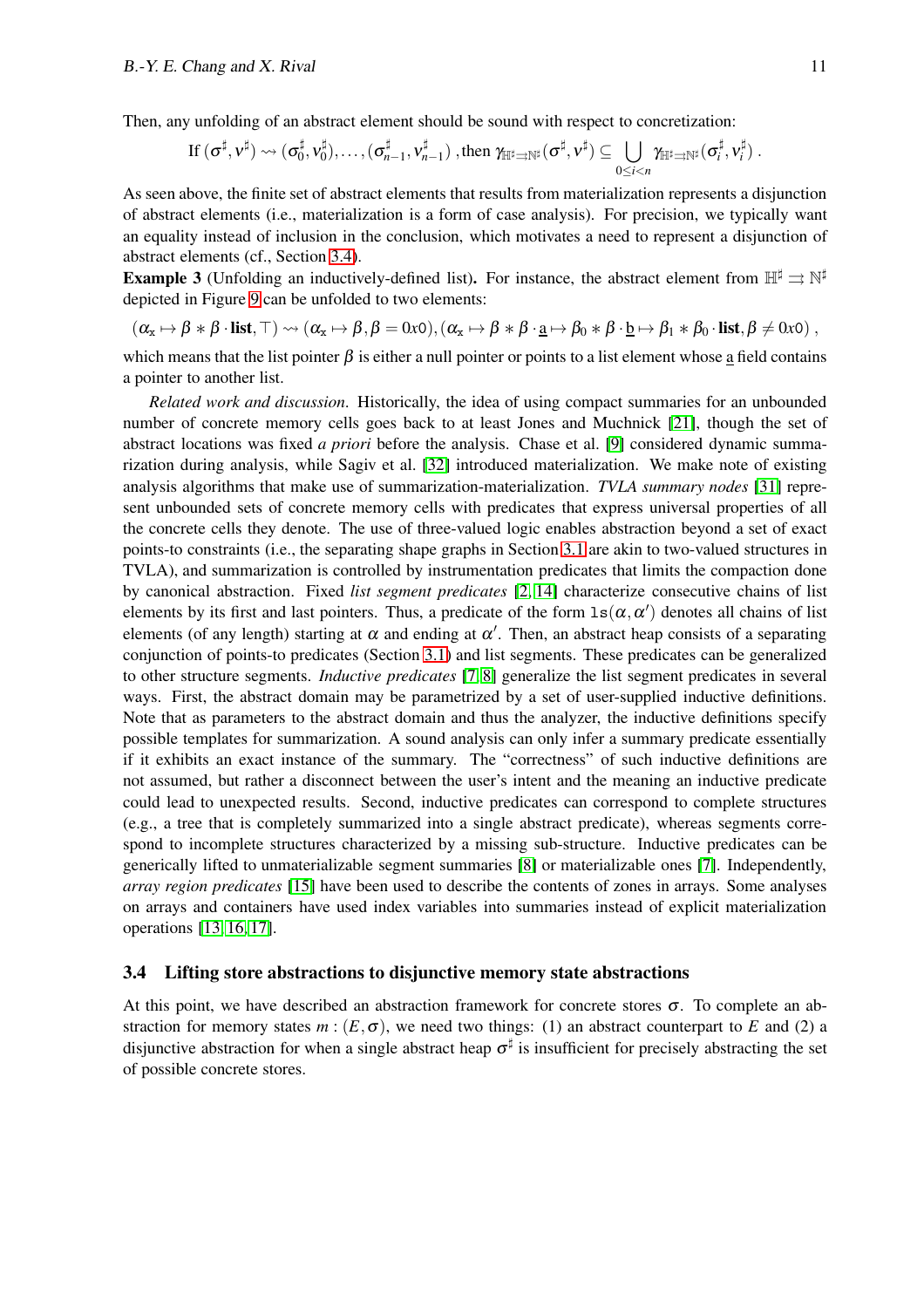Abstract environments: Since the abstract counterpart for addresses are symbolic variables (or nodes) in shape graphs, an *abstract environment*  $E^{\sharp}$  can simply be a function mapping program variables to nodes, that is,  $E^\sharp\in\mathbb{E}^\sharp=\mathbb{X}\to\mathbb{V}^\sharp.$  Now, the *memory abstract domain*  $\mathbb{M}^\sharp$  is defined by  $\mathbb{M}^\sharp=\mathbb{E}^\sharp\times(\mathbb{H}^\sharp\rightrightarrows)$  $\mathbb{N}^{\sharp}$ ), and its concretization  $\gamma_{\mathbb{M}} : \mathbb{M}^{\sharp} \to \mathscr{P}(\mathbb{E} \times \mathbb{H})$  can be defined as follows:

$$
\gamma_{\mathbb{M}}(E^\sharp,(\sigma^\sharp,\mathsf{v}^\sharp))\stackrel{\textup{\tiny def}}{=} \{(\mathsf{v}\circ E^\sharp,\sigma)\ |\ (\sigma,\mathsf{v})\in\gamma_{\mathbb{H}}(\sigma^\sharp)\ \textup{\textup{and}}\ \mathsf{v}\in\gamma_{\textup{\textup{num}}} \langle \mathbb{V}^\sharp[\sigma^\sharp]\rangle(\mathsf{v}^\sharp)\}\ .
$$

Note that in an abstract memory state  $m^{\sharp}$  :  $(E^{\sharp}, \sigma^{\sharp})$ , the abstract environment  $E^{\sharp}$  simply gives the symbolic address of program variables, while the abstract heap  $\sigma^{\sharp}$  abstracts all memory cells—just like the concrete model in Section [2.2.](#page-3-0)

We let the abstract environment be depicted by node labels in the graphical representation of abstract heaps. For instance, the concrete memory state shown in Figure [1](#page-2-1) can be described by the diagram in Figure [10.](#page-12-1)

**Disjunctive abstraction:** Recall that the unfolding operation from Section [3.3](#page-10-0) generates a finite disjunction of abstract facts—specifically, combined shape-numeric abstract elements  $\{\ldots, (\sigma_i^{\sharp})\}$  $\frac{1}{i}$ ,  $v_i^{\sharp}$  $\mathbb{H}^\sharp$ ),...}  $\subseteq \mathbb{H}^\sharp \rightrightarrows \mathbb{N}^\sharp$ . Thus, a disjunctive abstraction layer is required regardless of other analysis reasons (e.g., path-sensitivity). We assume the



<span id="page-12-1"></span>Figure 10: Depicting a memory abstraction including the abstract heap from Figure [4](#page-6-1) and an abstract environment.

*disjunctive abstraction* is defined by an abstract domain  $\mathbb{M}_{\vee}^{\sharp}$  and a concretization function  $\gamma_{\vee} : \mathbb{M}_{\vee}^{\sharp} \to$  $\mathscr{P}(M)$ . We do not prescribe any specific disjunctive abstraction. A simple choice is to apply a disjunctive completion [\[11\]](#page-24-6), but further innovations might be possible by taking advantage of being specific to memory.

**Example 4** (Disjunctive completion). For a memory abstract domain  $\mathbb{M}^{\sharp}$ , its disjunctive completion  $\mathbb{M}^{\sharp}_{\vee}$ is defined as follows:

$$
\mathbb{M}_\vee^\sharp\stackrel{\textrm{\tiny{def}}}{=} \mathscr{P}_{\textrm{fin}}(\mathbb{M}^\sharp) \qquad \qquad \mathcal{N}(\mathcal{s}^\sharp) \stackrel{\textrm{\tiny{def}}}{=} \bigcup \{\mathcal{W}_\mathbb{M}(m^\sharp) \mid m^\sharp \in \mathcal{s}^\sharp\} \; .
$$

In Figure [11,](#page-13-0) we sum up the structure of the abstract domain for abstracting memory states M as a stack of layers, which are typically implemented as ML-style functors. Each layer corresponds to the abstraction of a different form of concrete semantics (as shown in the diagram).

*Related work and discussion*. Trace partitioning [\[30\]](#page-25-7) relies on control-flow history to manage disjunctions, which could be used as an alternative to disjunctive completion. However, it is a rather general construction and can be instantiated in multiple ways with a large effect on precision and performance.

## <span id="page-12-0"></span>4 Static analysis operations

In this section, we describe the main abstract operations on the memory abstract domain M<sup>‡</sup> and demonstrate how they are computed through the composition of abstract domains discussed in Section [3.](#page-5-0) Our presentation describes each kind of operation (i.e., transfer functions for commands like assignment, abstract comparison, and abstract join) one by one and shows how unfolding and folding operations are triggered by their application. The end result of this discussion is a description of how these domains implement the interfaces shown in Figure [12.](#page-14-0) For these interfaces, we let  $\mathbb B$  denote the set of booleans {true,false} and U denote an undefined value for some functions that may fail to produce a result. We write  $X_{\mathfrak{U}}$  for  $X \cup \{ \mathfrak{U} \}$  for any set *X* (i.e., an option type).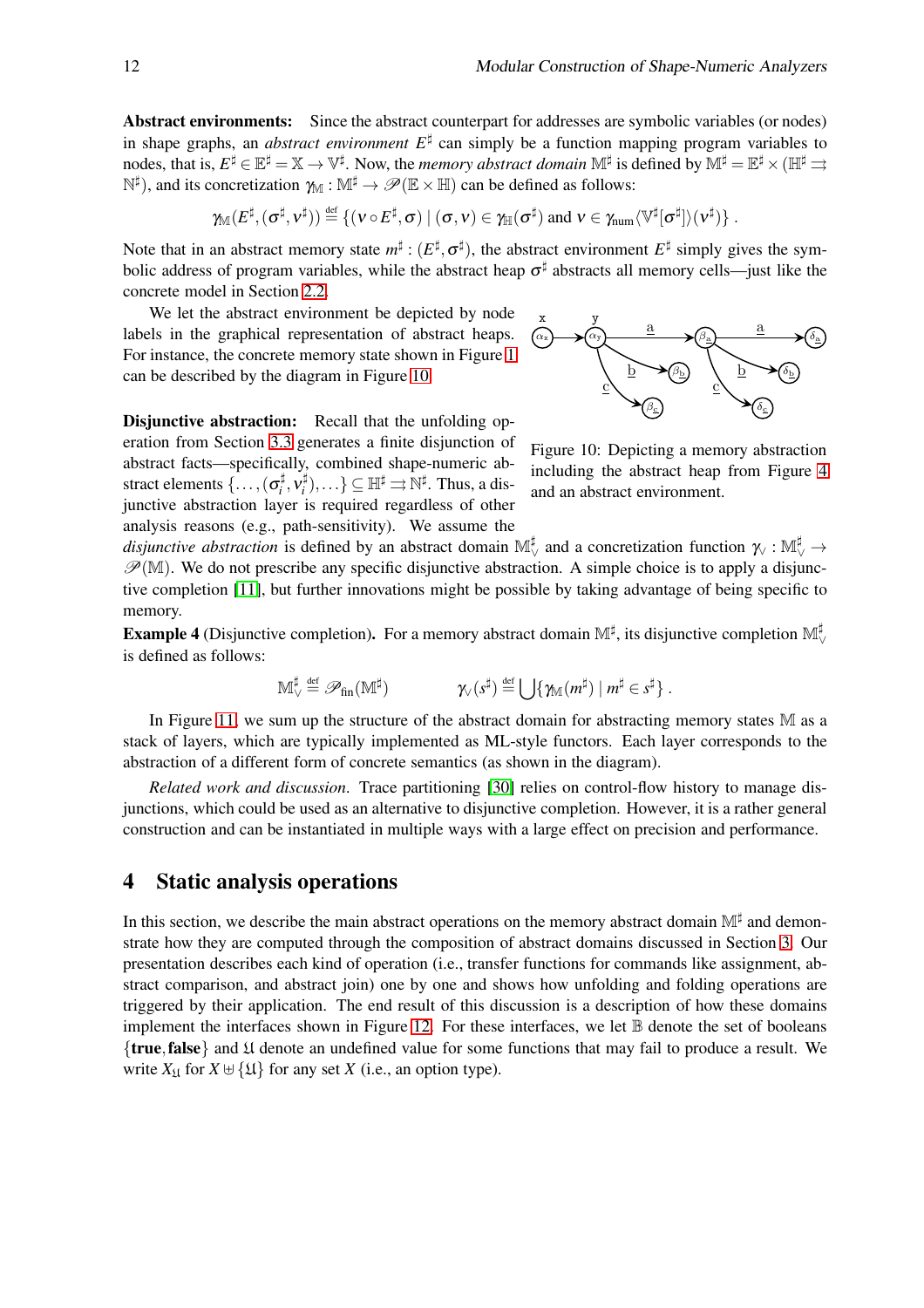

<span id="page-13-0"></span>Figure 11: Layers of abstract domains to yield a disjunctive memory state abstraction. From an implementation perspective, the edges correspond to inputs for ML-style functor instantiations.

#### <span id="page-13-2"></span>4.1 Assignment over materialized cells

First, we consider the transfer function for assignment. In this subsection, for simplicity, we focus on the case where *none* of the locations that appear in either side of the assignment are summarized, and we defer the case of transfer functions over summarized graph regions to Section [4.2.](#page-16-0) Because of this simplification, the types of the abstract operators mentioned will not exactly match those given in Figure [12.](#page-14-0) At the same time, this transfer function captures the essence of the shape-numeric combination.

Recall that  $loc \in \mathcal{L}_X$  and  $exp \in \mathcal{E}_X$  are location and value expressions, respectively, in our program-ming language (cf., Figure [2\)](#page-4-0). The transfer function  $\mathfrak{assign}_{\mathrm{mem}} : \mathscr{L}_{\mathbb{X}} \times \mathscr{E}_{\mathbb{X}} \times \mathbb{M}^{\sharp} \to \mathbb{M}^{\sharp}$  should compute a sound post-condition for the assignment command  $loc = exp$  stated as follows:

<span id="page-13-1"></span>**Condition 1** (Soundness of assign<sub>mem</sub>). If  $(E, \sigma) \in \mathcal{M}(m^{\sharp})$ , then

$$
(E,\sigma[\mathscr{L}[\![loc]\!](E,\sigma) \leftarrow \mathscr{E}[\![exp]\!](E,\sigma)]) \in \text{$\mathbb{M}$}(\text{assign}_{\text{mem}}(loc,exp,m^{\sharp}))\;.
$$

Assignments of the form  $loc = loc'$ . Let us first assume that right hand side of the assignment is a location expression. As an example, consider the assignment shown in Figure [13](#page-15-0) and applying assign<sub>mem</sub> to the pre-condition on the left to yield the post-condition on the right. The essence is that *loc* dictates an edge that should be updated to point to the node specified by *loc*′ .

To compute a post-condition in this case,  $\text{assign}_{\text{mem}}$  should update the abstract heap, that is, the preheap  $\sigma^\sharp\in\mathbb{H}^\sharp.$  An assign $_{\rm mem}$  call should eventually forward the assignment to the heap abstract domain via the evall  $[l]_{shape}$  operation that evaluates a location expression *loc* to an edge, evallel  $_s$ <sub>hape</sub> that evaluates a value expression *exp* to a node, and mutate<sub>shape</sub> that swings a points-to edge.

The base of a sequence of pointer dereferences is given by a program variable, so the first step consists of replacing the program variables in the assignment with the symbolic names corresponding to their addresses using the abstract environment  $E^{\sharp}$ . For our example, this results in the call to  $\mathfrak{assign}_{\mathrm{comb}}(\alpha_0 \rightarrow$  $\underline{a} \cdot \underline{b}, \alpha_0 \cdot \underline{b}, (\sigma^{\sharp}, v^{\sharp})$  at the combined shape-numeric layer, which should satisfy a soundness condition similar to that of assign<sub>mem</sub> (Condition [1\)](#page-13-1). The next step consists of traversing the abstract heap  $\sigma^{\sharp}$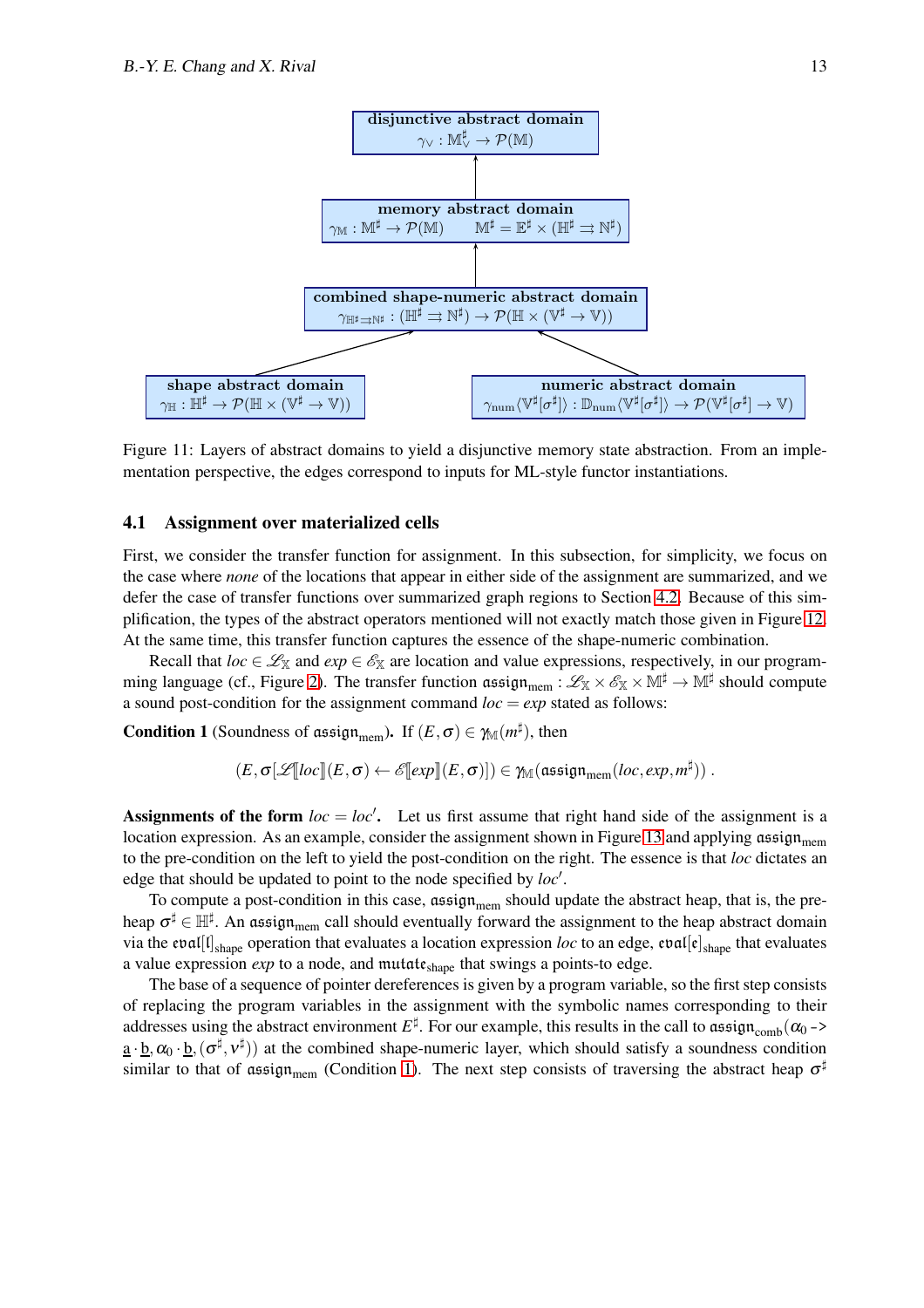• A shape abstract domain  $\mathbb{H}^{\sharp}$ 

```
eval\left[\mathfrak{l}\right]_{\text{shape}}: \mathscr{L}_{\mathbb{V}^{\sharp}}\times \mathbb{H}^{\sharp} \hspace{1cm}\longrightarrow \hspace{1cm}(\mathbb{V}% _{\text{shape}})\times \mathbb{H}^{\sharp}^{\sharp}\times\mathbb{F}\times\mathbb{H}^{\sharp})_{\mathfrak{U}}eval[e]_{shape}: \mathscr{E}_{\mathbb{V}^{\sharp}} \times \mathbb{H}^{\sharp} \longrightarrow (\mathbb{V})‡ \times \mathbb{H}^{\sharp})_{\mathfrak{U}}\mathfrak{mutate}_{\text{shape}}: \ \ \mathbb{V}^{\sharp} \times \mathbb{F} \times \mathbb{V}^{\sharp} \times \mathbb{H}^{\sharp} \hspace{.5in} \longrightarrow \ \ \mathbb{H}♯
                                                                                                                                                                                      \mathfrak{U}\text{unfolo}_{\text{shape}}: (\mathscr{L}_{\mathbb{V}^{\sharp}} \times \mathbb{F}) \times \mathbb{H}^{\sharp} \longrightarrow \mathscr{P}_{\text{fin}}(\mathbb{H}^{\sharp} \times \mathscr{E}_{\mathbb{V}^{\sharp}})\mathfrak{new}_{\text{shape}}: \ \ \mathbb{V}^{\sharp} \times \mathbb{H}^{\sharp}\longrightarrow \mathbb{H}^{\sharp}delete\left[\mathfrak{n}\right]_{\text{shape}}: \;\; \mathbb{V}\longrightarrow \mathbb{H}^{\sharp}\mathsf{Delete}[\mathfrak{e}]_{\mathsf{shape}}: \hspace{0.2cm} \mathbb{V}^{\sharp} \times \mathbb{F} \times \mathbb{H}^{\sharp} \hspace{1.5cm} \longrightarrow \hspace{0.2cm} \mathbb{H}^{\sharp}\mathfrak{compare}_\text{shape}^{\phantom{\dag}}\colon\,\,\,({\mathbb V}^\sharp\to{\mathbb V}^\sharp\phi \times \mathbb{H}^{\sharp} \times \mathbb{H}^{\sharp} \longrightarrow \{ \text{false} \} \uplus \{ \text{true} \} \times (\mathbb{V}^{\sharp} \to \mathbb{V}^{\sharp})join_{\rm shape}:\ \ \ (({\mathbb V}^\sharp)^2\to {\mathbb V}^\sharp\phi > \mathbb{H}^{\sharp} \times \mathbb{H}^{\sharp} \longrightarrow \mathbb{H}^{\sharp} \times (\mathbb{V}^{\sharp} \to \mathbb{V}^{\sharp})^2\text{wiOen}_{\text{shape}}: \ \ ((\mathbb{V}^{\sharp})^2 \rightarrow \mathbb{V}^{\sharp})\mathcal{L} \times \mathbb{H}^{\sharp} \times \mathbb{H}^{\sharp} \longrightarrow \mathbb{H}^{\sharp} \times (\mathbb{V}^{\sharp} \to \mathbb{V}^{\sharp})^2
```
• A numeric abstract domain over symbolic variables  $\mathbb{N}^{\sharp}$ 

| $\mathfrak{assign}_{\text{num}}$ : | $\mathscr{L}_{\mathbb{V}^\sharp} \times \mathscr{E}_{\mathbb{V}^\sharp} \times \mathbb{N}^\sharp$ |                   |               |
|------------------------------------|---------------------------------------------------------------------------------------------------|-------------------|---------------|
| guard <sub>num</sub> :             | $\mathscr{E}_{\mathbb{V}^{\sharp}}\times\mathbb{N}^{\sharp}$                                      |                   | Νİ            |
| $new_{num}$ :                      | $\mathbb{V}^{\sharp}\times\mathbb{N}^{\sharp}$                                                    |                   | ΝĦ            |
| delete $[n]_{\text{num}}$ :        | $\mathbb{V}^{\sharp}\times\mathbb{N}^{\sharp}$                                                    |                   | N١            |
| rename <sub>num</sub> :            | $(\mathbb{V}^{\sharp} \to \mathbb{V}^{\sharp}) \times \mathbb{N}^{\sharp}$                        |                   | N۴            |
| compare <sub>num</sub> :           | $\mathbb{N}^{\sharp}\times\mathbb{N}^{\sharp}$                                                    |                   | $_{\rm I\!R}$ |
| join <sub>num</sub> :              | $\mathbb{N}^{\sharp}\times\mathbb{N}^{\sharp}$                                                    |                   |               |
| $\mathfrak{wionem}_{\min}$ :       | $\mathbb{N}^{\sharp}\times\mathbb{N}^{\sharp}$                                                    | $\longrightarrow$ |               |

- A combined shape-numeric abstract domain  $\mathbb{H}^{\sharp} \rightrightarrows \mathbb{N}^{\sharp}$ 
	- $\mathfrak{assign}_{\mathrm{comb}}: \ \ \mathscr{L}_{\mathbb{V}^{\sharp}} \times \mathscr{E}_{\mathbb{V}^{\sharp}} \times \mathbb{H}^{\sharp} \rightrightarrows \mathbb{N}^{\sharp}$  $\quad \ \ \, \longrightarrow\ \ \, \mathscr{P}_{\textrm{fin}}(\mathbb{H}^{\sharp}\rightrightarrows\mathbb{N}^{\sharp})_{\mathfrak{U}}$ guar $\mathfrak{d}_{\text{comb}}:\;\;\mathscr{E}_{\mathbb{V}^{\sharp}}\times(\mathbb{H}^{\sharp}\rightrightarrows\mathbb{N}^{\sharp}$ )  $\longrightarrow \mathscr{P}_{fin}(\mathbb{H}^{\sharp} \rightrightarrows \mathbb{N}^{\sharp})_{\mathfrak{U}}$  $\mathfrak{u}\mathfrak{n}\mathfrak{f}$ olo $\mathfrak{g}_{\text{comb}}$ :  $\mathscr{L}_{\mathbb{V}^{\sharp}}\times \mathbb{H}^{\sharp} \rightrightarrows \mathbb{N}^{\sharp}$ ‡  $\longrightarrow \mathscr{P}_{fin}(\mathbb{H}^{\sharp} \rightrightarrows \mathbb{N}^{\sharp})_{\mathfrak{U}}$ alloc $_{\rm comb}:\;\;\mathscr{L}_{\mathbb{V}^\sharp}\times\mathbb{F}^*\times (\mathbb{H}^\sharp \rightrightarrows \mathbb{N}^\sharp$ )  $\longrightarrow \mathscr{P}_{fin}(\mathbb{H}^{\sharp} \rightrightarrows \mathbb{N}^{\sharp})_{\mathfrak{U}}$  $\mathfrak{free}_\mathrm{comb}:\;\;\mathscr{L}_{\mathbb{V}^\sharp}\times\mathbb{F}^*\times (\mathbb{H}^\sharp \rightrightarrows \mathbb{N}^\sharp$ )  $\longrightarrow \mathscr{P}_{fin}(\mathbb{H}^{\sharp} \rightrightarrows \mathbb{N}^{\sharp})_{\mathfrak{U}}$  $\mathfrak{compare}_{\mathrm{comb}}: \ \ (\mathbb{V}^{\sharp} \to \mathbb{V}^{\sharp}) \times (\mathbb{H}^{\sharp} \rightrightarrows \mathbb{N}^{\sharp}) \times (\mathbb{H}^{\sharp} \rightrightarrows \mathbb{N}^{\sharp}$ )  $\longrightarrow$  {false}  $\oplus$  {true}  $\times$  ( $\mathbb{V}^{\sharp} \to \mathbb{V}^{\sharp}$ )  $\mathfrak{join}_\mathrm{comb}:\hspace{0.3cm}((\mathbb{V}^\sharp)^2\to\mathbb{V}^\sharp)\times(\mathbb{H}^\sharp\rightrightarrows\mathbb{N}^\sharp)\times(\mathbb{H}^\sharp\rightrightarrows\mathbb{N}^\sharp)\hspace{0.3cm}\longrightarrow\hspace{0.3cm}(\mathbb{H}^\sharp\rightrightarrows\mathbb{N}^\sharp)$  $\mathfrak{wionomb}: \; \; ((\mathbb{V}^\sharp)^2 \to \mathbb{V}^\sharp) \times (\mathbb{H}^\sharp \rightrightarrows \mathbb{N}^\sharp) \times (\mathbb{H}^\sharp \rightrightarrows \mathbb{N}^\sharp) \; \; \longrightarrow \; \; (\mathbb{H}^\sharp \rightrightarrows \mathbb{N}^\sharp)$
- A memory abstract domain M<sup>‡</sup>

assign $_{\rm mem}:~~\mathscr L_{\mathbb X} \times \mathscr E_{\mathbb X} \times \mathbb M^\sharp ~~\longrightarrow~~\mathscr P_{\rm fin}(\mathbb M^\sharp)_{\mathfrak U}$ guar $\mathfrak{d}_{\mathrm{mem}}: \ \ \mathscr{E}_{\mathbb{X}}\times\mathbb{M}^{\sharp}$  $\longrightarrow \mathscr{P}_{fin}(\mathbb{M}^{\sharp})_{\mathfrak{U}}$  $\mathfrak{alloc}_{\mathrm{mem}}: \ \ \mathscr{L}_\mathbb{X} \times \mathbb{F}^* \times \mathbb{M}^\sharp \ \ \longrightarrow \ \ \mathscr{P}_\mathrm{fin}(\mathbb{M}^\sharp)_\mathfrak{U}$  $\mathfrak{free}_{\mathrm{mem}}: \ \ \mathscr{L}_\mathbb{X} \times \mathbb{F}^* \times \mathbb{M}^\sharp \quad \longrightarrow \quad \mathscr{P}_{\mathrm{fin}}(\mathbb{M}^\sharp)_\mathfrak{U}$  $\begin{array}{ccc}\n\mathsf{compare} & \mathsf{M}^\sharp \times \mathsf{M}^\sharp & \longrightarrow & \mathbb{B} \\
\mathsf{ioin}_{\mathsf{mem}} & \mathsf{M}^\sharp \times \mathsf{M}^\sharp & \longrightarrow & \mathbb{M}^\sharp\n\end{array}$  $\begin{array}{ccc} \text{join}_{\text{mem}}: & \mathbb{M}^{\sharp}\times\mathbb{M}^{\sharp} & \longrightarrow & \mathbb{M}^{\sharp} \ \text{tion}_{\text{mem}}: & \mathbb{M}^{\sharp}\times\mathbb{M}^{\sharp} & \longrightarrow & \mathbb{M}^{\sharp} \end{array}$ widen $_{\rm mem}: \;\;\mathbb{M}^{\sharp}\times\mathbb{M}^{\sharp}$ 

<span id="page-14-0"></span>Figure 12: Interfaces for the abstract domain layers shown in Figure [11](#page-13-0) (except the disjunctive abstraction layer).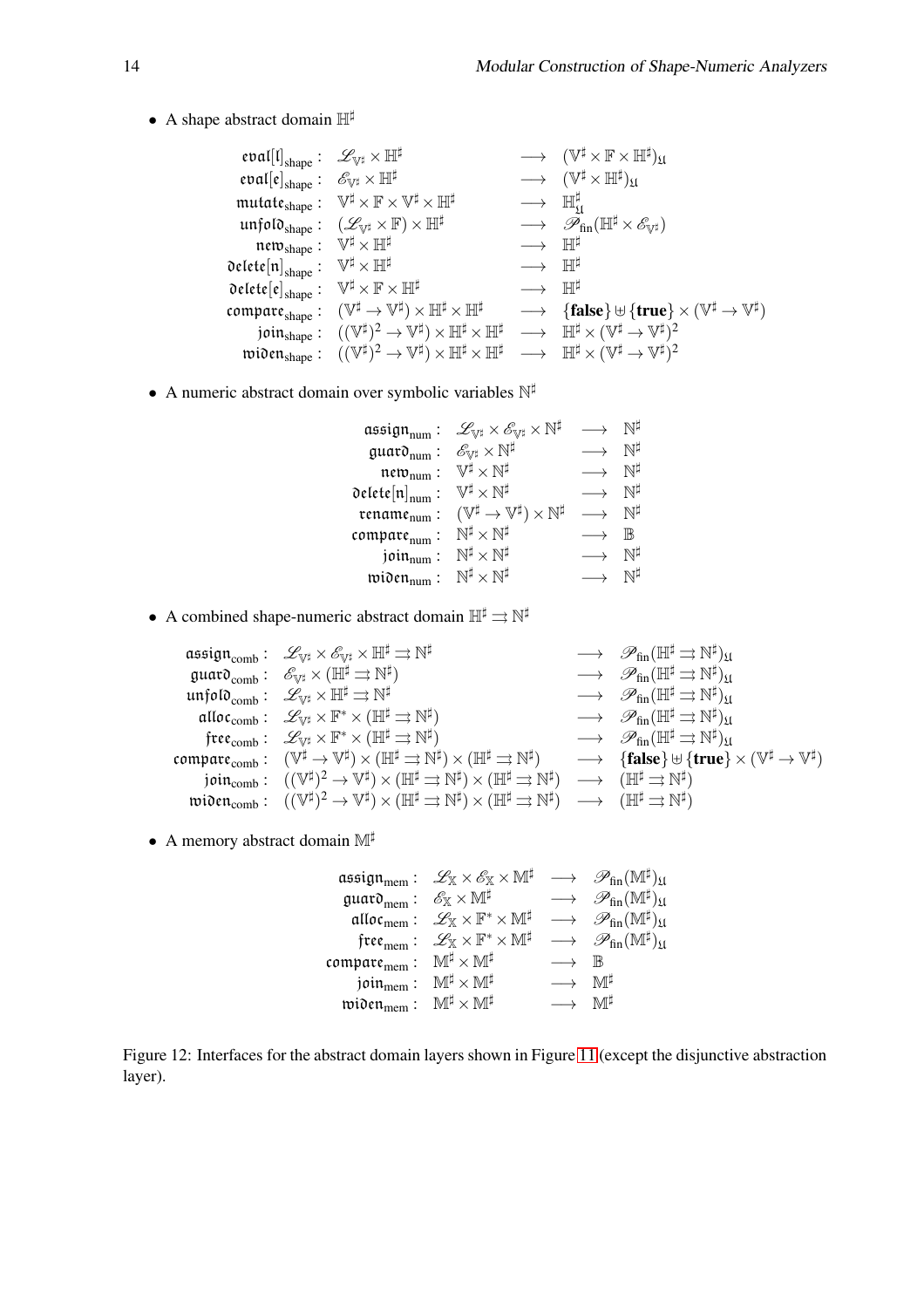$$
y(\alpha_0) \xrightarrow{\underline{a} \rightarrow (\alpha_1)} \xrightarrow{\underline{a} \rightarrow (\alpha_3)} y \cdot \underline{a} \rightarrow b = y \cdot \underline{b} \rightarrow (a_0)
$$

<span id="page-15-0"></span>Figure 13: Applying assign<sub>mem</sub> to an example assignment of the form  $loc = loc'$ .

| LocADDRESS                                                                          | LocCHELD                                                                                                     | LocVAL                                                                                 |
|-------------------------------------------------------------------------------------|--------------------------------------------------------------------------------------------------------------|----------------------------------------------------------------------------------------|
| $\text{eval}[I]_{shape}(\alpha, \sigma^{\sharp}) = (\alpha, \underline{\emptyset})$ | $\text{eval}[I]_{shape}(loc, \sigma^{\sharp}) = (\alpha, \underline{f})$                                     | $\text{eval}[e]_{shape}(exp, \sigma^{\sharp}) = \alpha$                                |
| $\text{val}[I]_{shape}(\alpha, \sigma^{\sharp}) = (\alpha, \underline{\emptyset})$  | $\text{eval}[I]_{shape}(loc \cdot \underline{\emptyset}, \sigma^{\sharp}) = (\alpha, \underline{\emptyset})$ | $\text{eval}[I]_{shape}(\star exp, \sigma^{\sharp}) = (\alpha, \underline{\emptyset})$ |
| $\text{VALDEFer}$                                                                   | $\text{ValLoc}$                                                                                              | $\text{ValLoc}$                                                                        |
| $\text{eval}[I]_{shape}(loc, \sigma^{\sharp}) = (\alpha, \underline{\emptyset})$    | $\text{eval}[e]_{shape}(loc, \sigma^{\sharp}) = (\alpha, \underline{\emptyset})$                             |                                                                                        |
| $\text{eval}[I]_{shape}(loc, \sigma^{\sharp}) = (\alpha, \underline{\emptyset})$    | $\text{eval}[e]_{shape}(loc, \sigma^{\sharp}) = (\alpha, \underline{\emptyset})$                             |                                                                                        |

<span id="page-15-1"></span>Figure 14: Evaluating dereferences in an abstract heap.

according to the location expression and the value expression of the assignment. As mentioned above, this evaluation is performed using the location evaluation function  $eval[ $\mathfrak{l}]$ <sub>shape</sub> that yields an edge and the$ value expression evaluation function  $eval[e]_{shape}$  that yields a node.

**Condition 2** (Soundness of eval[I]<sub>shape</sub> and eval[e]<sub>shape</sub>). Let  $(\sigma, v) \in \gamma_{\mathbb{H}}(\sigma^{\sharp})$ . Then,

If 
$$
\text{eval}[l]_{\text{shape}}(loc, \sigma^{\sharp}) = (\alpha, \underline{f})
$$
, then  $\mathcal{L}[[loc]](\sigma) = v(\alpha) + \underline{f}$ .  
If  $\text{eval}[e]_{\text{shape}}(loc, \sigma^{\sharp}) = \beta$ , then  $\mathcal{E}[[loc]](\sigma) = v(\beta)$ .

In Figure [14,](#page-15-1) we define  $eval[l]_{shape}$  and  $eval[e]_{shape}$  following the syntax of location and value expressions (over symbolic variables). We write  $\underline{\emptyset}$  for a designated 0-offset field. This abstract evaluation corresponds directly to the concrete evaluation defined in Figure [3.](#page-4-1) Note that abstract evaluation is not necessarily defined for all expressions. For example, an points-to edge may simply not exist for the computed address in VALDEREFERENCE. The edge may need to be *materialized* by unfolding (cf., Section [4.2\)](#page-16-0) or otherwise is a potential memory error.

Returning to the example in Figure [13,](#page-15-0) we get  $eval[ $\mathfrak{l}_{shape}(\alpha_0 \rightarrow \underline{a} \cdot \underline{b}, \sigma^{\sharp}) = (\alpha_1, \underline{b})$ —the cell being$ assigned-to corresponds to the exact points-to edge  $\alpha_1 \cdot \underline{b} \mapsto \alpha_4$ —and  $\text{eval}[\mathfrak{e}]_{\text{shape}}(\alpha_0 \cdot \underline{b}) = \alpha_2$ —the value to assign is abstracted by  $\alpha_2$ . The abstract post-condition returned by assign<sub>comb</sub> should reflect the swinging of that edge in the shape graph, which is accomplished by the mutat $\varepsilon_{shape}$  function:

$$
\mathfrak{mutate}_{\mathsf{shape}}(\alpha,\underline{f},\beta,(\alpha\cdot\underline{f}\mapsto\delta)\ast\sigma^\sharp)=(\alpha\cdot\underline{f}\mapsto\beta)\ast\sigma^\sharp\ .
$$

This function simply replaces a points-to edge named by the address  $\alpha$  and field f with a new one for the updated contents (and fails if such a points-to edge does not exist in the abstract heap  $\sigma^{\sharp}$ ). The effect of this assignment can be completely reflected in the abstract heap since the cell corresponding to the assignment is abstracted by exactly one points-to edge and the new value to store in that cell is also exactly abstracted by one node. We note that node  $\alpha_4$  is no longer reachable in the shape graph, and thus the value that this node denotes is no longer relevant when concretizing the abstract state. As a consequence, it can be safely removed both in  $\mathbb{H}^\sharp$  (using function  $\mathfrak{de}$ lete $[n]_{\text{shape}}$ ) and in  $\mathbb{N}^\sharp$  (using function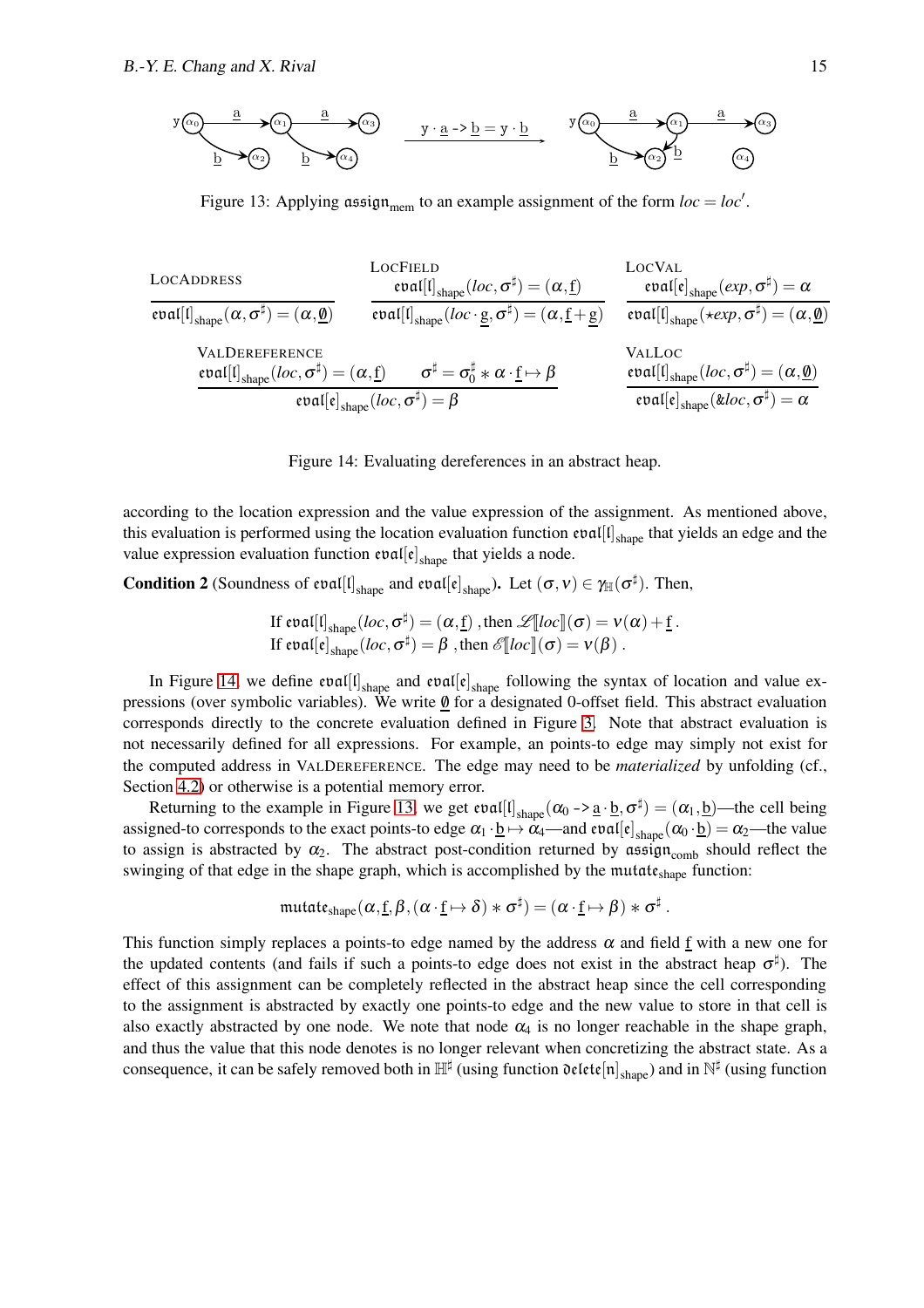$$
\underbrace{\begin{array}{c}\n\underbrace{a}_{\alpha_{1}} \\
\underbrace{b}_{\alpha_{2}}\n\end{array}}_{\alpha_{2}} \wedge \alpha_{3} \leq \alpha_{2} \xrightarrow{\begin{array}{c}\n y \cdot \underline{c} = y \cdot \underline{b} + 1 \\
\underbrace{b}_{\alpha_{1}}\n\end{array}}_{\alpha_{2}} \wedge \underbrace{\begin{array}{c}\n\underbrace{a}_{\alpha_{2}} \\
\underbrace{b}_{\alpha_{3}}\n\end{array}}_{\alpha_{3}} \wedge \alpha_{3} \leq \alpha_{2} \\
\wedge \alpha_{4} = \alpha_{2} + 1\n\end{array}
$$

<span id="page-16-1"></span>Figure 15: Applying assign<sub>mem</sub> to an example assignment of the form  $loc = exp$ .

$$
\begin{array}{c}\n\mathbf{x}(\alpha_0) \\
\hline\n\begin{array}{c}\n\alpha_1 \\
\hline\n\alpha_2\n\end{array}\n\end{array}\n\quad\n\begin{array}{c}\n\mathbf{y}(\alpha_1) \\
\hline\n\alpha_2 \neq 0 \text{ so } \n\end{array}\n\quad\n\begin{array}{c}\n\mathbf{x}(\alpha_0) \\
\hline\n\begin{array}{c}\n\mathbf{x}(\alpha_0) \\
\hline\n\alpha_2\n\end{array}\n\end{array}\n\quad\n\begin{array}{c}\n\mathbf{y}(\alpha_1) \\
\hline\n\begin{array}{c}\n\alpha_2\n\end{array}\n\end{array}\n\quad\n\begin{array}{c}\n\mathbf{x}(\alpha_1) \\
\hline\n\begin{array}{c}\n\alpha_2\n\end{array}\n\end{array}\n\quad\n\begin{array}{c}\n\mathbf{x}(\alpha_1) \\
\hline\n\begin{array}{c}\n\alpha_2\n\end{array}\n\end{array}\n\quad\n\begin{array}{c}\n\mathbf{x}(\alpha_2) \\
\hline\n\begin{array}{c}\n\alpha_1\n\end{array}\n\end{array}\n\quad\n\begin{array}{c}\n\mathbf{x}(\alpha_1) \\
\hline\n\begin{array}{c}\n\alpha_2\n\end{array}\n\end{array}\n\quad\n\begin{array}{c}\n\mathbf{x}(\alpha_1) \\
\hline\n\begin{array}{c}\n\alpha_2\n\end{array}\n\end{array}
$$

<span id="page-16-2"></span>Figure 16: Applying assign<sub>mem</sub> to an example that affects the summarized region  $\alpha_2$  · **list**.

 $\mathfrak{delta}[\mathfrak{et}[\mathfrak{n}]_{\text{num}})$ . Such an existential projection or "garbage collection" step may be viewed as a conversion operation in the cofibered lattice structure shown in Figure [6.](#page-8-0)

**Assignments of the form**  $loc = exp$ . In general, the right-hand side of an assignment is not necessarily a location expression. The evaluation of left-hand side *loc* proceeds as above, but the evaluation of the right-hand side expression *exp* is extended. As an example, consider the assignment shown in Figure [15.](#page-16-1)

The evaluation of the location expression down to the abstract heap level works as before where we find that  $eval[I]_{shape}(\alpha_0 \cdot \underline{c}, \sigma^{\sharp}) = (\alpha_0, \underline{c})$ . For the right-hand-side expression, it is not obvious what  $eval[e]_{shape}(\alpha_0 \cdot \underline{b} + 1, \sigma^{\sharp})$  should return, as no symbolic node is equal to that value in the concretization of all elements of  $\sigma^{\sharp}$ . It is possible to evaluate sub-expression  $\alpha_0 \cdot \underline{b}$  to  $\alpha_2$ , but then  $\mathfrak{eval}[\mathfrak{e}]_{shape}(\alpha_2+1, \sigma^{\sharp})$ cannot be evaluated any further. The solution is to create a new symbolic variable and constrain it to represent the value of the right-hand–side expression. Therefore, the evaluation of assign<sub>comb</sub> proceeds as follows: (1) generate a fresh node  $\alpha_4$ ; (2) add  $\alpha_4$  to the abstract heap  $\sigma^{\sharp}$  and the numeric abstract value  $v^{\sharp}$  using the function new shape and new num, respectively; (3) update the numeric abstract value  $v^{\sharp}$ using assign<sub>num</sub>  $(\alpha_4, \alpha_2 + 1, v^{\sharp})$ , which over-approximates constraining  $\alpha_4 = \alpha_2 + 1$ ; and (4) mutate with mutat $\mathfrak{e}_{\rm shape}$  with the new node  $\alpha_4$  (i.e., mutat $\mathfrak{e}_{\rm shape}(\alpha_0,\underline{\rm c},\alpha_4,\sigma^\sharp)$ ).

#### <span id="page-16-0"></span>4.2 Unfolding and assignment over summarized cells

We now consider  $\operatorname{assign}_{\text{mem}}$  in the presence of summary predicates, which intuitively "get in the way" of evaluating location and value expressions in a shape graph. For instance, consider trying to apply the assignment shown in

struct list { struct list  $\star$  <u>next;</u> int <u>d</u>; };  $\alpha \cdot$ **list** := (emp  $\land \alpha = 0x0$ )  $\vee$  ( $\alpha \cdot \text{next} \mapsto \beta_0 * \alpha \cdot \underline{d} \mapsto \beta_1 * \beta_0 \cdot \text{list} \wedge \alpha \neq 0 \times 0$ )

Figure [16.](#page-16-2) On the left, we have a separating shape graph where  $\alpha_2$  is a list described by the inductive definition shown inset. For clarity, we also show the C-style **struct** definition that corresponds to the layout of each list element. In applying the assignment, the evaluation of the right-hand–side expression  $x \rightarrow$  next fails. While x evaluates to node  $\alpha_2$ , there is no points-to edge from  $\alpha_2$ . Thus,  $eval[e]_{shape}(\alpha_0 \rightarrow \underline{next})$ fails. It is clear that the reason for this failure is that the memory cell corresponding to the right-hand– side expression is *summarized* as part of the  $\alpha_2$  · list predicate. To materialize this cell, this predicate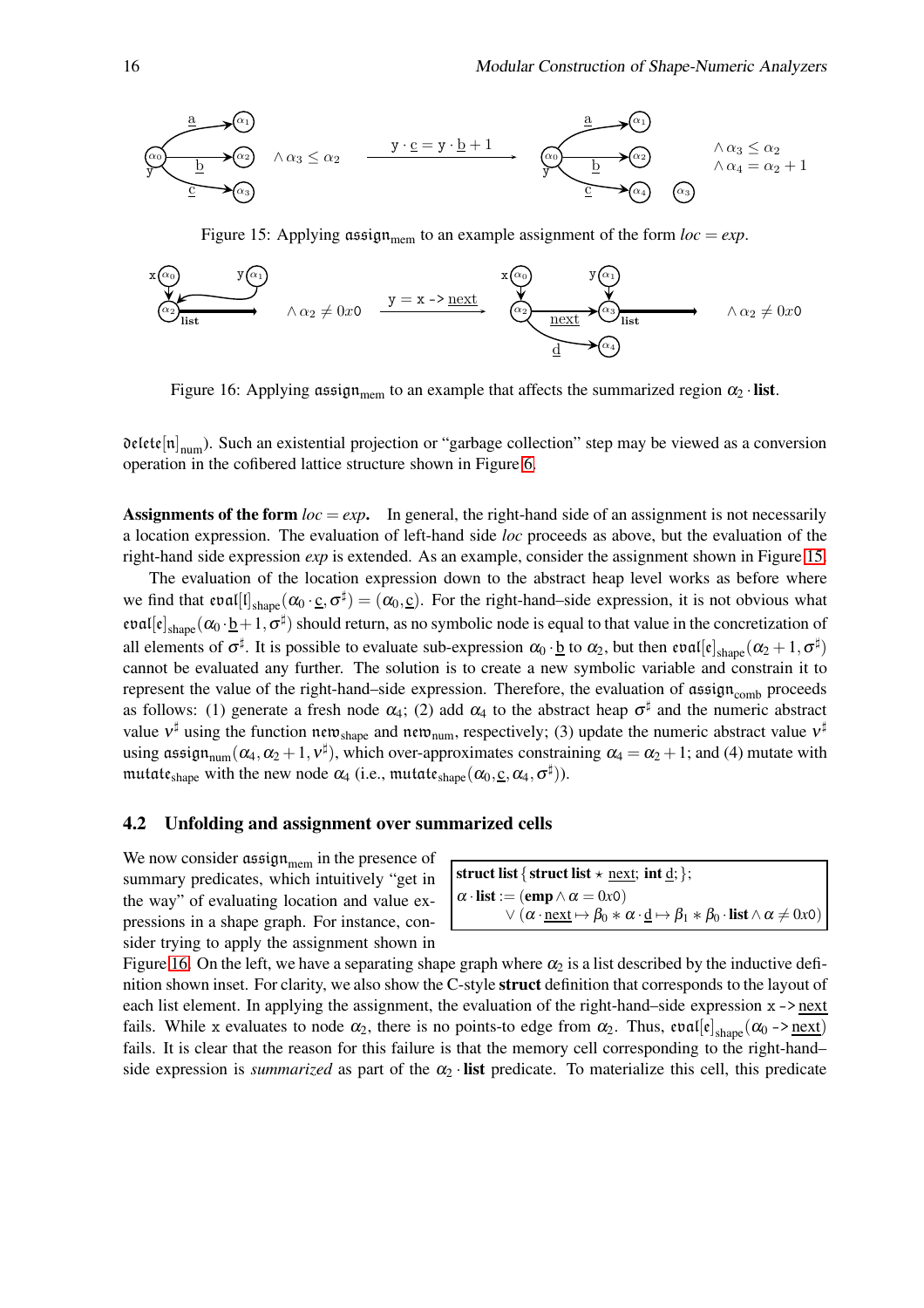should be *unfolded*; then, the assignment can proceed as in the previous section (Section [4.1\)](#page-13-2). We can now describe the transfer function for assignment  $\text{assign}_{\text{mem}}(loc, exp, (\sigma^{\sharp}, v^{\sharp}))$  in general:

- 1. It should call the underlying assign<sub>comb</sub> and follow the process described previously in Section [4.1.](#page-13-2) If evaluation via  $evall[I]_{shape}$  or  $evall[e]_{shape}$  fail, then they should return a failure address, which consists of a pair  $(\beta, f)$  corresponding to the node and field offset that does not have a materialized points-to edge. In the example in Figure [16,](#page-16-2) the failure address is  $(\alpha_2, \text{next})$ . Note that the interface for evaluation shown in Figure [16](#page-16-2) does not show the contents of the failure case for simplicity.
- 2. Then,  $\text{assign}_{\text{comb}}$  in the combined domain performs an unfolding of the abstract heap by calling a function unfolo<sub>shape</sub> that implements the unfolding relation  $\rightsquigarrow$  with the target points-to edge to materialize  $(\beta, f)$ .

**Condition 3** (Soundness of unfold  $_{\text{shape}}$ ).

$$
\gamma_{\mathbb{H}}(\sigma^{\sharp}) \subseteq \bigcup\{(\sigma,\nu)\in\gamma_{\mathbb{H}}(\sigma^{\sharp}_{u}) \mid (\sigma^{\sharp}_{u},\exp_{u})\in\mathfrak{unfold}_{\text{shape}}((\beta,\underline{f}),\sigma^{\sharp})\text{ and }\llbracket \exp_{u}\rrbracket(\nu)=\textbf{true}\}\ .
$$

Note that unfolding of an abstract heap returns pairs consisting of an unfolded abstract heap and a numeric constraint as an expression  $exp_{u} \in \mathscr{E}_{\mathbb{V}^{\sharp}[\sigma^{\sharp}_{u}]}$  over the symbolic variables of the unfolded abstract heap. This expression allows a summary to contain constraints not expressible in a shape graph itself. For instance, in the list inductive definition, each case comes with a nullness or nonnullness condition on the head pointer. Or more interestingly, we can imagine an orderedness constraint for an inductive definition describing an ordered list. For the example from Figure [16,](#page-16-2) unfolding the shape graph at  $(\alpha_2, \text{next})$  generates two disjuncts, but the one corresponding to the empty list can be eliminated due to the constraint that  $\alpha_2$  has to be non-null.

3. The numeric constraints should be evaluated in the numeric abstract domain using a condition test operator  $\mathfrak{g}$ uar $\mathfrak{d}_{\text{num}}$ .

**Condition 4** (Soundness of guar $\mathfrak{d}_{num}$ ). Let  $V \subseteq \mathbb{V}^{\sharp}$ ,  $v^{\sharp} \in \mathbb{D}_{num}\langle V \rangle$ , and  $v \in \gamma_{num}\langle V \rangle(v^{\sharp})$ . Then,

If 
$$
[\exp](v) = \text{true}
$$
, then  $v \in \gamma_{\text{num}} \langle V \rangle (\text{quard}_{\text{num}}(exp, v^{\sharp}))$ .

Thus, the initial abstract state in the combined domain  $(\sigma^\sharp,v^\sharp) \in \mathbb{H}^\sharp \rightrightarrows \mathbb{N}^\sharp$  can be over-approximated by the following finite set of abstract states:

$$
\mathfrak{unfolo}_{\mathrm{comb}}(\mathit{loc},(\sigma^\sharp,\mathit{v}^\sharp))\stackrel{\mathrm{{\scriptscriptstyle def}}}{=} \{(\sigma^\sharp_{u},\mathfrak{guaro}_{\mathrm{num}}(\mathit{exp}_{u},\mathit{v}^\sharp))\mid (\sigma^\sharp_{u},\mathit{exp}_{u})\in \mathfrak{unfolo}_{\mathrm{shape}}((\beta,\underline{f}),\sigma^\sharp)\}
$$

4. Finally,  $\alpha$ ssign<sub>comb</sub> should perform the same set of operations as described in Section [4.1](#page-13-2) to reflect the assignment on *each* unfolded heap. The assign<sub>comb</sub> returns a *finite set* of elements because of potential unfolding (and similarly for  $\text{assign}_{\text{mem}}$ ). The soundness condition for  $\text{assign}_{\text{mem}}$  is therefore as follows.

**Condition 5** (Soundness of assign<sub>mem</sub>). Let  $(E, \sigma) \in \gamma_M(m^{\sharp})$ . Then,

$$
(E,\sigma[\mathscr{L}[\![loc]\!](E,\sigma)\leftarrow \mathscr{E}[\![exp]\!](E,\sigma)])\in \bigcup \{\gamma_{\mathbb{M}}(m_{\mathbf{u}}^\sharp)\mid m_{\mathbf{u}}^\sharp\in \mathfrak{assign}_{\mathbf{mem}}(loc,exp,m^\sharp)\}\ .
$$

A very similar soundness condition applies to  $\text{assign}_{\text{comb}}$ .

Figure [16](#page-16-2) shows the resulting abstract state for the assignment after unfolding and mutation on the right. In certain cases, the unfolding process may have to be performed multiple times due to repeated failures of calling  $e\mathfrak{val}[\mathfrak{l}]_{\text{shape}}$  and  $e\mathfrak{val}[\mathfrak{e}]_{\text{shape}}$  as shown in Chang and Rival [\[7\]](#page-24-3). This behavior is expected, as unfolding may fail to materialize the correct region, and thus, termination should be enforced with a bound on the number of unfolding steps.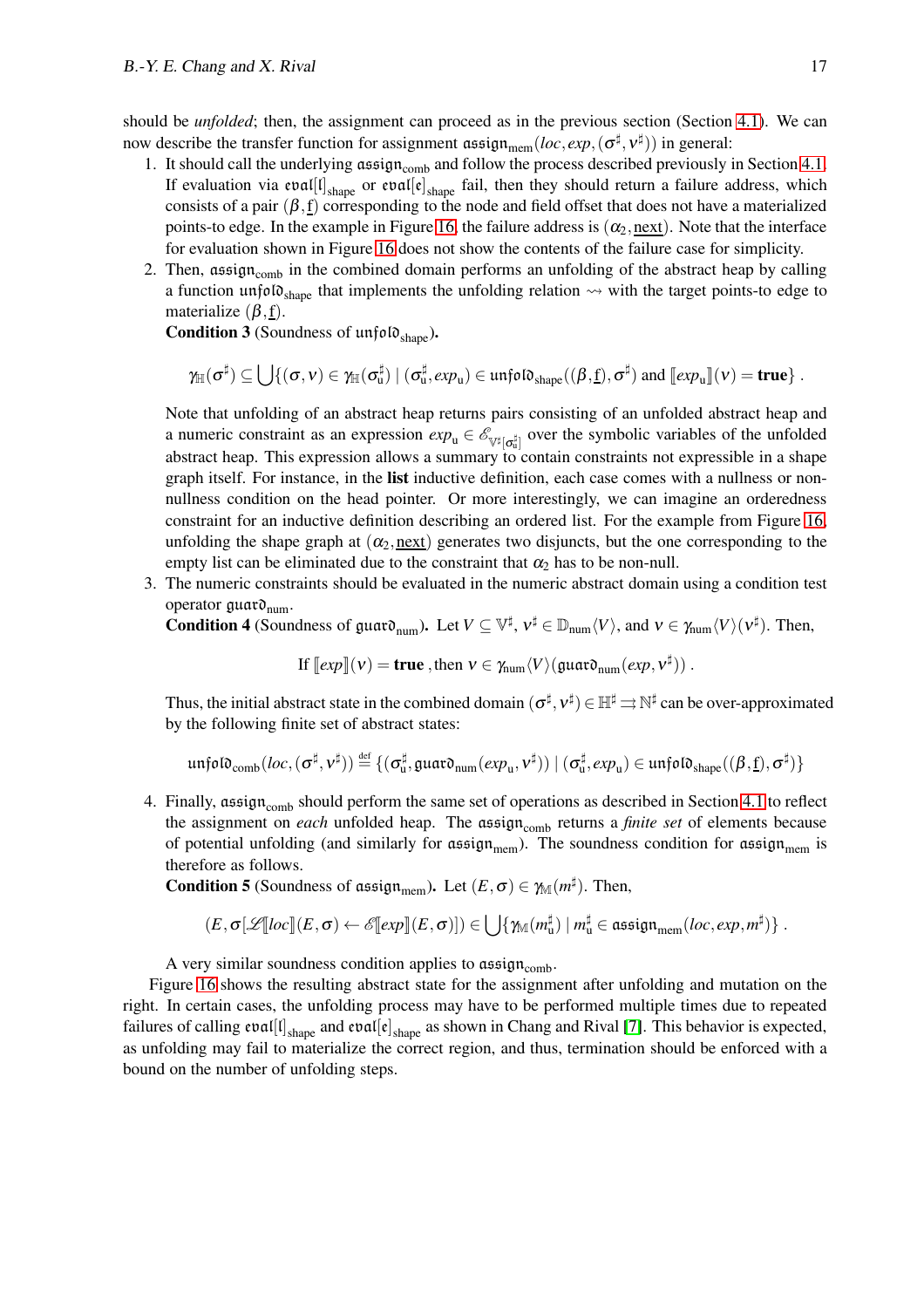$$
\begin{array}{ccc}\n\mathbf{x} & \mathbf{a} \\
\hline\n\mathbf{b} \\
\hline\n\mathbf{c} \\
\hline\n\mathbf{d} \\
\hline\n\mathbf{d}\n\end{array}\n\rightarrow \wedge \alpha_2 \neq 0 \text{ so } \mathbf{a} \\
\mathbf{x} & \mathbf{a} \\
\hline\n\mathbf{x} & \mathbf{a} \\
\hline\n\mathbf{x} & \mathbf{a} \\
\hline\n\mathbf{x} & \mathbf{a} \\
\hline\n\mathbf{x} & \mathbf{a} \\
\hline\n\mathbf{x} & \mathbf{a} \\
\hline\n\mathbf{x} & \mathbf{a} \\
\hline\n\mathbf{x} & \mathbf{a} \\
\hline\n\mathbf{x} & \mathbf{a} \\
\hline\n\mathbf{x} & \mathbf{a} \\
\hline\n\mathbf{x} & \mathbf{a} \\
\hline\n\mathbf{x} & \mathbf{a} \\
\hline\n\mathbf{x} & \mathbf{a} \\
\hline\n\mathbf{x} & \mathbf{a} \\
\hline\n\mathbf{x} & \mathbf{a} \\
\hline\n\mathbf{x} & \mathbf{a} \\
\hline\n\mathbf{x} & \mathbf{a} \\
\hline\n\mathbf{x} & \mathbf{a} \\
\hline\n\mathbf{x} & \mathbf{a} \\
\hline\n\mathbf{x} & \mathbf{a} \\
\hline\n\mathbf{x} & \mathbf{a} \\
\hline\n\mathbf{x} & \mathbf{a} \\
\hline\n\mathbf{x} & \mathbf{a} \\
\hline\n\mathbf{x} & \mathbf{a} \\
\hline\n\mathbf{x} & \mathbf{a} \\
\hline\n\mathbf{x} & \mathbf{a} \\
\hline\n\mathbf{x} & \mathbf{a} \\
\hline\n\mathbf{x} & \mathbf{a} \\
\hline\n\mathbf{x} & \mathbf{a} \\
\hline\n\mathbf{x} & \mathbf{a} \\
\hline\n\mathbf{x} & \mathbf{a} \\
\hline\n\mathbf{x} & \mathbf{a} \\
\hline\n\mathbf{x} & \mathbf{a} \\
\hline\n\mathbf{x} & \mathbf{a} \\
\hline\n\mathbf{x} & \mathbf{a} \\
\hline\n\mathbf{x} & \mathbf{a} \\
\hline\n\mathbf{x} & \mathbf{a} \\
\hline\n\mathbf{x} & \mathbf{a} \\
\hline\n\mathbf{x} & \mathbf{a} \\
\hline
$$

<span id="page-18-0"></span>Figure 17: Applying the condition test guard<sub>mem</sub> to an example that affects a summarized region  $\alpha_2$  ·list.

#### 4.3 Other transfer functions

Unfolding is also the basis for most other transfer functions. Once the points-to edges in question are materialized, their definition is straightforward as it was for assignment (cf., Section [4.1\)](#page-13-2).

• Condition test. The abstract domain  $\mathbb{M}^{\sharp}$  should define an operator guard<sub>mem</sub> that takes an expression (of Boolean type) and an abstract value and then returns an abstract value that has taken into account the effect of the guard expression. Just like with assignment, this function may need to perform an unfolding and thus returns in general a *finite set* of abstract states. **Condition 6** (Soundness of guard<sub>mem</sub>). Let  $m \in \gamma_{\mathbb{M}}(m^{\sharp})$ . Then,

If 
$$
[\ell exp](m) =
$$
 true, then  $m \in \bigcup \{ \gamma_{\mathbb{H}}(\sigma_{\mathbf{u}}^{\sharp}) \mid \sigma_{\mathbf{u}}^{\sharp} \in \gamma_{\mathbb{M}}(\text{guard}_{\text{mem}}(\ell x p, m^{\sharp})) \}$ .

It applies the transfer function assign<sub>num</sub> provided by  $\mathbb{N}^{\sharp}$  satisfying a similar soundness condition, which is fairly standard (e.g., the APRON library provides such a function).

- Memory allocation. Transfer function  $\alpha\text{II}$  accounts for the allocation of a fresh memory block, and the assignment of the address of this block to a given location. Given abstract precondition  $\sigma^{\sharp}$ , the abstract allocation function  $\mathfrak{alloc}_{\rm mem}(loc,[\underline{\mathbf{f}}_1,\ldots,\underline{\mathbf{f}}_n],\sigma^{\sharp})$  returns a sound abstract post-condition for the statement  $loc = \text{malloc}(\{\underline{f}_1, \dots, \underline{f}_n\}).$
- Memory deallocation. Similarly, transfer function  $\text{free}_{\text{mem}}$  accounts for freeing the block pointed to by an instruction such as **free**. It takes as argument a location pointing to the block being freed, a list of fields, and the abstract pre-condition. It may also need to perform unfolding to materialize the location. It calls free<sub>comb</sub> in the  $\mathbb{H}^{\sharp} \to \mathbb{N}^{\sharp}$  level, which then materializes pointsto edges corresponding to the block to remove and deletes them from the graph using function delete $[e]_{\text{shape}}$  defined by delete $[e]_{\text{shape}}(\alpha,\underline{f},\alpha\cdot\underline{f}\mapsto\beta*\sigma_0^\sharp$  $\sigma_0^\sharp$ ) =  $\sigma_0^\sharp$  $_{0}^{\#}$ . After removing these edges, some symbolic nodes may become unreachable in the graph and should be removed using  $\mathfrak{delete}[\mathfrak{n}]_{\text{shape}}$ and delete $\left[\mathfrak{n}\right]_{\mathrm{num}}$ .

The analysis of a more full featured programming language would require additional classical transfer functions, such as support for variable creation and deletion, though this can be supported completely at the memory abstract domain  $\mathbb{M}^{\sharp}$  layer with the abstract environment  $E^{\sharp}$ .

As an example of a condition test, consider applying  $\mu$ uar $\mathfrak{d}_{\text{mem}}$  in Figure [17.](#page-18-0) In the same way as for the example assignment of Figure [16,](#page-16-2) the first attempt to compute  $\text{g}_{\text{t}}(\alpha_2 \rightarrow \text{next} \neq 0 \text{x0}, \sigma^{\sharp})$ fails, as there is no points-to edge labeled with next starting from node  $\alpha_2$ . Thus guard<sub>comb</sub> must first call unfol $\mathfrak{d}_{\text{comb}}$ . The unfolding returns a pair of abstract elements, yet the one corresponding to the case where the list is empty does not need to be considered any further due to the numerical constraint  $\alpha_2 \neq 0$ *x*0. Therefore, only the second abstract elements remains, which corresponds to a list with the first element materialized. At this stage, expression  $\alpha_2 \rightarrow$  next can be evaluated. Finally, the condition test is reflected by applying  $\mathfrak{g}$ uar $\mathfrak{d}_{\text{num}}$  in the numerical abstract domain  $\mathbb{N}^{\sharp}$ .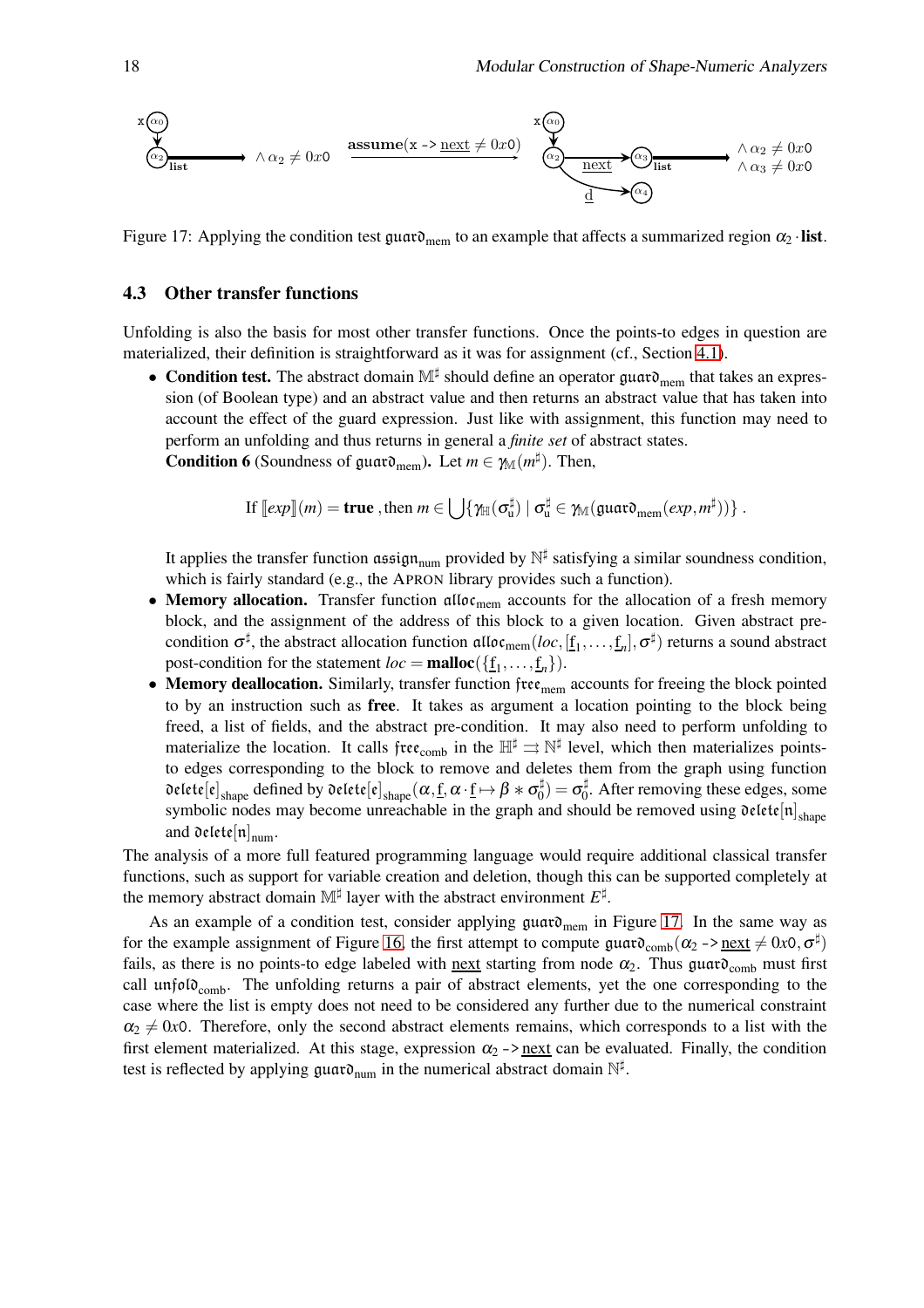

<span id="page-19-0"></span>Figure 18: An abstract inclusion that holds and shows the need for a node relation Φ. In both abstract heaps, variable x points to a list and y points to a number. On the left, the abstract heap describes a list with at least two elements, while on the right, it describes one with at least one element. The number pointed to by y is less than or equal to the data field d of the first element in both abstract heaps. The data field of the first element is less than or equal to the data field of the second in the left abstract heap.

#### 4.4 Abstract comparison

Abstract interpreters make use of inclusion testing operations in many situations, such as checking that an abstract post-fixed point has been reached in a loop invariant computation or that some, for example, user-supplied post-condition can be verified with the analysis results. As inclusion is often not decidable, the comparison function is not required to be complete but should meet a soundness condition:

 ${\bf Condition}$  7 (Soundness of compare<sub>mem</sub>). If compare $_{\rm mem}$   $(m_0^\sharp$  $\frac{1}{0}, m_1^{\sharp}$  $\sharp_1^{\sharp}) = \textbf{true}, \text{ then } \gamma_{\mathbb{M}}(m_0^{\sharp})$  $\mathfrak{g}_0^{\sharp})\subseteq \gamma_{\mathbb{M}}(m_1^{\sharp}$  $\binom{1}{1}$ 

The implementation of such an operator is complicated by the fact that the underlying abstract heaps may have *distinct* sets of symbolic nodes. This issue is a manifestation of the the cofibered abstract domain construction (Section [3.2\)](#page-7-0). The concretizations of all abstract domains below  $\mathbb{H}^{\sharp} \rightrightarrows \mathbb{N}^{\sharp}$  make use of *valuations*, and thus the inclusion checking operator needs to account for a relation between the symbolic nodes of the graphs. This relation between nodes in two graphs  $\Phi$  is computed step-by-step during the course of the inclusion checking.

The example in Figure [18](#page-19-0) illustrates these difficulties. It is quite intuitive that any state in the concretization of  $m_0^{\sharp}$  $\frac{1}{0}$  is also in the concretization of  $m_1^{\sharp}$  $\frac{1}{1}$ . To see the role of the node relation  $\Phi$ , let us consider concretizations of  $m_0^{\sharp}$  $\frac{1}{0}$  and  $m_1^{\sharp}$ <sup>‡</sup><sub>1</sub>. Clearly, if concrete state  $(E, \sigma)$  is in the concretization of  $m_0^{\sharp}$  $\frac{1}{0}$  and in the concretization of  $m_1^{\sharp}$  $\frac{1}{1}$ , then node  $\alpha_0$  in  $m_0^{\sharp}$  $\frac{1}{0}$  and  $\alpha'_0$  denotes the address of x. Thus  $\alpha_0$  and  $\alpha'_0$  denote the *same* value, that is, valuations used as part of the concretization should map those two nodes to the same value. The  $\Phi$  should relate these two nodes akin to a unification substitution. Similarly,  $\alpha_2$  and  $\alpha'_2$  both denote the value stored in variable x, thus should be related in  $\Phi$ . On the other hand, node  $\alpha_6$  of abstract state  $m_0^{\sharp}$ ‡ has no counterpart in *m*‡—it corresponds to a null or non-null address in the region *summarized* by the inductive edge.

We notice  $\Phi$  can be viewed as a map from nodes in  $m_1^{\sharp}$ <sup>‡</sup> to nodes of  $m_0^{\sharp}$  $_0^{\mu}$  and in this example, defined by  $\Phi(\alpha'_i) = \alpha_i$  for  $0 \le i \le 5$ . Also, we notice that mapping  $\Phi$  can be derived step-by-step, starting from the abstract environments. Thus, compare<sub>shape</sub> and compare<sub>comb</sub> each take as a parameter a set of pairs of symbolic nodes that should be related in Φ. We call this initial set the *roots*, as they are used as a starting point in the computation of Φ.

We can now describe the steps of computing compare<sub>mem</sub> $(m_0^{\sharp}$  $_0^\sharp\colon (E_0^\sharp$  $_0^\sharp,(\sigma_0^\sharp$  $_0^\sharp, \nu_0^\sharp$  $\binom{1}{0}), m_1^{\sharp}$  $\frac{1}{1}$ :  $(E_1^{\sharp}$  $\frac{1}{1}$ ,  $(\sigma_1^{\sharp}$  $_1^\sharp, \nu_1^\sharp$  $\binom{1}{1})$ ):

1. First, an initial node mapping  $\Phi : \mathbb{V}^{\sharp}[\sigma_{1}^{\sharp}]$  $\mathbb{P}_1^\sharp]\rightarrow\mathbb{V}^\sharp[\sigma_0^\sharp]$  $\binom{1}{0}$  is derived from the abstract environments:  $\Phi {\, \stackrel{\text{def}}{=}\, } E_0^\sharp$  $\frac{1}{0} \circ (E_1^\sharp$ ‡<sup>†</sup><sub>1</sub>)<sup>-1</sup>. This definition states that the addresses of the program variables in  $m_1^{\sharp}$  $\frac{1}{1}$  correspond to the respective addresses of the program variables in  $m_0^{\sharp}$  $_{0}^{\frac{1}{\pi}}$ . It is well-defined, as two distinct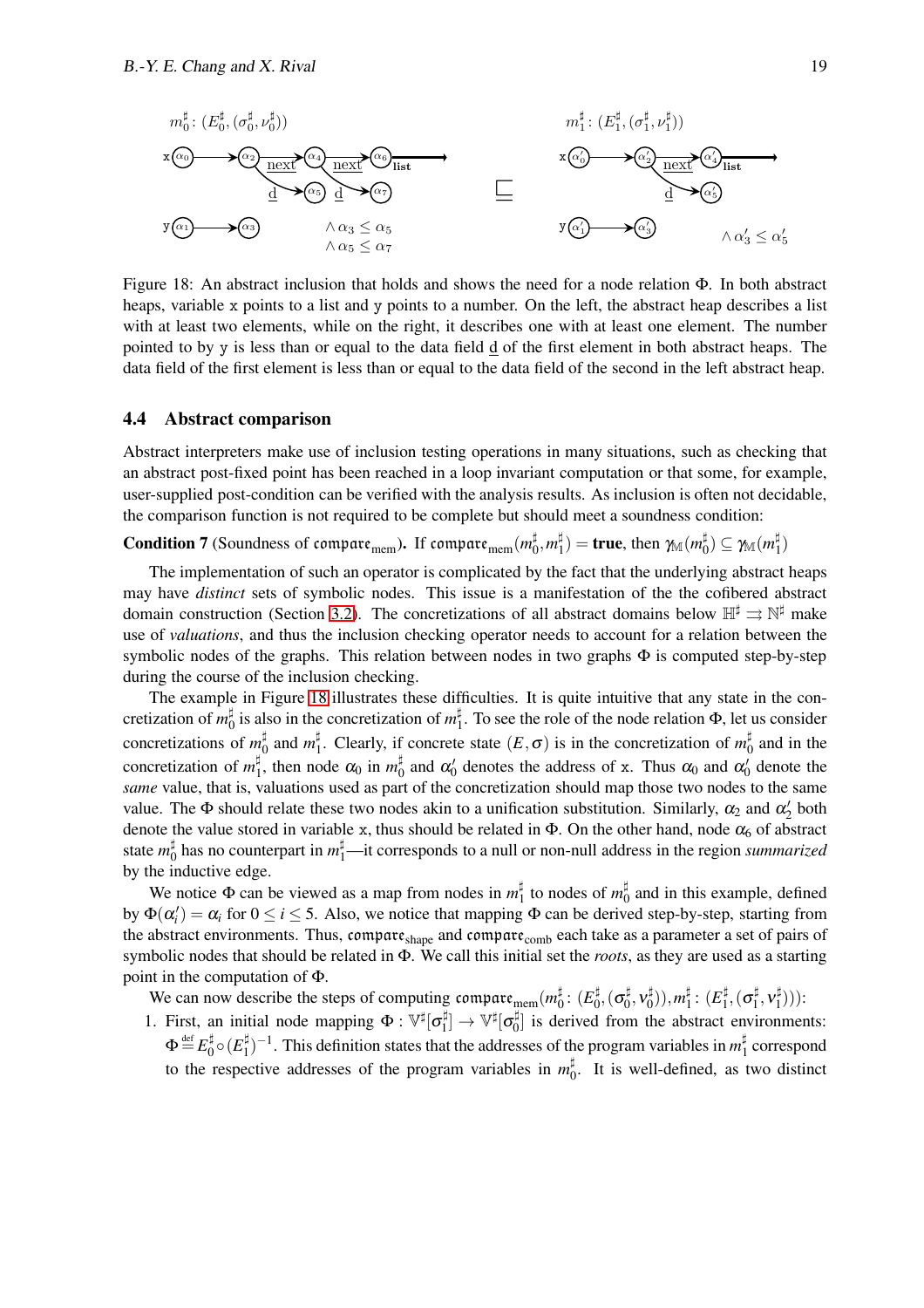variables cannot be allocated at the same physical address.

- 2. Then, it calls compare $_{\rm comb}(\Phi,(\sigma_0^\sharp$  $_0^\sharp, \nu_0^\sharp$  $\mathfrak{g}^{\sharp}),\, (\sigma_{1}^{\sharp}% ,\sigma_{2}^{\sharp})_{1},$  $\frac{1}{1}$ ,  $\mathbf{v}_{1}^{\sharp}$  $\binom{\sharp}{1})$  that forwards to a call of compare  $_{\text{shape}}(\Phi, \sigma_0^{\sharp})$  $_0^\sharp, \sigma_1^\sharp$  $_{1}^{\sharp}$ ).
- 3. The abstract heap comparison function compart s<sub>hape</sub> attempts to match  $\sigma_0^{\sharp}$  $\frac{1}{0}$  and  $\sigma_1^{\sharp}$  $\frac{1}{1}$  region-by-region using a set of *local rules*:
	- (Decomposition) Suppose  $\sigma_0^{\sharp}$  $\frac{1}{0}$  and  $\sigma_1^{\sharp}$  $\sigma_1^{\sharp}$  can be decomposed as  $\sigma_0^{\sharp} = \sigma_{0,0}^{\sharp} * \sigma_0^{\sharp}$  $\sigma_1^{\sharp}$  and  $\sigma_1^{\sharp}$  =  $\sigma_{1,0}^\sharp*\sigma_1^\sharp$  $1,1$ . And if the corresponding sub-regions can be shown to satisfy the inclusions

compare $_{\rm shape}(\Phi,\sigma_0^\sharp$  $_{0,0}^\sharp, \sigma_1^\sharp$  $\mathbf{u}_{1,0}^{\sharp}) = (\mathbf{true}, \Phi') \quad \text{and} \quad \mathsf{compare}_{\mathsf{shape}}(\Phi', \sigma_0^{\sharp})$  $\overset{\sharp}{0},_{1},\sigma_{1}^{\sharp}$  $\binom{\sharp}{1,0} = (\text{true}, \Phi'')$ ,

then the overall inclusion holds—compare  $_{\text{shape}}(\Phi, \sigma_0^{\sharp}$  $_0^\sharp, \sigma_1^\sharp$  $\binom{\sharp}{1}$  returns (**true**,  $\Phi''$ );

- (Points-to edges) If  $\sigma_0^{\sharp} = \alpha_0 \cdot \underline{\mathbf{f}} \mapsto \beta_0 * \sigma_0^{\sharp}$  $\sigma_0^\sharp,\ \sigma_1^\sharp=\alpha_1\cdot \underline{\mathrm{f}}\mapsto \beta_1\ast \sigma_1^\sharp$  $\mathbf{1}_{1,r}^{\sharp}$  and  $\Phi(\alpha_1) = \alpha_0$ , then we can conclude inclusion holds locally and extend  $\Phi$  with  $\Phi(\beta_1) = \beta_0$ ;
- (Unfolding) If there is an unfolding of  $\sigma_1^{\sharp}$  $\frac{1}{1}$  called  $\sigma_1^{\sharp}$  $\sharp_{1,u}^{\sharp}$  such that compare  $_{shape}(\Phi, \sigma_0^{\sharp})$  $_0^\sharp, \sigma_1^\sharp$  $f_{1,u}^{\mu}$ ) = (true,  $\Phi'$ ), then compare  $_{\text{shape}}(\Phi, \sigma_0^\sharp)$  $\overline{\mathfrak{g}}, \overline{\mathfrak{o}}_{1}^{\sharp}$  $\binom{1}{1}$  = (true,  $\Phi'$ ).
- 4. When compare $_{\rm shape}(\Phi, \sigma_0^\sharp$  $_0^\sharp, \sigma_1^\sharp$  $\binom{n}{1}$  succeeds and returns (**true**, $\Phi'$ ), it means the inclusion holds with respect to the shape. We, however, still need to check for inclusion with respect to the numeric properties. Recall that the base numeric domain elements  $v_0^{\sharp} \in D_{num} \langle \mathbb{V}^{\sharp}[\sigma_0^{\sharp} \rangle]$  $\begin{bmatrix} \n\downarrow \\ \n\downarrow \\ \n\end{bmatrix}$  and  $v_1^{\sharp} \in$  $\mathbb{D}_{\text{num}}\langle \mathbb{V}^\sharp[\sigma_1^\sharp]$  $\binom{n}{1}$  have incomparable sets of symbolic variables. An inclusion check in the base numeric domain can only be performed after renaming symbolic names so that they are consistent. The node mapping Φ′ computed by the above is precisely the renaming that is needed. Thus, the last step to perform to decide inclusion is to compute compare $_{\text{num}}(v_0^\sharp$  $_{0}^{\sharp},$ rename $_{\textrm{num}}(\Phi',\nu_{1}^{\sharp})$  $\binom{1}{1}$  and return it as a result for compare $_{\rm comb}(\Phi,(\sigma_0^\sharp$  $_0^\sharp, \nu_0^\sharp$  $\sigma_0^\sharp),(\sigma_1^\sharp$  $_{1}^{\ddagger},\mathbf{\nu}_{1}^{\sharp}$  $\binom{1}{1}$ ). Note that function rename<sub>num</sub> should be sound in the following sense:

$$
\forall v^{\sharp}\in \mathbb{D}_{\mathrm{num}}\langle V\rangle,\ \forall v\in\gamma_{\mathrm{num}}\langle V\rangle(v^{\sharp}),\ (v\circ\Phi)\in\gamma_{\mathrm{num}}\langle\Phi(V)\rangle(\mathfrak{rename}_{\mathrm{num}}(\Phi,v^{\sharp}))
$$

where  $\Phi(V)$  is the set of symbolic variables obtained by applying  $\Phi$  to set *V*.

5. If any of the above steps fail, compare<sub>mem</sub> returns **false**.

To summarize, the soundness conditions of the inclusion tests for the lower-level domains on which  $\mathfrak{compare}_{\text{mem}}$  relies are as follows:

Condition 8 (Soundness of inclusion tests).

- 1. If compare $_{\text{num}}(v_0^{\sharp}$  $_0^\sharp, \nu_1^\sharp$  $\binom{\sharp}{1}$  = **true** , then γ<sub>num</sub> $\langle V \rangle$  ( $v_0^{\sharp}$  $\binom{\sharp}{0}$ )  $\subseteq$  γ<sub>num</sub>  $\langle V \rangle$  ( $v^{\sharp}_{1}$  $_{1}^{\sharp}$ ).
- 2. If compare  $_{\rm shape}(\Phi, \sigma_0^\sharp$  $_0^\sharp, \sigma_1^\sharp$  $\mathbf{I}^{(1)}_1$  = (true,  $\Phi'$ ), then  $(\sigma, v \circ \Phi') \in \gamma_{\mathbb{H}}(\sigma_1^{\sharp})$  $\binom{\sharp}{1}$  for all  $(σ, v) \in \gamma_{\mathbb{H}}(\sigma_0^{\sharp})$  $_{0}^{\ddag})$  .
- 3. If compare $_{\rm comb}(\Phi,(\sigma_0^\sharp$  $_0^\sharp, \nu_0^\sharp$  $\sigma_0^\sharp),(\sigma_1^\sharp$  $_1^\sharp, \nu_1^\sharp$  $\bm{1}_{1}^{(\sharp)})=(\textbf{true},\Phi')$  , then  $(\sigma,\mathsf{v}\circ\Phi')\in\gamma_{\mathbb{H}^{\sharp}\rightrightarrows\mathbb{N}^{\sharp}}(\sigma_{1}^{\sharp})$  $_1^\sharp, \nu_1^\sharp$  $\binom{1}{1}$ for all  $(\sigma,v)\in\gamma_{\mathbb{H}}(\sigma_0^\sharp)$  $_0^\sharp, \nu_0^\sharp$  $\binom{1}{0}$  .

Returning to the example in Figure [18,](#page-19-0) after starting with  $\Phi = [\alpha'_0 \mapsto \alpha_0, \alpha'_1 \mapsto \alpha_1]$ , the compare<sub>shape</sub> operation consumes the points-to edges one-by-one extending  $\Phi$  incrementally, unfolding the inductive edges in the right argument before concluding that inclusion holds in the shape domain. With the final mapping  $\Phi'(\alpha'_i) = \alpha_i$  for all *i*, the numeric inclusion simply needs to check that compare<sub>num</sub> $(\alpha_3 \le \alpha_5 \wedge$  $\alpha_5\leq\alpha_7,$ rename $_{\rm num}(\Phi',\alpha_3'\leq\alpha_5'))=$  compare $_{\rm num}(\alpha_3\leq\alpha_5\wedge\alpha_5\leq\alpha_7,\alpha_3\leq\alpha_5) =$  true.

#### 4.5 Join and widening

As is standard, the join<sub>mem</sub> operation should satisfy the following: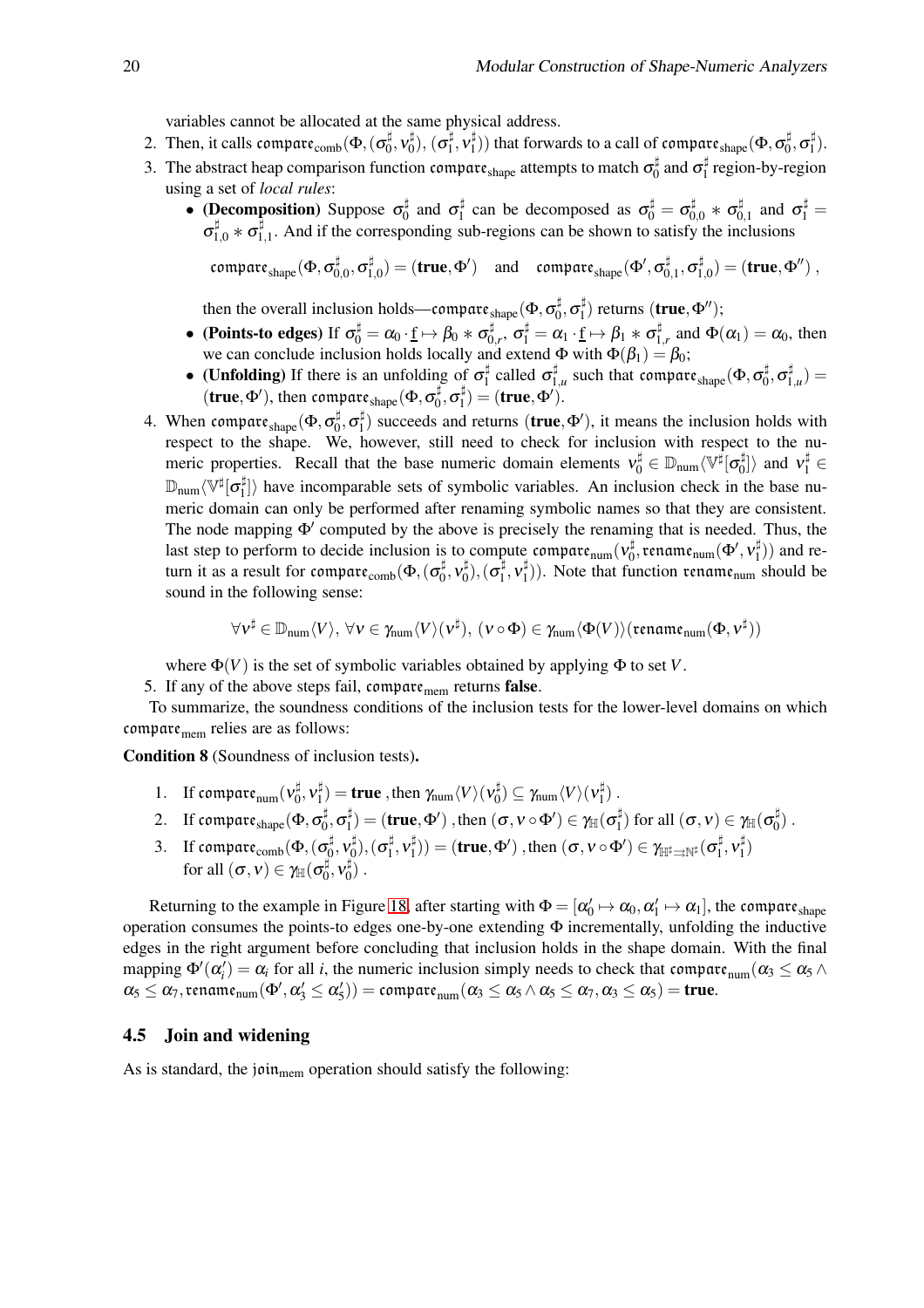

<span id="page-21-0"></span>Figure 19: An abstract join showing the need for different sets of symbolic variables for each of the inputs and the result. The inputs are the two possible abstract heaps where a possibly-empty and a non-empty list are pointed to by two non-aliased program variables x and y, so the most precise over-approximation is the abstract heap where both x and y point to two possibly-empty lists.

**Condition 9** (Soundness of join<sub>mem</sub>). For all  $m_{\text{C}}^{\sharp}$  $\frac{1}{0}$  and  $m_1^{\sharp}$  $_{1}^{\sharp},\,\gamma_{\mathbb{M}}(m_{0}^{\sharp}% ,\mathbb{R}_{n})$  $_{0}^{\sharp})\cup\gamma_{\mathbb{M}}(m_{1}^{\sharp}% ,\mathbb{R}_{+}^{\sharp})=0$  $\H_1^\sharp) \subseteq \gamma_{\mathbb{M}}(\mathfrak{join}_{\mathsf{mem}}(m_0^\sharp))$  $\frac{1}{0}, m_1^{\sharp}$  $_{1}^{\mu}$ )).

Like the comparison operator, the join operator takes two abstract heaps that have distinct sets of symbolic variables as input. Additionally, it generates a new abstract heap, which requires another set of symbolic variables, as it may not be possible to use the same set as either input. The example shown in Figure [19](#page-21-0) illustrates this situation. In left input  $m_0^{\sharp}$  $_{0}^{\mu}$ , variable x points to a non-empty list and y points to a possibly empty list, whereas right input  $m_1^{\sharp}$  $\frac{1}{1}$  describes the opposite. The most precise over-approximation  $\circ$ f *m*<sup> $\sharp$ </sup>  $\frac{1}{0}$  and  $m_1^{\sharp}$  $\frac{1}{1}$  corresponds to the case where both x and y point to lists of any length (as shown on the right side of the figure). These three elements all have distinct sets of nodes (that cannot be put in a bijection). Thus, the join algorithm uses a slightly different notion of symbolic node mapping Ψ that binds three-tuples of nodes consisting of one node from each parameter and one node in the output abstract heap. Conceptually, the output abstract heap is a kind of product construction, so it is composed of new symbolic variables corresponding to pairs of nodes with one from each input.

Overall, the join algorithm proceeds in a similar way as the inclusion test: the abstract heap join produces a mapping relating symbolic variables along with a new abstract heap. This mapping is then used to rename symbolic variables in the base numeric domain elements consistently to then apply the join in the base domain. Similar to the inclusion test, an initial mapping  $\Psi$  is constructed using the abstract environment at the M<sup>‡</sup> level and then extended step-by-step at the H<sup>‡</sup> level. For instance, in Figure [19,](#page-21-0) the initial mapping is  $\{(\alpha_0, \alpha'_0, \alpha''_0), (\alpha_1, \alpha'_1, \alpha''_1)\}$ , and then pairs  $(\alpha_2, \alpha'_2, \alpha''_2)$  and  $(\alpha_3, \alpha'_3, \alpha''_3)$ are added by join<sub>shape</sub>. Note that nodes  $\alpha_3, \alpha_4, \alpha'_3, \alpha'_4$  have no counterpart in the result.

The local rules abstract heap join rules used in joinshape belong to two main categories:

- (Bijection) When two fragments of each input are isomorphic modulo Ψ, they can be joined into another such fragment. In the example, the points-to edges  $\alpha_0 \mapsto \alpha_2$  and  $\alpha'_0 \mapsto \alpha'_2$  can both be over-approximated by  $\alpha_0'' \mapsto \alpha_2''$ . Applying this rule adds the triple  $(\alpha_2, \alpha_2', \alpha_2'')$  to the mapping  $\Psi$ .
- (Weakening) When a heap fragment can be shown to be included in a more simple, summary fragment (in terms of their concretizations), we can over-approximate the original fragment with the summary. For instance, fragment  $\alpha_2 \cdot$  next  $\mapsto \alpha_3 \cdot \alpha_2 \cdot d \mapsto \alpha_4 \cdot \alpha_3 \cdot$  list can be shown to be included in  $\alpha_2$  · list. The other input can be an effective means for directing the choice of possible summary fragments [\[7,](#page-24-3) [8\]](#page-24-4).

The widening operator widen<sub>mem</sub> can be defined similarly to join<sub>mem</sub>. If the heap join rules enforce termination (i.e., joinshape can be used as a widening) and join<sub>num</sub> is replaced with a widening operator  $\text{twin}_{num}$ , the cofibered domain definition guarantees the resulting operator enforces termination [\[38\]](#page-25-11).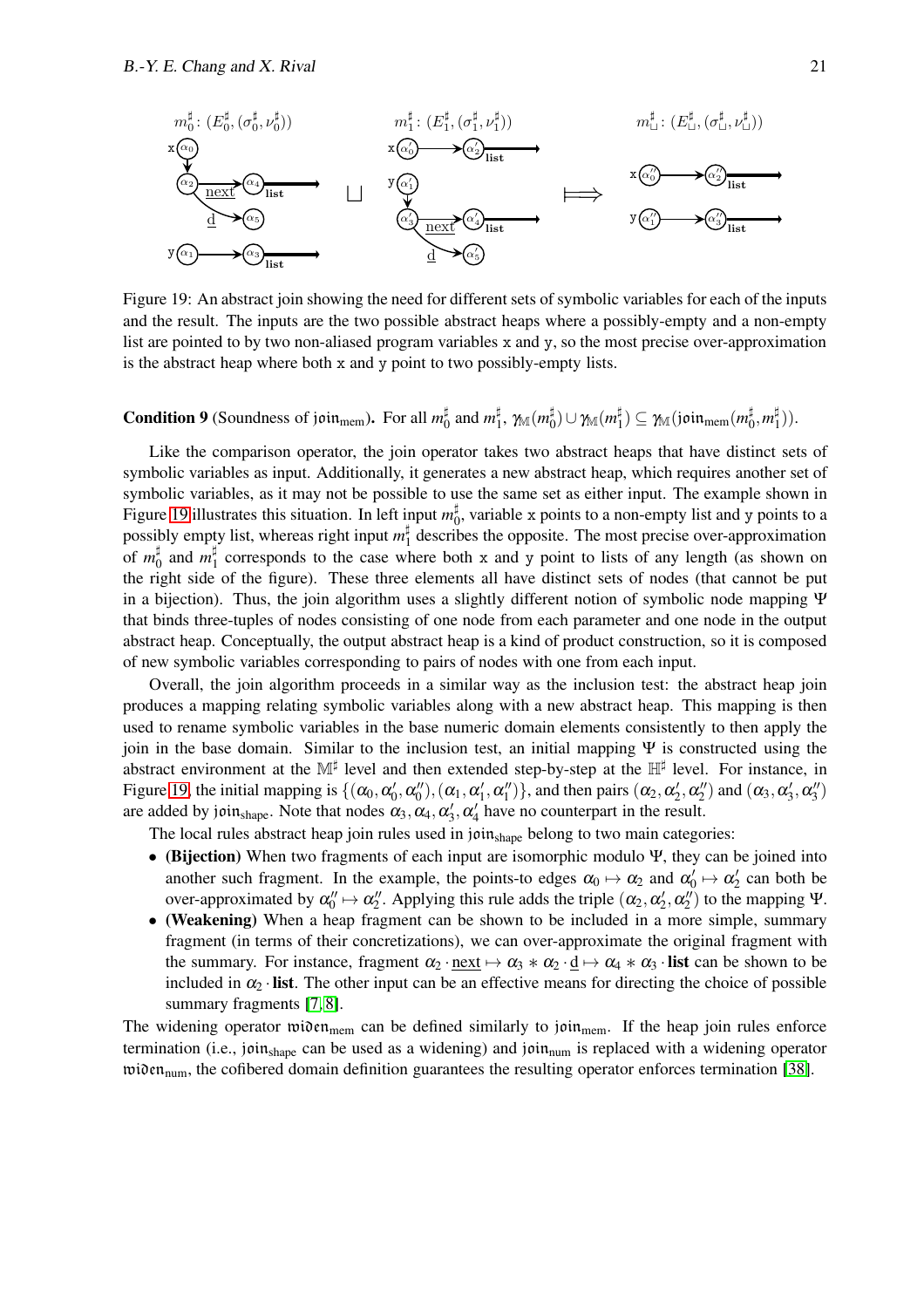#### 4.6 Disjunctive abstract domain interface

Recall from Sections [3.3](#page-10-0) and [4.2](#page-16-0) that unfolding returns a finite set of abstract elements interpreted disjunctively and thus justifies the need for a disjunctive abstraction layer—independent of other possible reasons like a desire for path-sensitivity. In this subsection, we describe the interface for a disjunctive abstraction layer  $\mathbb{M}^\sharp_\vee$ shown in Figure [20](#page-22-1) that sits above the memory layer  $\mathbb{M}^{\sharp}$ . The following discussion completes the picture of the abstract domain interfaces (cf., Figure [11\)](#page-13-0). There are two main differences in the interface as compared to the one for M<sup>‡</sup>. First, the disjunctive abstract domain should provide two additional operations partition $\sqrt{ }$  and collapse $\sqrt{ }$ 

| $partition_{\vee}$ :          | $\mathbb{C}\times \mathscr{P}_{\textrm{fin}}(\mathbb{M}^{\sharp}_{\vee})$                   | Мť,                   |
|-------------------------------|---------------------------------------------------------------------------------------------|-----------------------|
| $\text{collapse}_{\vee}$ :    | $\mathbb{C}\times\mathbb{M}^\sharp_\vee$                                                    | $\mathbb{M}^{\sharp}$ |
| assign $\sqrt{ }$ :           | $\mathbb{C}\times\mathscr{L}_\mathbb{X}\times\mathscr{E}_\mathbb{X}\times\mathbb{M}^\sharp$ | Мť,                   |
| quato <sub>0</sub> :          | $\mathbb{C}\times\mathscr{E}_{\mathbb{X}}\times\mathbb{M}^{\sharp}_{\vee}$                  | $\mathbb{M}^{\sharp}$ |
| alloc $\vee$ :                | $\mathbb{C}\times\mathscr{L}_\mathbb{X}\times\mathbb{N}\times\mathbb{M}^{\sharp}$           | $\mathbb{M}^{\sharp}$ |
| free $_{\vee}$ :              | $\mathbb{C}\times\mathscr{L}_\mathbb{X}\times\mathbb{N}\times\mathbb{M}^\sharp_\vee$        | $\mathbb{M}^{\sharp}$ |
| $\mathfrak{compare}_{\vee}$ : | $\mathbb{M}^\sharp_\vee\times\mathbb{M}^\sharp_\vee$                                        | ℝ                     |
| join $\sqrt{ }$ :             | $\mathbb{M}^\sharp_\vee\times \mathbb{M}^\sharp_\vee$                                       | $\mathbb{M}^{\sharp}$ |
| $\mathfrak{wion}_\vee$ :      | $\mathbb{M}^\sharp_\vee\times\mathbb{M}^\sharp_\vee$                                        |                       |
|                               |                                                                                             |                       |

<span id="page-22-1"></span>Figure 20: Disjunctive abstraction interface.

that create and collapse partitions, respectively. A partition represents a disjunctive set of base domain elements. Second, the transfer functions take an additional context information parameter  $c \in \mathbb{C}$  that can be used in  $\mathbb{M}^{\sharp}_{\vee}$  to tag each disjunct with how it arose in the course of the abstract interpretation.

Condition 10 (Soundness of partition<sub>∨</sub> and collapse<sub>∨</sub>). Let  $s^\sharp : \mathbb{M}_\vee^\sharp$  and  $S^\sharp : \mathscr{P}_\textrm{fin}(\mathbb{M}_\vee^\sharp)$ .

$$
\bigcup \{ \chi_{\mathbf{v}}(s^{\sharp}) \mid s^{\sharp} \in S^{\sharp} \} \subseteq \chi_{\mathbf{v}}(\mathfrak{partition}_{\mathbf{v}}(c,S^{\sharp})) \qquad \qquad \chi_{\mathbf{v}}(s^{\sharp}) \subseteq \chi_{\mathbf{v}}(\mathfrak{collapse}_{\mathbf{v}}(c,s^{\sharp}))
$$

Note that contexts play no role in the concretization, but operations can use them, for example, to decide which disjuncts to merge using join<sub>mem</sub> and which disjuncts to preserve.

Transfer functions assign<sub> $\vee$ </sub>, guar $\mathfrak{d}_{\vee}$ , alloc $\vee$ , and free $\vee$  all follow the same structure. They first call the underlying operation on the memory abstract domain  $\mathbb{M}^{\sharp}$  and then apply the partition<sub> $\vee$ </sub> partition on the output. For instance, assign<sub>√</sub> is defined as follows while satisfying the expected soundness condition:

$$
\mathfrak{assign}_{\vee}(c, loc, exp) \stackrel{\text{def}}{=} \mathfrak{partition}_{\vee}(c, \{ \mathfrak{assign}_{mem}(loc, exp, m^{\sharp}) \mid m^{\sharp} \in s^{\sharp} \}) \qquad \text{(definition)}\\ (E, \sigma[\mathscr{L}[[loc]](E, \sigma) \leftarrow \mathscr{E}[[exp]](E, \sigma)]) \in \mathcal{W}(\mathfrak{assign}_{\vee}(c, loc, exp, s^{\sharp})) \qquad \text{(soundness)}
$$

Inclusion (compare∨), join, and widening operations should satisfy the usual soundness conditions. The collapse<sup>∨</sup> operator may be used to avoid generating too many disjuncts (and termination of the analysis).

## <span id="page-22-0"></span>5 A compositional abstract interpreter

In this section, we assemble an abstract interpreter for the language defined in Section [2](#page-2-0) using the abstraction set up in Section [3](#page-5-0) and the interface of abstract operations described in Section [4.](#page-12-0)

The abstract semantics of a program *p* is a function  $[\![p]\!]^{\sharp}: \mathbb{M}_{\vee}^{\sharp} \to \mathbb{M}_{\vee}^{\sharp}$ , which takes an abstract precondition as input and produces an abstract post-condition as output. Based on an abstract interpretation of the denotational semantics of programs [\[33,](#page-25-21) [34\]](#page-25-6), we can define the abstract semantics by induction over the syntax of programs as shown in Figure [21](#page-23-0) in a completely standard manner. We let  $\mathscr{C}[...]$  stand for computing some context information based on, for example, the control state  $\ell$  and/or the branch taken. This context information may be used, for instance, by the disjunctive domain  $\mathbb{M}_{\vee}^{\sharp}$  to guide trace partitioning [\[30\]](#page-25-7). The abstract transitions for sequencing, assignment, dynamic memory allocation, and deallocation are straightforward with the latter three calling the corresponding transfer function in the top-layer abstract domain  $\mathbb{M}_{\vee}^{\sharp}$ . For if, the pre-condition is first constrained by the guard condition via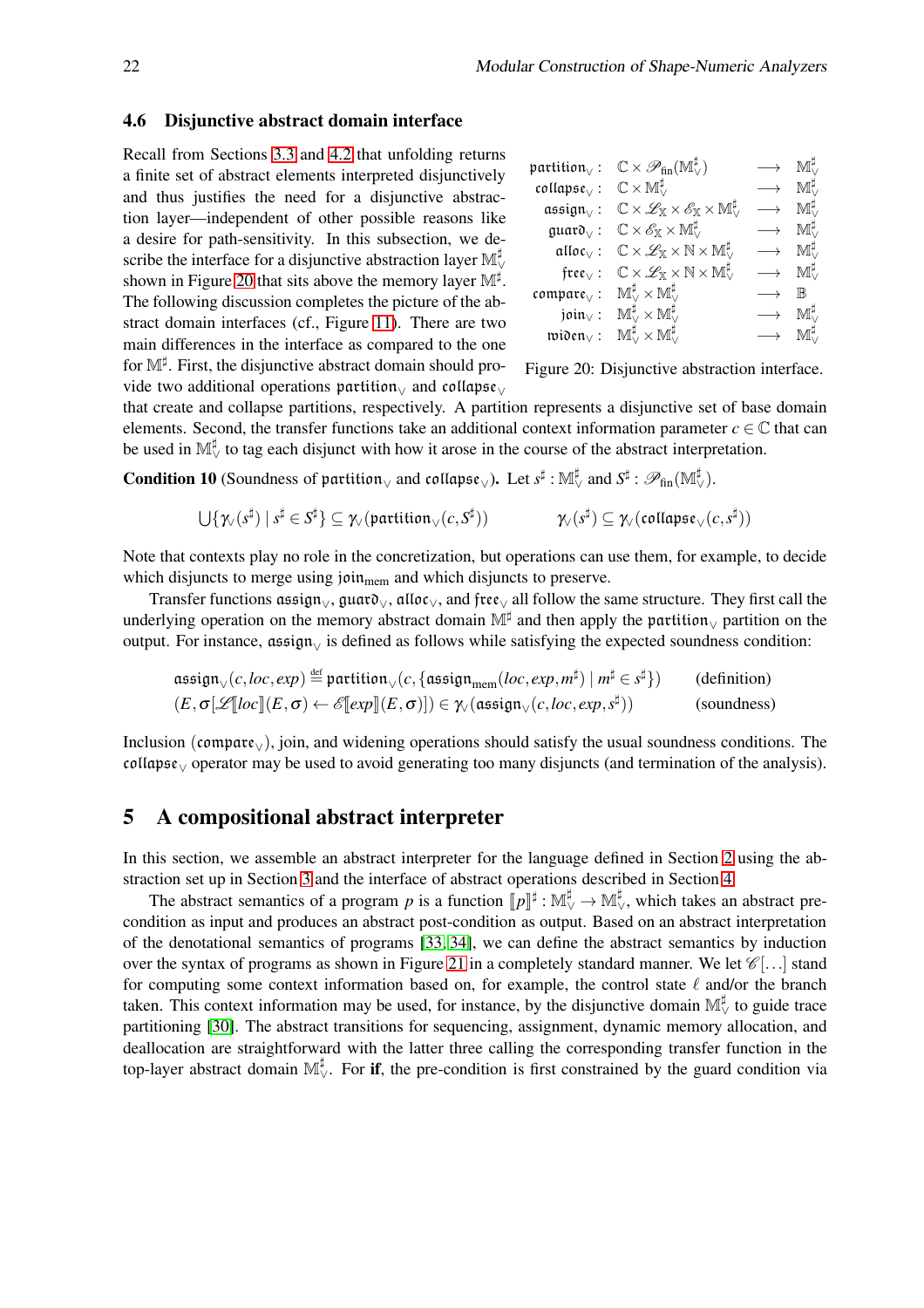$$
\llbracket p_0; p_1 \rrbracket^{\sharp}(s^{\sharp}) \stackrel{\text{def}}{=} \llbracket p_1 \rrbracket^{\sharp} \circ \llbracket p_0 \rrbracket^{\sharp}(s^{\sharp}) \right. & \llbracket \ell : loc = \text{malloc}(n) \rrbracket^{\sharp}(s^{\sharp}) \stackrel{\text{def}}{=} \text{affloc}_{\vee}(\mathscr{C}[\ell], loc, n, s^{\sharp}) \llbracket \ell : loc = \text{smalloc}(\mathscr{C}[\ell], loc, n, s^{\sharp}) \llbracket \ell : \text{free}(loc) \rrbracket^{\sharp}(s^{\sharp}) \stackrel{\text{def}}{=} \text{free}_{\vee}(\mathscr{C}[\ell], loc, n, s^{\sharp}) \llbracket \ell : \text{free}(loc) \rrbracket^{\sharp}(s^{\sharp}) \stackrel{\text{def}}{=} \text{free}_{\vee}(\mathscr{C}[\ell], loc, n, s^{\sharp}) \llbracket \ell : \text{free}(loc) \rrbracket^{\sharp}(s^{\sharp}) \stackrel{\text{def}}{=} \text{free}_{\vee}(\mathscr{C}[\ell], loc, n, s^{\sharp}) \llbracket \ell : \text{free}(loc) \rrbracket^{\sharp}(s^{\sharp}) \stackrel{\text{def}}{=} \text{giut}_{\vee}(\mathscr{C}[\ell, true], exp, s^{\sharp})),
$$
  

$$
\llbracket \ell : \text{while} (exp) p \rrbracket^{\sharp}(s^{\sharp}) \stackrel{\text{def}}{=} \text{guat}_{\vee}(\mathscr{C}[\ell, false], exp = \text{false}, \text{lip}_{s^{\sharp}}^{\sharp} F^{\sharp}) \llbracket \ell : \text{while} (exp) p \rrbracket^{\sharp}(s^{\sharp}) \stackrel{\text{def}}{=} \text{guat}_{\vee}(\mathscr{C}[\ell, false], exp = \text{false}, \text{lip}_{s^{\sharp}}^{\sharp} F^{\sharp}) \llbracket \ell : \text{while} (exp) p \rrbracket^{\sharp}(s^{\sharp}) \stackrel{\text{def}}{=} \text{guat}_{\vee}(\mathscr{C}[\ell, false], exp = \text{false}, \text{lip}_{s^{\sharp}}^{\sharp} F^{\sharp}) \llbracket \ell : \text{while} (exp) p \rrbracket^{\sharp}(s^{\sharp}) \stackrel{\text{def}}{=} \text{guat}_{\vee}(\mathscr{C}[\ell, false
$$

<span id="page-23-0"></span>Figure 21: A denotational-style abstract interpreter for the programming language defined in Section [2.2.](#page-3-0)

guard<sup>∨</sup> to interpret the two branches and then the resulting states are joined via join∨. For while, we write lfp<sup>‡</sup> for an abstract post–fixed-point operator. The lfp<sup>‡</sup> operator relies on widen<sub>V</sub> to terminate and on compare<sup>∨</sup> to verify the stability of the abstract post-fixed point. It may also use join<sup>∨</sup> to increase the level of precision when computing the first iterations. We omit a full definition of  $\text{Ifp}^{\sharp}$  as there are many well-known ways to obtain such an operator. The most simple one consists of applying only widen<sub>∨</sub> until stabilization can be shown by compare<sub>∨</sub>. We simply state its soundness condition:

**Condition 11** (Soundness of  $\mathbf{lfp}^{\sharp}$ ). For all concrete transformers  $F : \mathcal{P}(\mathbb{S}) \to \mathcal{P}(\mathbb{S})$  monotone, all abstract transformers  $F^\sharp: \mathbb{M}_\vee^\sharp \to \bar{\mathbb{M}}_\vee^\sharp,$  and all abstract states  $s^\sharp \in \mathbb{M}_\vee^\sharp,$ 

$$
\text{if } F\circ \gamma_{\vee}\subseteq \gamma_{\vee}\circ F^{\sharp}\text{ , then }\text{Ifp}_{\gamma_{\vee}(s^{\sharp})}F\subseteq \gamma_{\vee}(\text{Ifp}_{s^{\sharp}}^{\sharp}F^{\sharp})\text{ .}
$$

We write  $\text{If } p_S$  for the least post–fixed point that is at least *S* and similarly for  $\text{If } p_{s^{\sharp}}^{\sharp}$ . Finally, the static analysis is sound in the following sense:

**Theorem 1** (Soundness of the analysis). Let p be a program, and let  $s^{\sharp} \in M_{\vee}^{\sharp}$  be an abstract pre*condition. Then, the result of the analysis is sound:*

$$
\forall s \in \gamma_{\vee}(s^{\sharp}), \; [\![p]\!]_{\mathbf{d}}(s) \subseteq \gamma_{\vee}([\![p]\!]^{\sharp}(s^{\sharp})) \; .
$$

Soundness can be proven by induction over the syntax of programs and by composing the local soundness conditions of all abstract operators.

*Related work and discussion*. An advantage of this iteration strategy, is that it leads to an intuitive order of application of the abstract equations corresponding to the program [\[10\]](#page-24-0), eliminating complex iteration strategies [\[19\]](#page-25-22). It also simplifies the choice of widening points [\[4\]](#page-24-13), as it applies widening naturally, at loop heads, though it also allows one to make different choices in strategy by, for example, modifying  $\mathbf{lfp}^{\sharp}$  to unroll loop iterations [\[3\]](#page-24-14).

## 6 Conclusion

We have presented a modular construction of a static analysis that is able to reason both about the shape of data structures and their numeric contents simultaneously. Our construction is parametric in the desired numeric abstraction, as well as the shape abstraction, making it possible to continuously substitute improvements for each component or with variants targeted at different classes of programs or even different programming languages. The main advantage of a modular construction is that it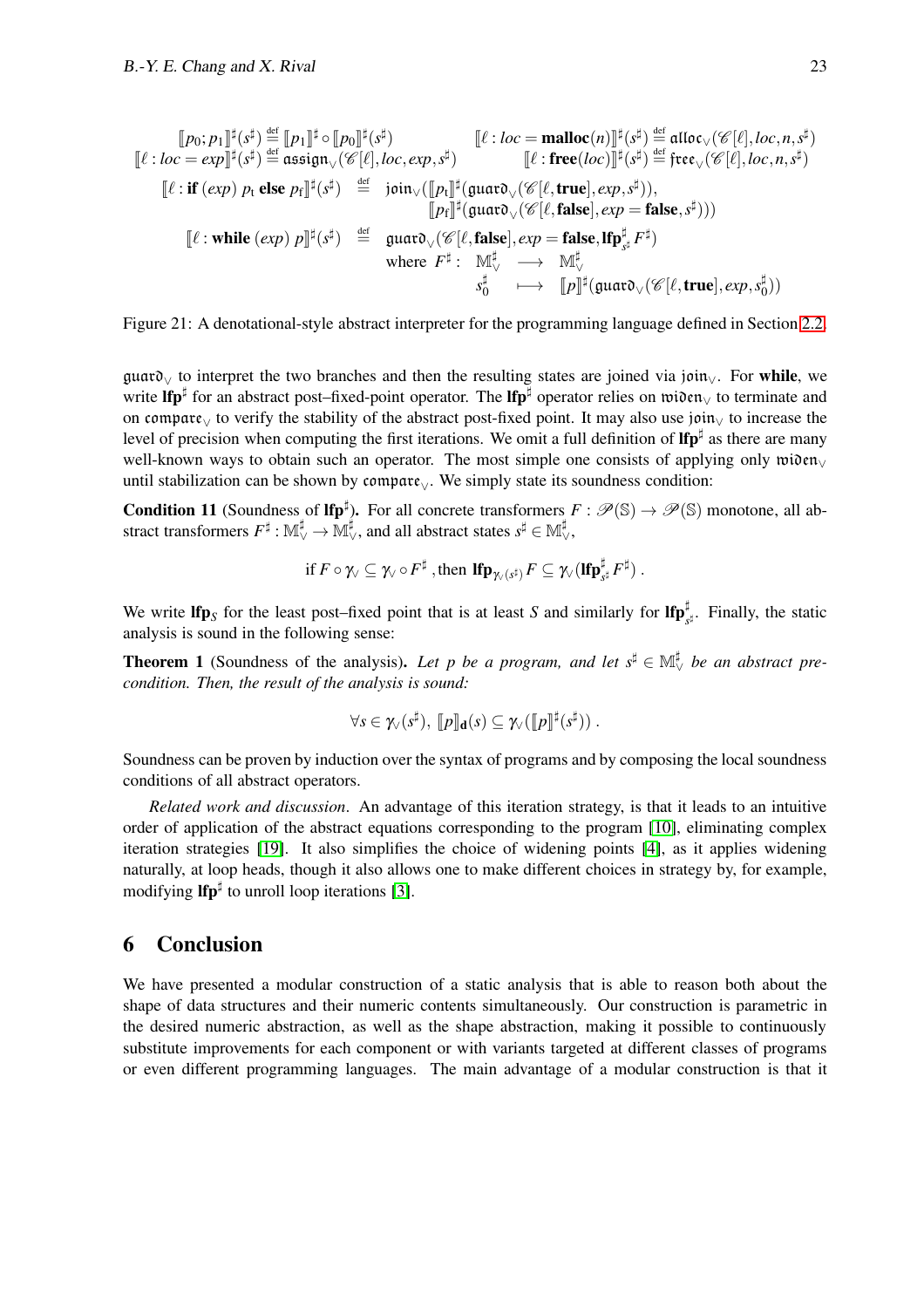allows one to design, prove, and implement each component of the analysis independently. Modular construction is a cornerstone of quality software engineering, and our experience has been that this nice property becomes even more important when dealing with the complexity of creating a static analysis that simultaneously reasons about shape and numeric properties.

Acknowledgments We are inspired by Dave Schmidt's continual effort in formalizing the foundations of static analysis, abstract interpretation, and the semantics of programming languages. We would also wish to thank Dave for being a pillar in the static analysis community and supporting the research community with often thankless, behind-the-scenes work.

This work has been supported in part by the European Research Council under the FP7 grant agreement 278673, Project MemCAD and the United States National Science Foundation under grant CCF-1055066.

## <span id="page-24-8"></span>References

- [1] T. Ball, R. Majumdar, T. D. Millstein & S. K. Rajamani (2001): *Automatic Predicate Abstraction of C Programs*. In: PLDI'01, pp. 203–213, doi[:10.1145/378795.378846.](http://dx.doi.org/10.1145/378795.378846)
- <span id="page-24-9"></span>[2] J. Berdine, C. Calcagno, B. Cook, D. Distefano, P. O'Hearn, T. Wies & H. Yang (2007): *Shape Analysis for Composite Data Structures*. In: CAV'07, pp. 178–192, doi[:10.1007/978-3-540-73368-3\\_22.](http://dx.doi.org/10.1007/978-3-540-73368-3_22)
- <span id="page-24-14"></span>[3] B. Blanchet, P. Cousot, R. Cousot, J. Feret, L. Mauborgne, A. Miné, D. Monniaux & X. Rival (2003): *A static analyzer for large safety-critical software*. In: PLDI'03, pp. 196–207, doi[:10.1145/781131.781153.](http://dx.doi.org/10.1145/781131.781153)
- <span id="page-24-13"></span>[4] F. Bourdoncle (1992): *Abstract Interpretation by Dynamic Partitioning*. Journal of Functional Programming 2(4), pp. 407–423, doi[:10.1017/S0956796800000496.](http://dx.doi.org/10.1017/S0956796800000496)
- <span id="page-24-7"></span><span id="page-24-2"></span>[5] B.-Y. E. Chang (2008): *End-User Program Analysis*. Ph.D. thesis, University of California, Berkeley.
- [6] B.-Y. E. Chang & R. Leino (2005): *Abstract Interpretation with Alien Expressions and Heap Structures*. In: VMCAI'05, pp. 147–163, doi[:10.1007/978-3-540-30579-8\\_11.](http://dx.doi.org/10.1007/978-3-540-30579-8_11)
- <span id="page-24-3"></span>[7] B.-Y. E. Chang & X. Rival (2008): *Relational inductive shape analysis*. In: POPL'08, pp. 247–260, doi[:10.1145/1328438.1328469.](http://dx.doi.org/10.1145/1328438.1328469)
- <span id="page-24-4"></span>[8] B.-Y. E. Chang, X. Rival & G. Necula (2007): *Shape Analysis with Structural Invariant Checkers*. In: SAS'07, pp. 384–401, doi[:10.1007/978-3-540-74061-2\\_24.](http://dx.doi.org/10.1007/978-3-540-74061-2_24)
- <span id="page-24-5"></span>[9] D. R. Chase, M. Wegman & F. K. Zadeck (1990): *Analysis of Pointers and Structures*. In: PLDI'90, pp. 296–310, doi[:10.1145/93542.93585.](http://dx.doi.org/10.1145/93542.93585)
- <span id="page-24-0"></span>[10] P. Cousot & R. Cousot (1977): *Abstract Interpretation: A Unified Lattice Model for Static Analysis of Programs by Construction or Approximation of Fixpoints*. In: POPL'77, pp. 238–252, doi[:10.1145/512950.512973.](http://dx.doi.org/10.1145/512950.512973)
- <span id="page-24-6"></span>[11] P. Cousot & R. Cousot (1979): *Systematic Design of Program Analysis Frameworks*. In: POPL'79, pp. 269–282, doi[:10.1145/567752.567778.](http://dx.doi.org/10.1145/567752.567778)
- <span id="page-24-1"></span>[12] P. Cousot & N. Halbwachs (1978): *Automatic discovery of linear restraints among variables of a program*. In: POPL'78, pp. 84–97, doi[:10.1145/512760.512770.](http://dx.doi.org/10.1145/512760.512770)
- <span id="page-24-12"></span>[13] I. Dillig, T. Dillig & A. Aiken (2011): *Precise reasoning for programs using containers*. In: POPL'11, pp. 187–200, doi[:10.1145/1926385.1926407.](http://dx.doi.org/10.1145/1926385.1926407)
- <span id="page-24-10"></span>[14] D. Distefano, P. O'Hearn & H. Yang (2006): *A Local Shape Analysis Based on Separation Logic*. In: TACAS'06, pp. 287–302, doi[:10.1007/11691372\\_19.](http://dx.doi.org/10.1007/11691372_19)
- <span id="page-24-11"></span>[15] D. Gopan, T. W. Reps & M. Sagiv (2005): *A framework for numeric analysis of array operations*. In: POPL'05, pp. 338–350, doi[:10.1145/1040305.1040333.](http://dx.doi.org/10.1145/1040305.1040333)